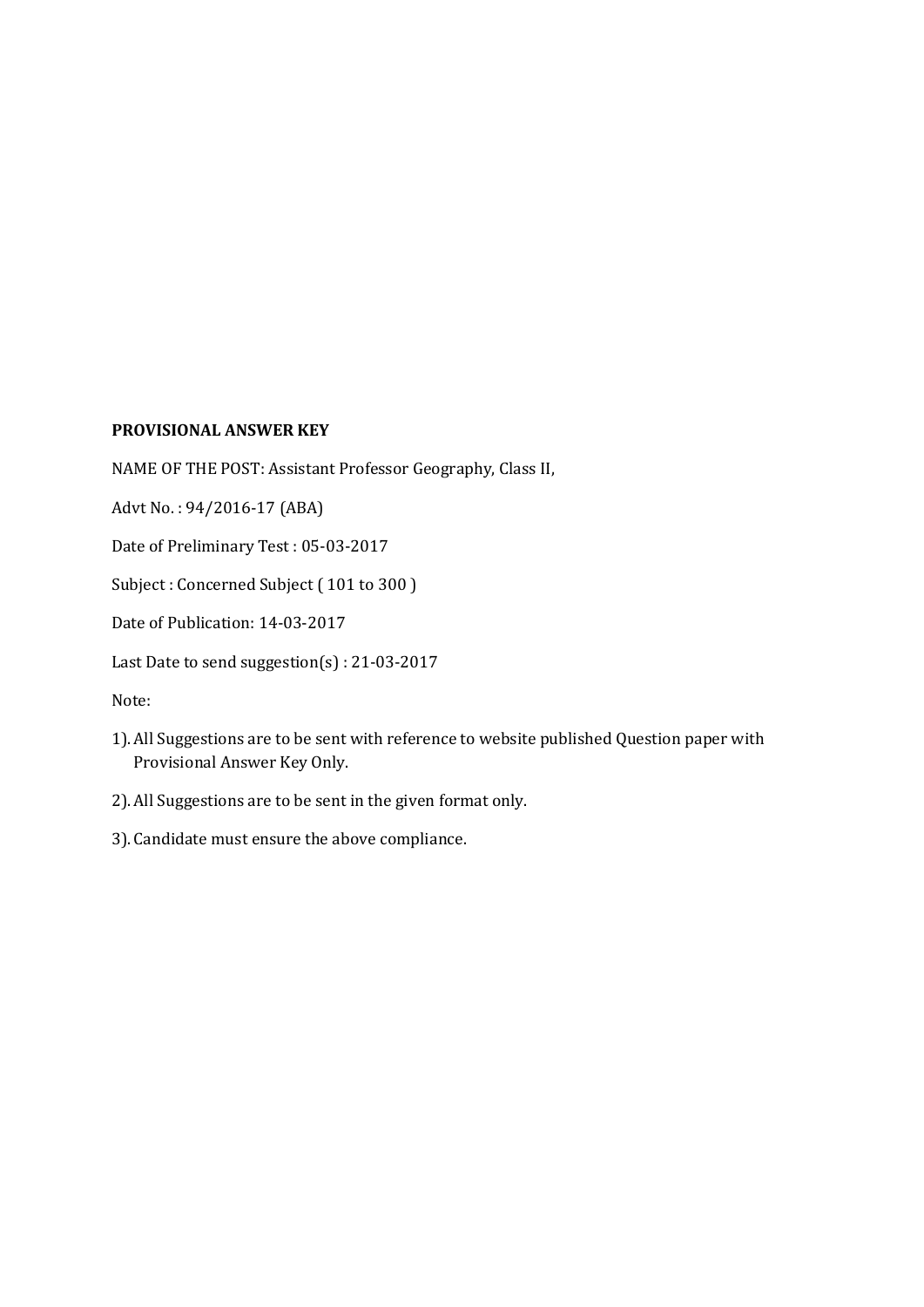| 101. સમુદ્ર તળ પ્રસરણની સૌ પ્રથમ વિભાવના કોણે આપી<br>(A) હેરી હેસ<br>$\overline{C}$ ) ડબલ્યુ. એચ. હોલ્સ (D) એલ. સી. કિંગ                                                        | (B) જહોન્સન ડી. ડબલ્યુ                                                                                                                      |
|---------------------------------------------------------------------------------------------------------------------------------------------------------------------------------|---------------------------------------------------------------------------------------------------------------------------------------------|
| $(A)$ ભરતી બળ<br>(C) તણાવબળ                                                                                                                                                     | 102. એ. વેગનર ના મતાનુસાર નીચેનામાંથી કયુ એક બળ ખંડ અપવાહન માટે જવાબદાર છે?<br>(B) સંવહન પ્રવાહ<br>(D) સંપીડન બળ                            |
| 103.  'નિમ્નસ્થ ઘસારણ સ્તર'ની વિભાવના કોના દ્વારા અપાઇ<br>(A) ડબલ્યુ. એમ. ડેવિસ $(B)$ પોવેલ<br>(C) આર્થર પેન                                                                    | $(D)$ qs? $\mathcal{A}$                                                                                                                     |
| 104. પૃથ્વી સપાટી ઉપરનાં બે સ્થળો વચ્ચેના નજીકના અંતરને કહેવાય છે<br>(A) રેખાંશિય અંતર (B) ભૂગણિતીય અંતર<br>(C) સ્થળાકૃતિક અંતર                         (D) આપેલમાંથી એક પણ નહિ |                                                                                                                                             |
| કોણ હતા?<br>$(\mathsf{A})$ હેગ<br>$(C)$ હોંલ અને દાના                                                                                                                           | 105. સૌ પ્રથમ ભૂનિમ્નવળાંક અને પર્વતો વચ્ચેના સંબંધો સ્થાપિત કરનાર નીચેનામાંથી<br>(B) જે. ડબલ્યુ. ઈવ <del>ાન્</del> સ<br>(D) જે. એ. સ્ટીઅરસ |
| 106. સૌ પ્રથમ 'સૂર્યકેન્દ્રીય સિધ્ધાંત' આપનાર નીચેનામાંથી કોણ હતા?<br>(A) કોટલર જોન્સ<br>$(C)$ ટોલેમી                                                                           | (B) એન. કોપરનિકસ<br>(D) સ્ટ્રેબો                                                                                                            |
| 107. નીચેનામાંથી ભારતનાં કયા ખડકતંત્ર ખનિજોથી સમૃધ્ધ છે?<br>$(A)$ ssull<br>(C) ગોન્ડવાના                                                                                        | (B) વિન્ધયં<br>(D) ધારવાડ                                                                                                                   |
| 108. કયુ તત્વ તેના ભાર દ્વારા ભૂકવચમાં સામાન્યપણે સૌથી વધુ જોવા મળે છે?<br>(A) ઓક્સિજન<br>(C) હાઇડ્રોજન                                                                         | $(B)$ સિલિકોન<br>(D) એલ્યુમિનિયમ                                                                                                            |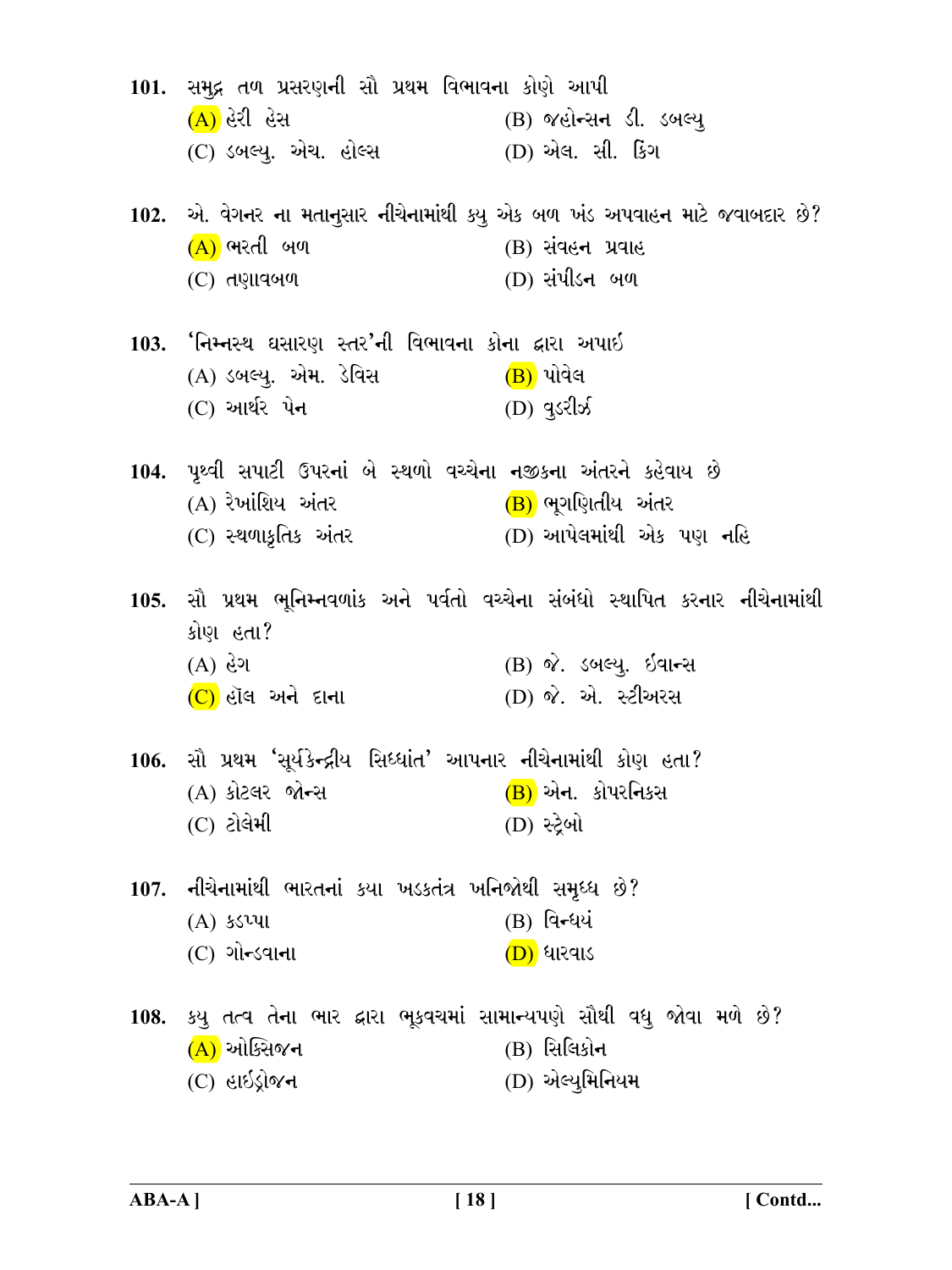| (C) W.H. Hobbs<br>$(D)$ L.C. King<br>102.<br>When of the following is one of the force responsible for Continental<br>Drift according to A. Wegner?<br>(A) Tidal force<br>(B) Convectional current<br>(C) Tensional force<br>(D) Compressional force<br>103.<br>The concept of base level erosion was proposed by:<br>(A) W.M. Davis<br>(B) Powell<br>(D) Wooldridge<br>(C) Asther Pan<br>104.<br>The shortest distance between two places on the earth's surface is also<br>know as:<br>(B) Geodetic distance<br>(A) Longitudinal distance<br>(D) None of the above<br>(C) Topographical distance<br>105.<br>Who among the following established the relationship between geosyncline<br>and mountains for the first time?<br>$(A)$ Haug<br>$(B)$ J.W. Evans<br>(C) Hall and Dana<br>(D) J.A. Stears<br>Who among the following, for the first time propounded, the 'Heliocentric<br>106.<br>theory?<br>(B) N. Copernicus<br>(A) Capler Jones<br>(C) Ptolemy<br>(D) Strabo<br>107.<br>Which among the following rock system of India is the richest in<br>mineral wealth?<br>(A) Cuddapa<br>(B) Vindhyan<br>(D) Dharwar<br>(C) Gondwana<br>108.<br>What element is the most common in the earth's curst by weight?<br>(B) Silicon<br>$(A)$ Oxygen | 101. The concept of sea-floor spreading was first put forward by:<br>(A) Harry Hess | (B) Johnson D.W. |
|----------------------------------------------------------------------------------------------------------------------------------------------------------------------------------------------------------------------------------------------------------------------------------------------------------------------------------------------------------------------------------------------------------------------------------------------------------------------------------------------------------------------------------------------------------------------------------------------------------------------------------------------------------------------------------------------------------------------------------------------------------------------------------------------------------------------------------------------------------------------------------------------------------------------------------------------------------------------------------------------------------------------------------------------------------------------------------------------------------------------------------------------------------------------------------------------------------------------------------------------------|-------------------------------------------------------------------------------------|------------------|
|                                                                                                                                                                                                                                                                                                                                                                                                                                                                                                                                                                                                                                                                                                                                                                                                                                                                                                                                                                                                                                                                                                                                                                                                                                                    |                                                                                     |                  |
|                                                                                                                                                                                                                                                                                                                                                                                                                                                                                                                                                                                                                                                                                                                                                                                                                                                                                                                                                                                                                                                                                                                                                                                                                                                    |                                                                                     |                  |
|                                                                                                                                                                                                                                                                                                                                                                                                                                                                                                                                                                                                                                                                                                                                                                                                                                                                                                                                                                                                                                                                                                                                                                                                                                                    |                                                                                     |                  |
|                                                                                                                                                                                                                                                                                                                                                                                                                                                                                                                                                                                                                                                                                                                                                                                                                                                                                                                                                                                                                                                                                                                                                                                                                                                    |                                                                                     |                  |
|                                                                                                                                                                                                                                                                                                                                                                                                                                                                                                                                                                                                                                                                                                                                                                                                                                                                                                                                                                                                                                                                                                                                                                                                                                                    |                                                                                     |                  |
|                                                                                                                                                                                                                                                                                                                                                                                                                                                                                                                                                                                                                                                                                                                                                                                                                                                                                                                                                                                                                                                                                                                                                                                                                                                    |                                                                                     |                  |
|                                                                                                                                                                                                                                                                                                                                                                                                                                                                                                                                                                                                                                                                                                                                                                                                                                                                                                                                                                                                                                                                                                                                                                                                                                                    |                                                                                     |                  |
|                                                                                                                                                                                                                                                                                                                                                                                                                                                                                                                                                                                                                                                                                                                                                                                                                                                                                                                                                                                                                                                                                                                                                                                                                                                    |                                                                                     |                  |
|                                                                                                                                                                                                                                                                                                                                                                                                                                                                                                                                                                                                                                                                                                                                                                                                                                                                                                                                                                                                                                                                                                                                                                                                                                                    |                                                                                     |                  |
|                                                                                                                                                                                                                                                                                                                                                                                                                                                                                                                                                                                                                                                                                                                                                                                                                                                                                                                                                                                                                                                                                                                                                                                                                                                    |                                                                                     |                  |
|                                                                                                                                                                                                                                                                                                                                                                                                                                                                                                                                                                                                                                                                                                                                                                                                                                                                                                                                                                                                                                                                                                                                                                                                                                                    |                                                                                     |                  |
|                                                                                                                                                                                                                                                                                                                                                                                                                                                                                                                                                                                                                                                                                                                                                                                                                                                                                                                                                                                                                                                                                                                                                                                                                                                    |                                                                                     |                  |
|                                                                                                                                                                                                                                                                                                                                                                                                                                                                                                                                                                                                                                                                                                                                                                                                                                                                                                                                                                                                                                                                                                                                                                                                                                                    |                                                                                     |                  |
|                                                                                                                                                                                                                                                                                                                                                                                                                                                                                                                                                                                                                                                                                                                                                                                                                                                                                                                                                                                                                                                                                                                                                                                                                                                    |                                                                                     |                  |
|                                                                                                                                                                                                                                                                                                                                                                                                                                                                                                                                                                                                                                                                                                                                                                                                                                                                                                                                                                                                                                                                                                                                                                                                                                                    |                                                                                     |                  |
|                                                                                                                                                                                                                                                                                                                                                                                                                                                                                                                                                                                                                                                                                                                                                                                                                                                                                                                                                                                                                                                                                                                                                                                                                                                    |                                                                                     |                  |
|                                                                                                                                                                                                                                                                                                                                                                                                                                                                                                                                                                                                                                                                                                                                                                                                                                                                                                                                                                                                                                                                                                                                                                                                                                                    |                                                                                     |                  |
|                                                                                                                                                                                                                                                                                                                                                                                                                                                                                                                                                                                                                                                                                                                                                                                                                                                                                                                                                                                                                                                                                                                                                                                                                                                    |                                                                                     |                  |
|                                                                                                                                                                                                                                                                                                                                                                                                                                                                                                                                                                                                                                                                                                                                                                                                                                                                                                                                                                                                                                                                                                                                                                                                                                                    |                                                                                     |                  |
|                                                                                                                                                                                                                                                                                                                                                                                                                                                                                                                                                                                                                                                                                                                                                                                                                                                                                                                                                                                                                                                                                                                                                                                                                                                    |                                                                                     |                  |
|                                                                                                                                                                                                                                                                                                                                                                                                                                                                                                                                                                                                                                                                                                                                                                                                                                                                                                                                                                                                                                                                                                                                                                                                                                                    |                                                                                     |                  |
|                                                                                                                                                                                                                                                                                                                                                                                                                                                                                                                                                                                                                                                                                                                                                                                                                                                                                                                                                                                                                                                                                                                                                                                                                                                    |                                                                                     |                  |
|                                                                                                                                                                                                                                                                                                                                                                                                                                                                                                                                                                                                                                                                                                                                                                                                                                                                                                                                                                                                                                                                                                                                                                                                                                                    |                                                                                     |                  |
|                                                                                                                                                                                                                                                                                                                                                                                                                                                                                                                                                                                                                                                                                                                                                                                                                                                                                                                                                                                                                                                                                                                                                                                                                                                    |                                                                                     |                  |
|                                                                                                                                                                                                                                                                                                                                                                                                                                                                                                                                                                                                                                                                                                                                                                                                                                                                                                                                                                                                                                                                                                                                                                                                                                                    |                                                                                     |                  |
|                                                                                                                                                                                                                                                                                                                                                                                                                                                                                                                                                                                                                                                                                                                                                                                                                                                                                                                                                                                                                                                                                                                                                                                                                                                    |                                                                                     |                  |
|                                                                                                                                                                                                                                                                                                                                                                                                                                                                                                                                                                                                                                                                                                                                                                                                                                                                                                                                                                                                                                                                                                                                                                                                                                                    |                                                                                     |                  |
|                                                                                                                                                                                                                                                                                                                                                                                                                                                                                                                                                                                                                                                                                                                                                                                                                                                                                                                                                                                                                                                                                                                                                                                                                                                    |                                                                                     |                  |
|                                                                                                                                                                                                                                                                                                                                                                                                                                                                                                                                                                                                                                                                                                                                                                                                                                                                                                                                                                                                                                                                                                                                                                                                                                                    |                                                                                     |                  |
|                                                                                                                                                                                                                                                                                                                                                                                                                                                                                                                                                                                                                                                                                                                                                                                                                                                                                                                                                                                                                                                                                                                                                                                                                                                    |                                                                                     |                  |
|                                                                                                                                                                                                                                                                                                                                                                                                                                                                                                                                                                                                                                                                                                                                                                                                                                                                                                                                                                                                                                                                                                                                                                                                                                                    | (C) Hydrogen                                                                        | (D) Aluminium    |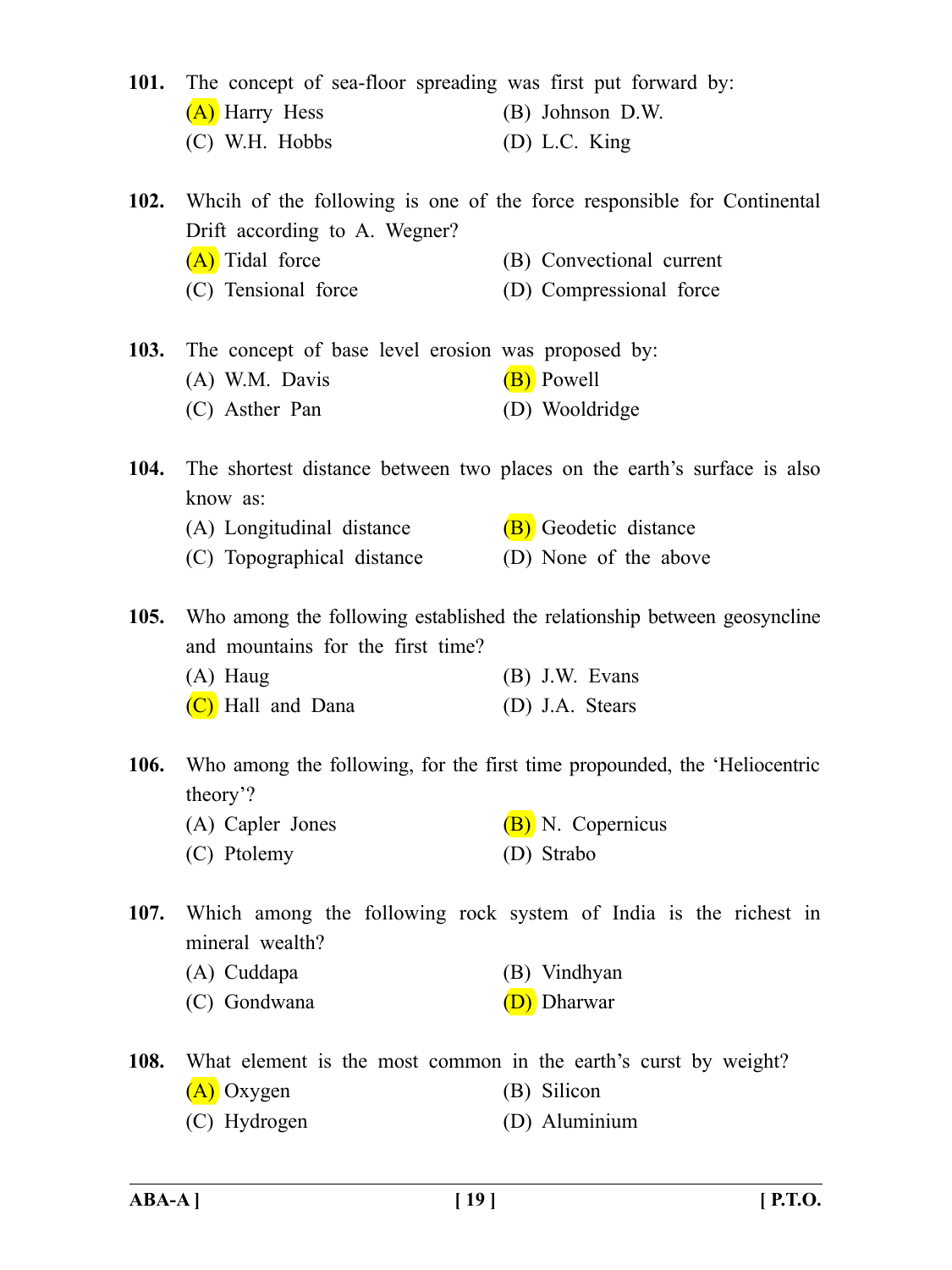|      | 109. નીચેનામાંથી કયા એક પ્રદેશમાં કાંપના પંખાઓની રચના થાય છે?<br>(A) સમુદ્રતટ સાથે<br>(C) તળેટીઓનાં પ્રદેશોમાં                                                                                                               |                                  |                                 | (B) કાસ્ટ પ્રદેશમાં<br>(D) મુખત્રિકોણ પ્રદેશ સાથે                                                                                     |  |
|------|------------------------------------------------------------------------------------------------------------------------------------------------------------------------------------------------------------------------------|----------------------------------|---------------------------------|---------------------------------------------------------------------------------------------------------------------------------------|--|
|      | 110.  'બ્યુફોર્ટ માપક્રમનો' ઉપયોગ શું માપવા અને નોંધવા માટે થાય છે?<br>(A) મહાસાગરોની જળની ક્ષારતા $\overline{B}$ ) પવનનો વેગ<br>(C) આકાશમાં વાદળોની માત્રા        (D) ભૂકંપની તીવ્રતા                                       |                                  |                                 |                                                                                                                                       |  |
|      | 111.  ખડકાળ રણપ્રદેશો હંમેશા જાણીતા છે<br>(A) રેતીરાન (Erg)<br>(C) બોલ્સન (Bolson)                                                                                                                                           |                                  | $(B)$ રંગ $(Reg)$               | (D) हमाडा (Hammada)                                                                                                                   |  |
|      | 112.  તાપમાનની વ્યુત્તક્રમણતા ઉલ્લેખ કરે છે<br>(A) ઊંચાઈની સાથે તાપમાનમાં ઘટાડો<br>(B) ઊંચાઈની સાથે તાપમાનમાં વધારો<br>(C) ઊંચાઈની સાથે સ્થિર (શાશ્વત તાપમાન)<br>(D) આપેલમાંથી એકપણ નહિ                                      |                                  |                                 |                                                                                                                                       |  |
|      | 113.  શંકુદ્રમ જંગલોમાં કેવા પ્રકારની જમીન જોવા મળે છે?<br>$(A)$ પોડઝોલ<br>(C) ચેસ્ટ <b>ન</b> ટ                                                                                                                              |                                  | (B) રેગૂર<br>$(D)$ ચર્નોઝમ      |                                                                                                                                       |  |
|      | સૂચિ−I<br>$(1)$ સિફ<br>$(2)$ હંમાડા<br>(3) મિસ્ટ <del>્ર</del> લ<br>ગિઝર<br>(4)                                                                                                                                              |                                  | (b) પવ <b>ન</b><br>(d) રણપ્રદેશ | 114.   સૂચિ-I ને સૂચિ-II ની સાથે જોડો અને નીચે આપેલ કોડમાંથી સાચો જવાબ પસંદ કરો.<br>સૂચિ-II<br>(a) ગરમ પાણીનાં ઝરા<br>(c) રેતીના ઢુવા |  |
|      | $2 \quad 3 \quad 4$<br>$\mathbf{1}$<br>(A)<br>$\mathbf d$<br>$\mathbf{c}$<br>$\mathbf{b}$<br>(B)<br>$\mathbf{b}$<br>$\mathbf{c}$ d<br>a<br>$(C)$ b<br>$\mathbf d$<br>a<br>(D)<br>$\mathbf d$<br>$\mathbf{a}$<br>$\mathbf{c}$ | a<br>$\mathbf{c}$<br>$\mathbf b$ |                                 |                                                                                                                                       |  |
| 115. | (A) એ. વેગ <b>ન</b> ર<br>(C) એ. હોમ્સ                                                                                                                                                                                        |                                  | <u>(D)</u> કોબર                 | પર્વતનિર્માણ પ્રક્રિયાની ભૂનિમ્નવળાંક ઉદ્દભવ સિદ્ધાંતની રજૂઆત કોણે કરી?<br>(B) ડી. એન. વાડીયા                                         |  |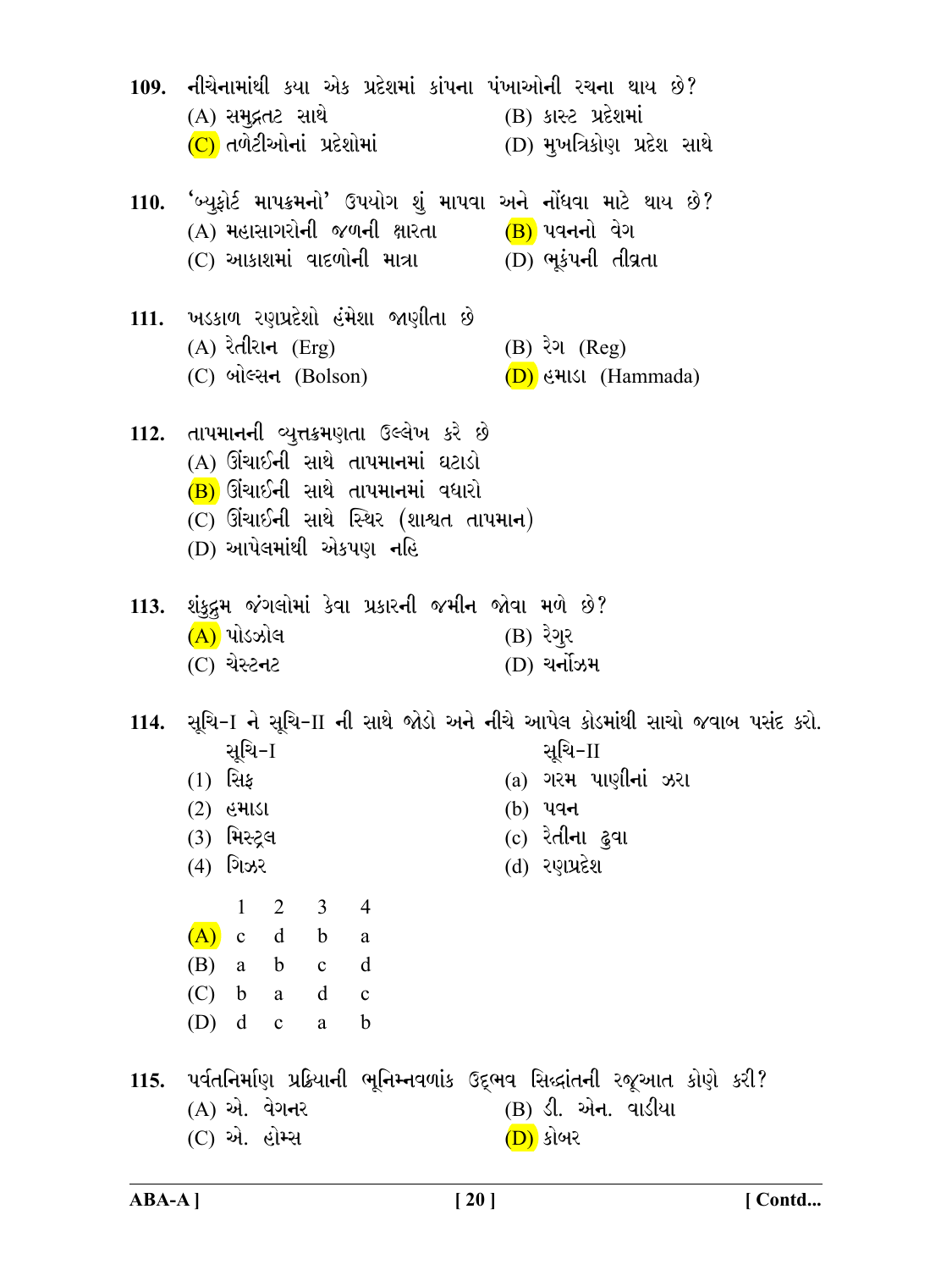**109.** Alluvial fans are generally formed in which one of the following regions? (A) Along the seashores (B) In the Karst regions

 $(C)$  In the foothill regions (D) Along a delta

**110.** Beaufort scale used for measuring and recording :

- (A) Salinity of ocean water  $(B)$  Velocity of the wind
- (C) Cloudiness in the sky (D) Intensity of earthquake

**111.** A rocky or stony desert is also known as : (A) Erg (B) Reg

(C) Bolson (D) Hammada

**112.** Inversion of temperature refers to :

- (A) Decrease of temperature with height
- (B) Increase of temperature with height
- (C) Constant temperature with height
- (D) None of the above

**113.** Which type of soil is found in coniferous forests? (A) Podzol (B) Regur (C) Chestnut (D) Chernozem

**114.** Match List-I with List-II and select the correct answer from the code given below.

List-I List-II (i) Sief (a) Hot water spring (ii) Hammada (b) Wind (iii) Mistral (c) Sand dune (iv) Geyser (d) Desert  $(A)$  (i)-(c), (ii)-(d), (iii)-(b), (iv)-(a) (B) (i)-(a), (ii)-(b), (iii)-(c), (iv)-(d) (C) (i)-(b), (ii)-(a), (iii)-(d), (iv)-(c) (D) (i)-(d), (ii)-(c), (iii)-(a), (iv)-(b)

**115.** 'Geosynclinal-Orogen' theory of mountain building was evolved by: (A) A. Wegner (B) D.N. Wadia (C) A. Holmes (D) Kober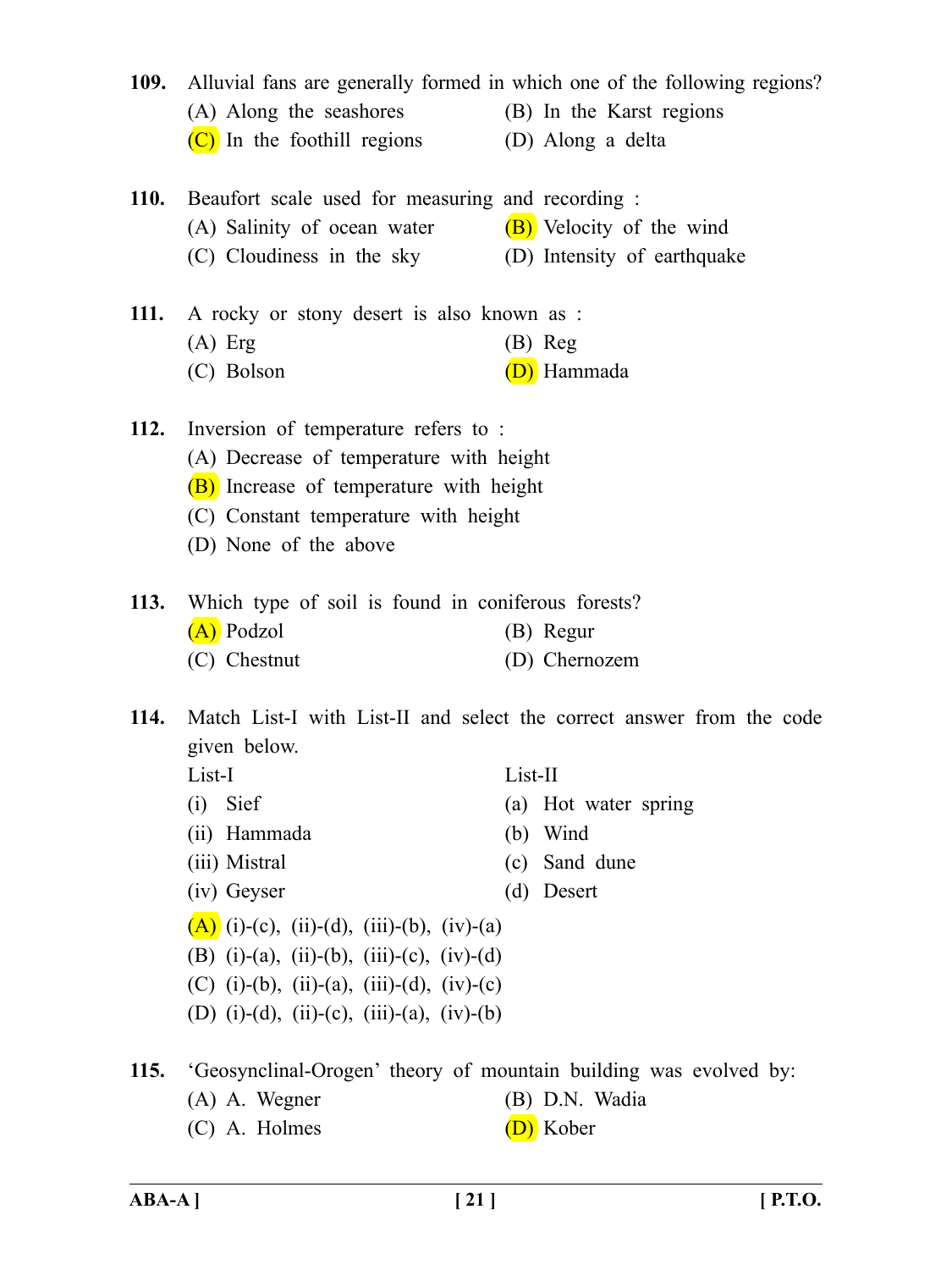116. સૂચિ-I (પ્રક્ષેપ) ને સૂચિ-II (ગુણધર્મો) અને નીચે આપેલ કોડનો ઉપયોગ કરી સાચો જવાબ આપો. સૂચિ-I (પ્રક્ષેપ) સૂચિ-II (ગુણધર્મો)  $(1)$  સમક્ષેત્ર  $(a)$  આકાર જાળવણી  $(b)$  ક્ષેત્રકળ જાળવણી (2) શુધ્ધ આકારદર્શક  $(c)$  દિશાની જાળવણી **(3) સમાનાન્તર** (d) અંતરની જાળવણી  $(4)$  દિગંશીય  $3 \quad 4$  $\mathbf{1}$  $\overline{2}$  $(A)$  b a d c  $(B)$  a b c d  $(C)$  c d  $\mathbf{h}$ a  $(D)$  d c  $\mathbf{h}$  $\mathbf{a}$ 117. પૃથ્વીનું સરેરાશ તાપમાન છે (A)  $10^{\circ}$ C  $(B)$  15°C  $(C)$  25°C (D)  $30^{\circ}$ C સૂચિ-I ને સૂચિ-II સાથે જોડો અને નીચે આપેલ કોડમાંથી સાચો જવાબ આપો. 118. સૂચિ-I (ઘાટ) સૂચિ-II (રાજ્યો)  $(1)$  શિપ્કીલા  $(a)$  ઉત્તરાખંડ (b) મહારાષ્ટ્ર **(2) પાલઘાટ**  $(c)$  હિમાચલ પ્રદેશ (3) લિપુલેખ  $(d)$  કેરલા **(4) થાલઘાટ**  $\mathbf{1}$  $\overline{2}$  $3 \quad 4$  $(A)$  c a d b  $(B)$  d c  $\mathbf{b}$ a  $(C)$  a b d  $\mathbf{c}$  $(D)$  c d  $\mathbf b$ a 119. નીચે આપેલામાંથી દેશમાં અણુવિદ્યુત મથકનાં સ્થાનની કઇ જોડ ખોટી છે? (A) કુન્ડનકુલમ - તામિલનાડુ (B) રાવતભાટા - રાજસ્થાન (C) કાકરાપાર - ગુજરાત <u>(D)</u> કૈગા - ઉત્તરપ્રદેશ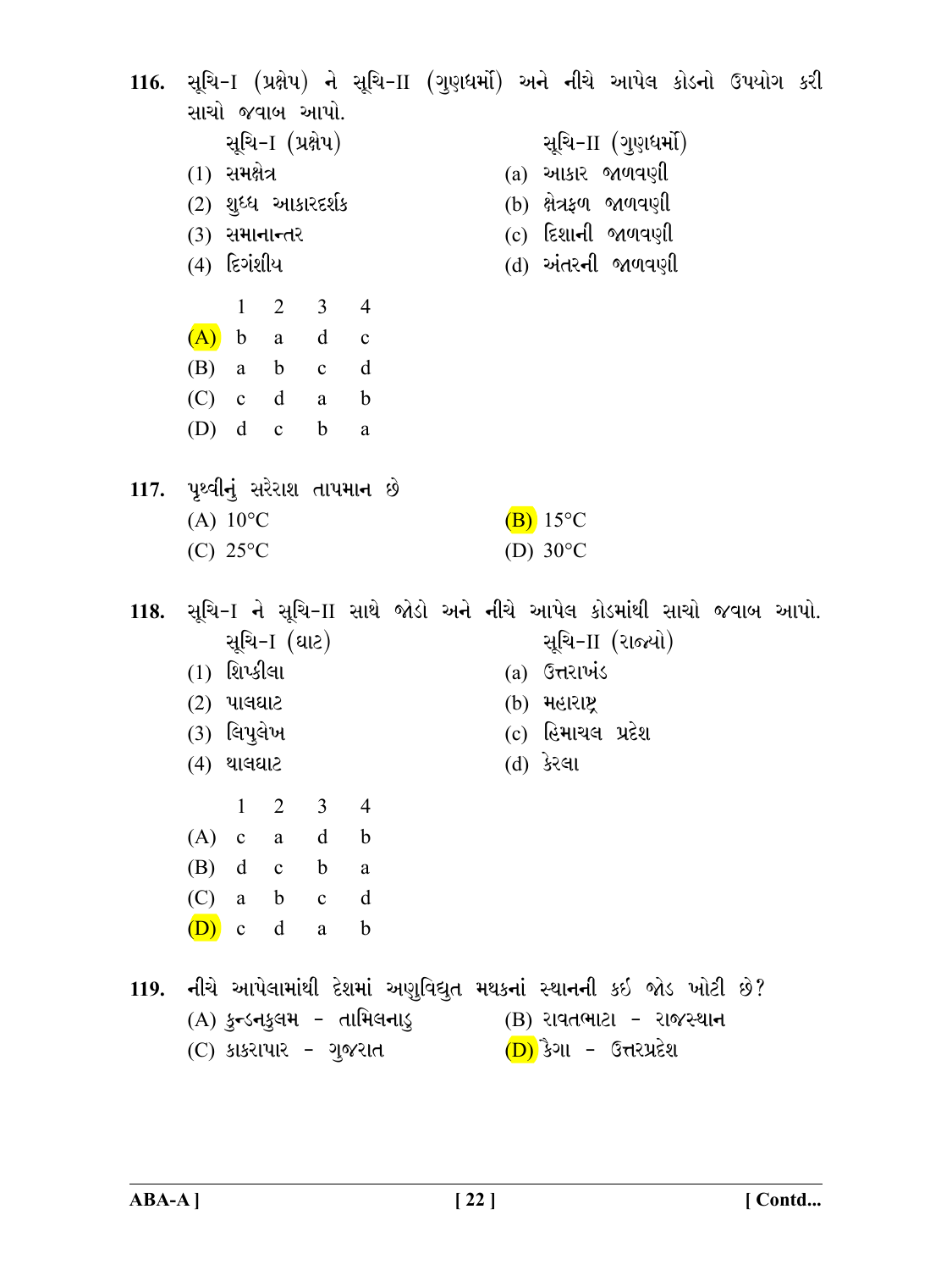**116.** Match List-I (Projections) with List-II (properties) and select the correct answer from the code given below.

| List-I        | List-II      |  |  |
|---------------|--------------|--|--|
| (Projections) | (Properties) |  |  |

- (i) Homolographic (a) Preservation of shape
- (ii) Orthomorphic (b) Preservation of area
- (iii) Equidistant (c) Preservation of direction
- 
- (iv) Azimuthal (d) Preservation of distance
- (A) (i)-(b), (ii)-(a), (iii)-(d), (iv)-(c)
- (B) (i)-(a), (ii)-(b), (iii)-(c), (iv)-(d)
- (C) (i)-(c), (ii)-(d), (iii)-(a), (iv)-(b)
- (D) (i)-(d), (ii)-(c), (iii)-(b), (iv)-(a)

**117.** The average temperature of the earth is : (A)  $10^{\circ}$ C (B)  $15^{\circ}$ C

| $\sim$ $\sim$      |                    |
|--------------------|--------------------|
| (C) $25^{\circ}$ C | (D) $30^{\circ}$ C |

**118.** Match List-I (Passes) with List-II (States) and select the correct answer from the code given below:

- List-I List-II (Passes) (States) (i) Shipki La (a) Uttarakhand (ii) Palghat (b) Maharashtra (iii) Lipulekh (c) Himachal Pradesh (iv) Thalghat (d) Kerala (A) (i)-(c), (ii)-(a), (iii)-(d), (iv)-(b)
- (C) (i)-(a), (ii)-(b), (iii)-(c), (iv)-(d)

(B) (i)-(d), (ii)-(c), (iii)-(b), (iv)-(a)

- $(D)$  (i)-(c), (ii)-(d), (iii)-(a), (iv)-(b)
- **119.** Among the following, which pair is false pertaining to the location of Atomic Power stations in the country?
	- (A) Kundankulam Tamil Nadu (B) Rawatbhata Rajasthan
	- (C) Kakrapara Gujarat (D) Kaiga Uttarpradesh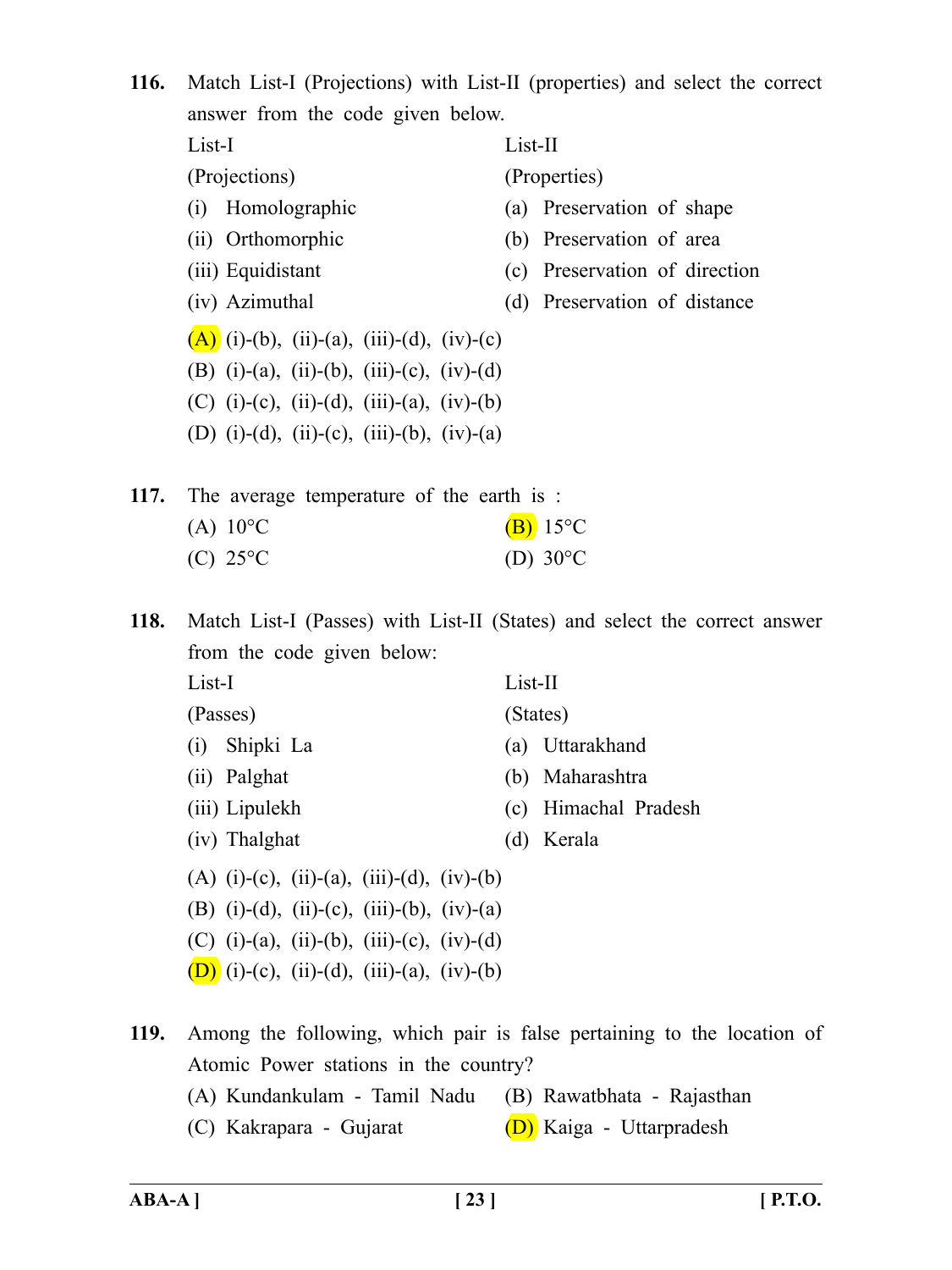| (A) બ્રહ્મપુત્ર, ગંગા અને સતલજ     (B) બ્રહ્મપુત્ર, સિન્ધુ અને યમુના<br>$(C)$ બ્રહ્મપુત્ર, સતલજ અને લોહિત $(D)$ બ્રહ્મપુત્ર, ગોમતી અને લોહિત | 120. નીચે આપેલ ભારતીય નદીઓનાં કયા સમૂહ દેશની સરહદબહાર ઉદ્દભવ પામે છે.          |
|----------------------------------------------------------------------------------------------------------------------------------------------|--------------------------------------------------------------------------------|
| 121. અકીક ખાણખોદકામ માટે નીચેનામાંથી કયુ એક જાણીતું છે?                                                                                      |                                                                                |
| (A) રાજપીપળાની ટેકરીઓ                                                                                                                        | (B) ગીરનારની ટેકરીઓ                                                            |
| (C) સોરાઠ સાગર કિનારા                   (D) પરનેરા પર્વતશ્રૃંખલા                                                                             |                                                                                |
| 122. નીચેનામાંથી કઇ ભારતમાં ખાનગીક્ષેત્રે આવેલી તેલ રિફાઇનરી છે?                                                                             |                                                                                |
| (A) કોયલી                                                                                                                                    | $(B)$ જામનગર                                                                   |
| $(C)$ પનનગુડી                                                                                                                                | (D) <b>મ</b> થુરા                                                              |
|                                                                                                                                              | 123. નીચે આપેલા રાજ્યોમાંથી કયું ભારતનું રાજ્ય બાંગ્લાદેશની સરહદે જોડાયેલ નથી? |
| (A) મિઝોરમ                                                                                                                                   | (B) ત્રિપુરા                                                                   |
| $(C)$ મણિપુર                                                                                                                                 | $(D)$ મેઘાલય                                                                   |
| ગુજરાત રાજ્યમાં ફેલાયેલ છે?                                                                                                                  | 124. નીચે આપેલમાંથી કયો આબોહવાનો પ્રકાર જે ડબ્લ્યુ કોપેને આપેલ છે જે સમગ્ર     |
| (A) Bshw અને Bwhw                                                                                                                            | $(B)$ Aw અને Bshw                                                              |
| (C) Amw અને Bshw                                                                                                                             | (D) Amw અને Cwg                                                                |
| 125. નીચે આપેલા સ્થળોમાં કયાં સૂર્યોદય વહેલો થશે?                                                                                            |                                                                                |
| $(A)$ અમદાવાદ                                                                                                                                | (B) વડોદરા                                                                     |
| <u>(C)</u> ગોધરા                                                                                                                             | (D) સુરત                                                                       |
| આપેલમાંથી દર્શાવો.                                                                                                                           | 126. ભારતમાં પાંચ શિખરોને ઉતરતાક્રમમાં (ઊંચાઇ મીટરના આધારે) સાચી રીતે નીચે     |
| (A) દોદાબેટ્ટા, અનાઇમૂડી, કળસુબાઇ, મહાબળેશ્વર, ગુરુશિખર<br>(B) દોદાબેટ્ટા, અનાઇમૂડી, મહાબળેશ્વર, ગુરુશિખર, કળસુબાઇ                           |                                                                                |

(C) અનાઇમૂડી, દોદાબેટ્ટા, કળસુબાઇ, મહાબળેશ્વર, ગુરુશિખર <mark>(D)</mark> અનાઇમૂડી, દોદાબેટ્ટા, ગુરુશિખર, કળસુબાઇ, મહાબળેશ્વર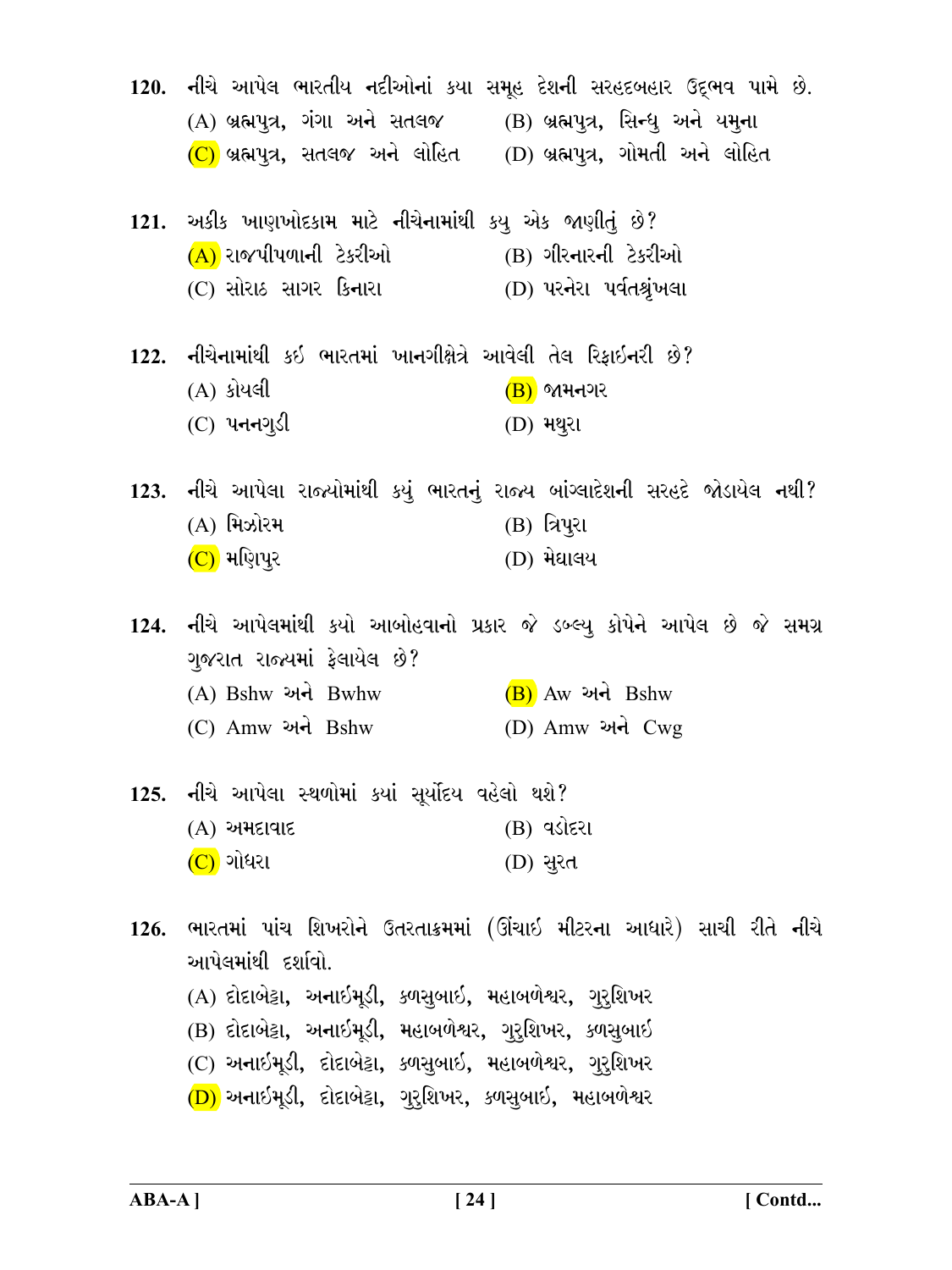- **120.** Which of the following group of Indian rivers have their source or origin beyond the boundary of the country?
	- (A) Brahmaputra, Ganga and Sutlej
	- (B) Brahmaputra, Indus and Yamuna
	- (C) Brahmaputra, Sutlej and Lohit
	- (D) Brahmaputra, Gomati and Lohit
- **121.** Which one of the following is famous for agate quarries ?
	- (A) Rajpipla Hills (B) Girnar Hills
	- (C) Sorat Sea Coast (D) Pernera Mountains

**122.** Which among the following is private sector oil refinery in India?

- (A) Koyali (B) Jamnagar
	- (C) Panangudi (D) Mathura

**123.** Which one among the following states of India does not border with Bangladesh?

(A) Mizoram (B) Tripura (C) Manipur (D) Meghalaya

**124.** Which of the following climatic types of W. Koppen, mainly spread over Gujarat State?

- (A) BShw and BWhw  $(B)$  Aw and BShw
- (C) Amw and BShw (D) Amw and Cwg

**125.** Among these places where the sun will rise the earliest?

- (A) Ahmedabad (B) Vadodara
	- (C) Godhra (D) Surat
- **126.** The correct sequece in decreasing order (based on attitude in mfs.) of five peaks in India, is follows:
	- (A) Doda Betta, Anaimudi, Kalsubai, Mahabaleshwar, Guru Shikhar
	- (B) Doda Betta, Anaimudi, Mahabaleshwar, Guru Shikhar, Kalsubai
	- (C) Anaimudi, Dodabetta, Kalsubai, Mahabaleshwar, Guru Shikar
	- (D) Anaimudi, Doda Betta, Gurushikar, Kalasubai, Mahabaleshwar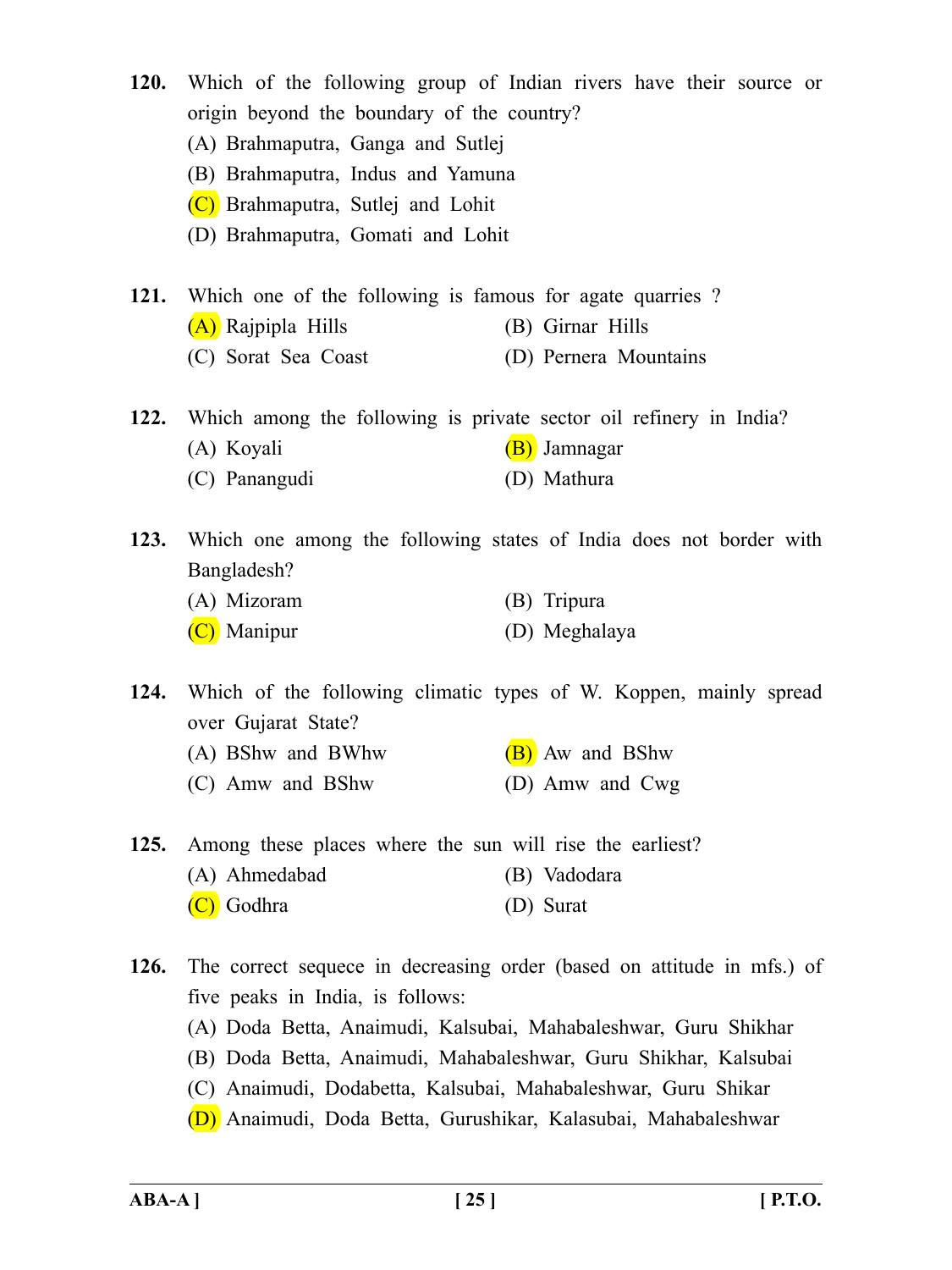127. કાશ્મીરખીણ કોની વચ્ચે આવેલ છે?

 $(A)$  ખીરપંજાલ અને હિમાદ્રી (B) કારાકોરમ અને પીરપંજાલ (C) ઝાસ્કર પર્વત અને લડાખ હારમાળા(D) પીરપંજાલ અને ઘૌલાઘર હારમાળા

128. નીચે આપેલામાંથી કયું બંદર મધ્યમવર્ગમાં આવે છે?  $(A)$  માર્માગોવા (B) કોચીન (C) ન્યુમેંગ્લોર  $(D)$  ઓખા

129. ભારતના આયોજન પંચે સુચવેલા ખેત આબોહવાકીય પ્રદેશોના આધારો કયાં છે?  $(A)$  જમીન પ્રકાર, આબોહવા (તાપમાન અને વરસાદ) અને જળસંસાધન (B) વરસાદ, તાપમાન, જળઅપવાહ અને ખેતી હેઠળનો વિસ્તાર (C) આબોહવા, વનસ્પતિ, જમીન અને ભૂમિ ઉપયોગ

- (D) ભુપૃષ્ઠ, ભુમિઉપયોગ, આબોહવા અને વાવેતર હેઠળનો વિસ્તાર
- 130. કચ્છ દ્વિકલ્પમાં પશ્ચિમથી પૂર્વ તરફ ટાપુઓ (બેટ) ને યોગ્યક્રમમાં ગોઠવો. (A) બેલા, ખદીર, પચ્છમ, ચોરાર (B) ખદીર, બેલા, પચ્છમ, ચોરાર  $\overline{(\mathbf{C})}$  પચ્છમ, ખદીર, બેલા, ચોરાર  $\qquad$  (D) ચોરાર, બેલા, ખદીર, પચ્છમ
- 131. નીચેનામાંથી કયા રાજ્યમાં મહાહિમાલયન રાષ્ટ્રીય ઉદ્યાનએ યુનેસ્કોની વિરાસત જગ્યા આવેલી છે. (B) હિમાચલ પ્રદેશ  $(A)$  ઉત્તરાખંડ
	- $(D)$  જમ્મૂ અને કાશ્મીર (C) અરૂણાચલ પ્રદેશ
- 132. યાદી-1 સાથે યાદી-2 ને જોડી, પસંદ કરેલ સાચા ઉત્તરને નીચે આપેલ કોડમાં દર્શાવો

 $U(1 - 1)$  ( $U(1 - 1)$ 

યાદી-2 (ઉદ્દભવ સ્થાન)

 $(1)$  મહાબળેશ્વર

 $(2)$  અમરકંટક

 $(3)$  બ્રહ્મગિરી

 $(4)$   $\approx$   $4045$ 

- (a) નર્મદા
- (b) કાવેરી
- $(c)$  ગોદાવરી
- $(d)$  ક્રિપ્ણા

|     | a              | b | Ć | d              |
|-----|----------------|---|---|----------------|
| (A) | $\overline{2}$ | 3 | 4 | 1              |
| (B) | 1              | 2 | 3 | 4              |
| (C) | 4              | 3 | 1 | $\overline{2}$ |
| (D) | 3              |   | 2 | 4              |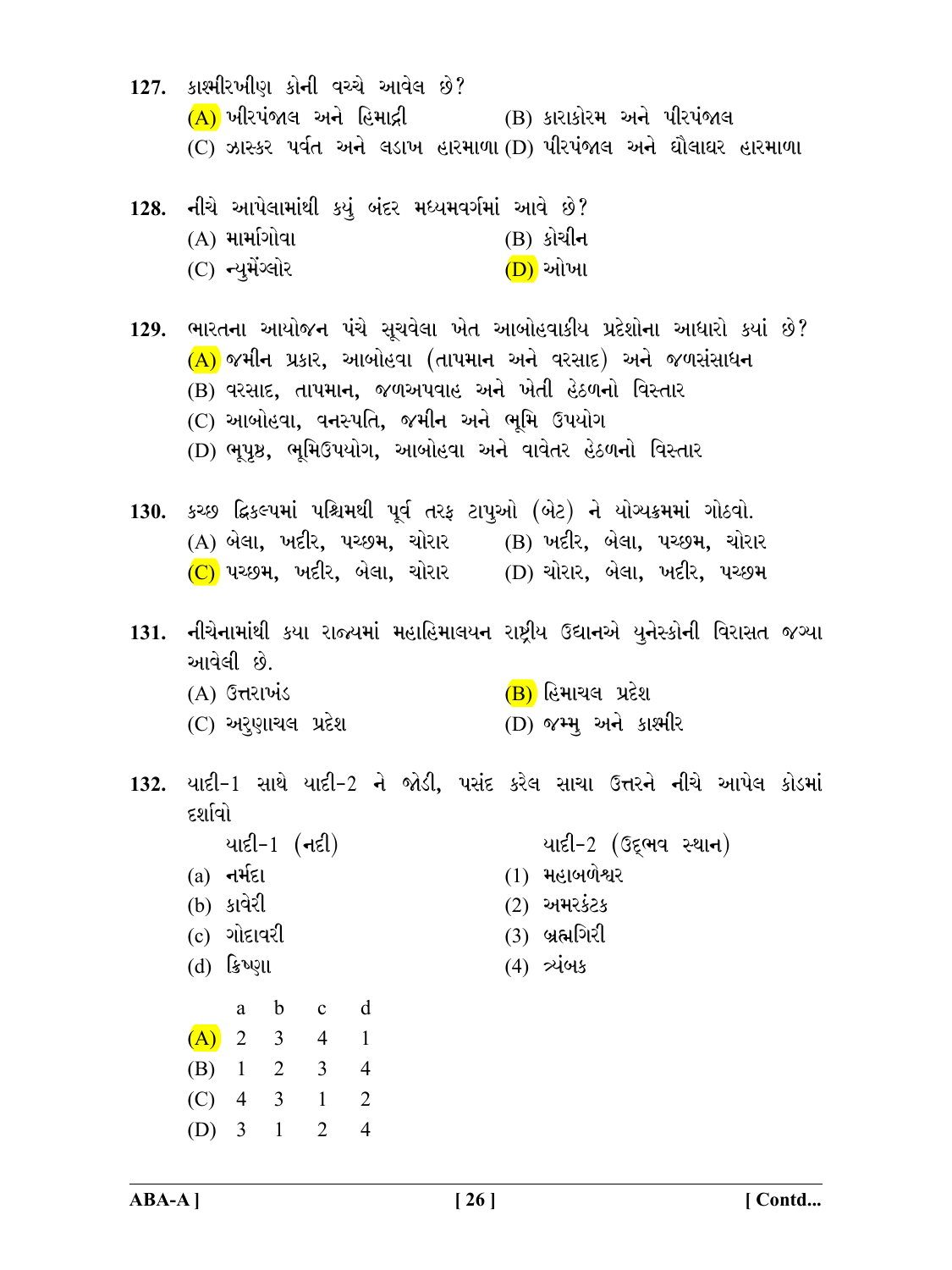**127.** The vale of Kashmir lies between:

(A) Pirpanjal and Himadri

- (B) Karakoram and Pirpanjal
- (C) Zaskar mountain and Ladakh range
- (D) Pir Panjal and Dhola Dhar range

**128.** Which one of the following is in the category of intermediate port?

- (A) Marmagoa (B) Kochi
- (C) New Mangalore (D) Okha
- **129.** What are the bases of agro-climatic regions proposed by then planning commission of India?
	- (A) Soil type, climate (temp. & rainfall) and water resources
	- (B) Rainfall, temperature, drainage and cropped area
	- (C) Climate, vegetation, soil and landuse
	- (D) Relief, landuse, climate and net sown area
- **130.** The correct sequence of islands (Bets) from the west to the east in the Kachchh Peninsula is :
	- (A) Bela, Khadir, Pachcham, Chorar
	- (B) Khadir, Bela, Panchcham, Chorar
	- (C) Pachcham, Khadir, Bela, Chorar
	- (D) Chorar, Bela, Khadir Pachcham
- **131.** 'The Great Himalayan National Park', a UNESCO's heritage site is located in which of the following state?
	- (A) Uttarakhand (B) Himachal Pradesh
	- (C) Arunachal Pradesh (D) Jammu & Kashmir
- **132.** Match List-I with List-II and select the correct answer using the codes given below:

| List-I                   | List-II                           |  |  |
|--------------------------|-----------------------------------|--|--|
| (River)                  | (Source)                          |  |  |
| Narmada<br>a.            | Mahabaleshwar                     |  |  |
| b Cauvery                | 2 Amarkanta                       |  |  |
| Godavari<br>$\mathbf{c}$ | 3 Brahmagiri                      |  |  |
| d Krishna                | 4 Triambak                        |  |  |
| $(A)$ a-2, b-3, c-4, d-1 | (B) a-1, b-2, c-3, d-4            |  |  |
| (C) a-4, b-3, c-1, $d-2$ | (D) $a-3$ , $b-1$ , $c-2$ , $d-4$ |  |  |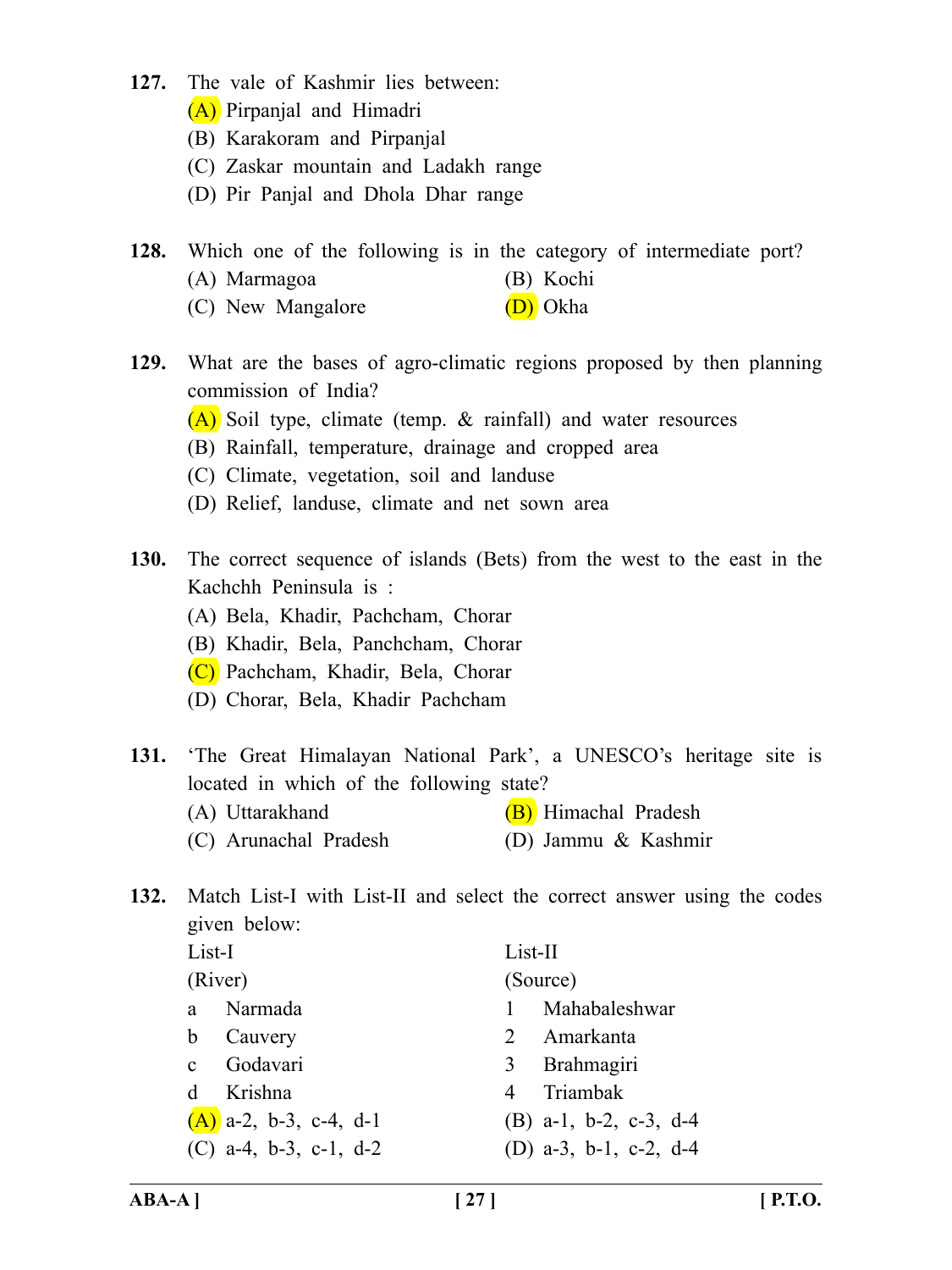133. દેશના કયા રાજ્યમાં તાંબાનો સૌથીમોટો અનુમાનિત જથ્થો મળી આવ્યો છે?  $(B)$  રાજસ્થાન  $(A)$  ગુજરાત (C) મધ્યપ્રદેશ (D) છત્તીસગઢ 134. અસ્પષ્ટ હરીતક્રાંતિની પરિભાષા સૌ પ્રથમ કોના દ્વારા રચવામાં આવી છે? (A) એમ.એસ.સ્વામીનાથન (B) નૉર્મન બોરલૉંગ (C) વી.કે.આર.બી.રાવ (D) વિલિયમ ગાડ 135. વસ્તી પિરામિડ કઇ બાબત દર્શાવે છે? (A) દશકાનો સ્ત્રી-પુરૂષ વસ્તીની કુદરતી વૃધ્ધિ (B) વસ્તીની ઉંમર અને જાતિની સંરચના (C) સ્રી-પુરૂષ વસ્તીની એકમ દીઠ વિસ્તારની ગીચતા (D) કામ કરતી વસ્તીનું ઉમર અને જાતિ પ્રમાણ 136. યાદી-1 (ખનીજ) સાથે યાદી-2 (ઉદ્દભવસ્થાન) ને યોગ્ય રીતે જોડી યોગ્ય કોડ સૂચવો  $U = 1$  (ખનીજ) યાદી-2 (વિસ્તાર)  $(a)$  ખનીજતેલ  $(1)$  sigheist (b) મેંગેનીઝ  $(2)$  બેલાડિલા (c) બોકસાઇટ **(3) બાલાઘાટ**  $(4)$  નહારકોટિયા  $(d)$  લોહ a b c d  $(A)$  1 2 3 4  $(B)$  2 1 4 3  $(C)$  3 4 2 1  $\overline{2}$  $(D)$  4 3  $\mathbf{1}$ 137. ડાર્વિનનો નિમજજન સિદ્ધાંત કઇ બાબતની સાથે સંકળાયેલ છે? (A) પ્રજાતિનો ઉદભવ (B) પરવાળાના ખરાબા (C) ઘસારણ આવર્ત (D) ભરતીનો ઉદભવ 138. નીચે આપેલ જોડીમાંથી કઇ જોડી સાચી રીતે જોડાયેલ છે?  $(A)$  ચંબલ નદીની શાખા નદી કાલી-સિંધ છે. (B) સાબરમતી નદીની શાખા નદી મહિ છે.  $(C)$  નર્મદા નદીની શાખા નદી ગિરના છે. (D) તાપી નદીની શાખા નદી વર્ધા છે.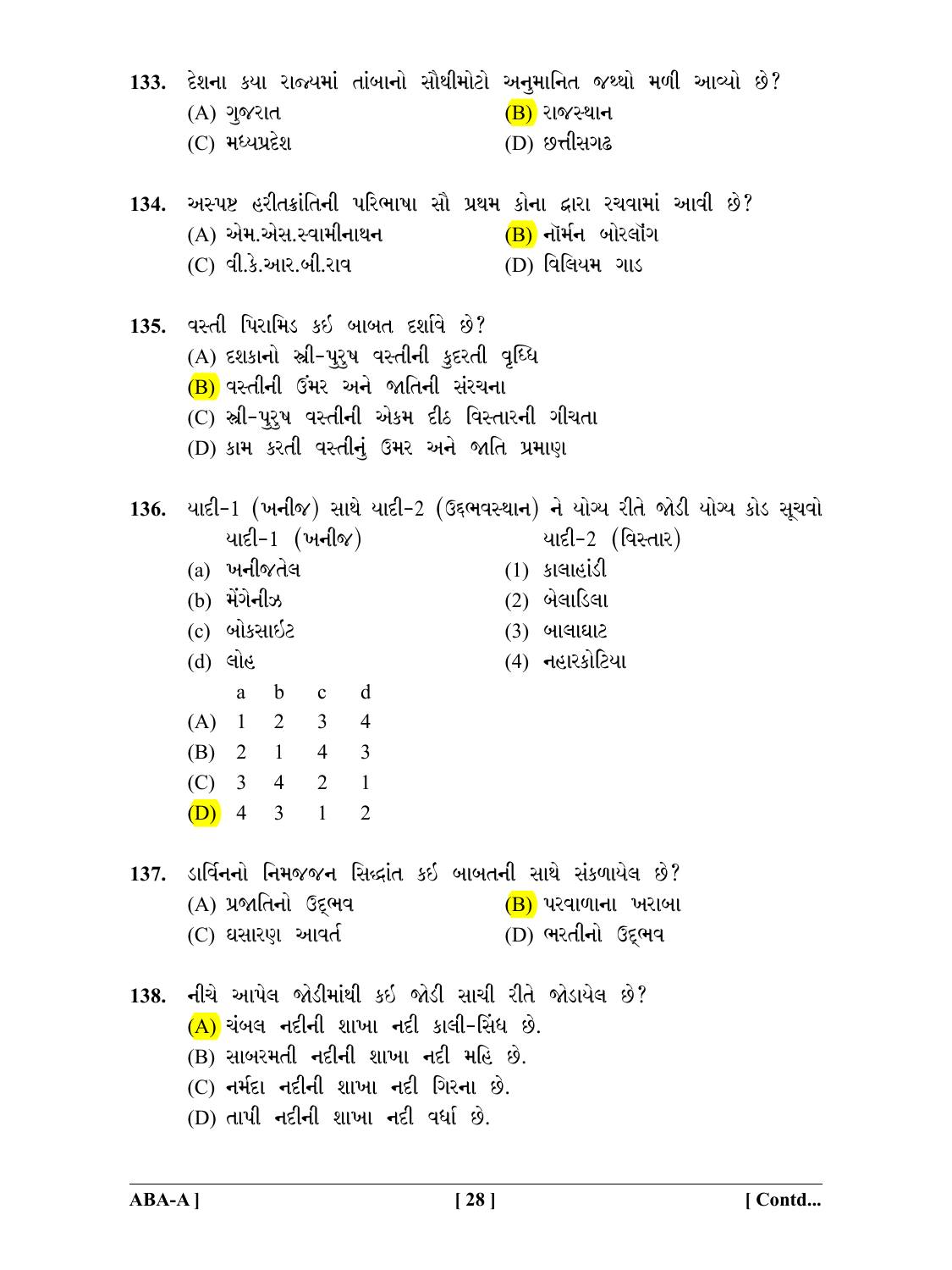- **133.** The largest copper-ore deposits (reserves) in the country are found in the state of :
	- (A) Gujarat (B) Rajasthan
	- (C) Madhya Pradesh (D) Chattisgarh
- **134.** The Jargon 'Green Revolution' was initially formulated by:
	- (A) M.S. Swaminathan  $(B)$  Norman Borlang
	- (C) V.K.R.V. Rao (D) Willian Gadd

**135.** Population pyramid depicts mainly: (A) Decadal natural growth of male & female population (B) Age and sex structure of population

- (C) Densities of male & female population per unit area
- (D) Age & sex ratio of working population

**136.** Match list-I (minerals ) with List-II (areas of occurrence). Select the correct option with the code given: List-I List-II

- (Minerals) (Area) (a) Mineral Oil 1. Kalahandi (b) Manganese 2. Baildila (c) Bauxite 3. Balaghat (d) Iron ore 4. Naharkatia
- (A) (a)-1, (b)-2, (c)-3, (d)-4 (B) (a)-2, (b)-1, (c)-4, (d)-3 (C) (a)-3, (b)-4, (c)-2, (d)-1 (D) (a)-4, (b)-3, (c)-1, (d)-2

## **137.** Darwin's subsidence theory is related to which of the topic?

- (A) Origin of species  $(B)$  Coral Reefs (C) Cycle of erosion (D) Origin of Tides
- **138.** Which one of the following pair is correctly matched?
	- (A) Kali Sindh is a tributary of river Chambal
	- (B) Mahi is a tributary of river Sabarmati
	- (C) Girna is a tributary of river Narmada
	- (D) Wardha is a tributary of river Tapi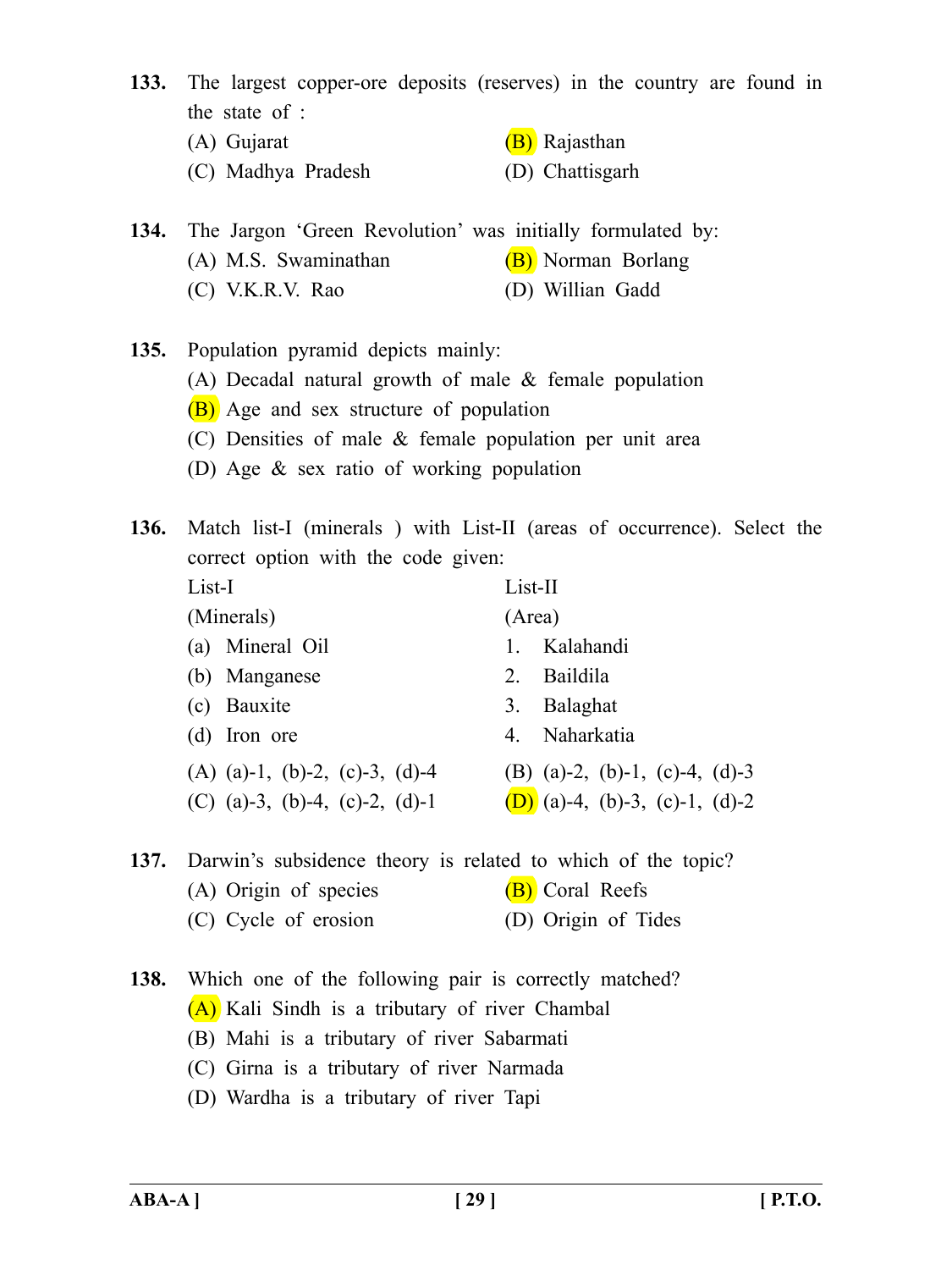139. યાદી-1 સાથે યાદી-2 ને જોડો અને યોગ્ય વિકલ્પ પસંદ કરી યોગ્ય કોડ દર્શાવો. યાદી- $1$  (રાષ્ટ્રીય ઉદ્યાન) યાદી-2 (રાજ્ય)  $(a)$  બાંદીપૂર  $(1)$  ઉત્તરપ્રદેશ  $(2)$  ઓડિશા (b) દૂધિયા  $(c)$   $\partial$   $\partial$   $\partial$   $\partial$ (3) ગુજરાત  $(4)$  sviles (d) સિમલીપાલ  $\mathbf b$ a  $\mathbf{c}$ d  $(A)$  4  $\mathcal{D}$  $\overline{1}$  $3<sup>1</sup>$  $(B)$  4 2 3 1  $\mathcal{L}$  $(C)$  1 4 3 (D) 2 4  $\mathcal{Z}$  $\blacksquare$ 140. નીચે આપેલમાંથી કઇ સમરેખા (આઇસોપ્લેથ) સમાન બરફ પ્રમાણ સૂચવે છે?  $(B)$  આઇસોનેક (A) આઈસોહેટ  $(C)$  આઇસોક્રોન (D) આઇસોનિક 141. નીચે આપવામાં આવેલ ભૂસ્તરીય કાળને યોગ્ય કાળક્રમ અનુસાર ગોઠવતા સિનોઝોઇક યુગથી શરૂ કરી યોગ્ય ક્રમમાં ગોઠવી યોગ્ય ક્રમમાં આપો.  $(1)$  ઓલિગોસીન  $(2)$  માયોસિન **(3) ઈઓસિન** (4) પ્લાયોસિ**ન** કોડ :  $(A)$  1, 2, 3, 4  $(B)$  2, 1, 4, 3  $(D)$  3, 1, 2, 4  $(C)$  4, 2, 1, 3 142. વિધાન (એ) હરિયાળી ક્રાંતી એ નહેર સિંચાઇ વિસ્તારમાં વધુ સફળ અને અદભુત જોવા મળે છે. કારણ (આર) નહેર વિંચાઇ એ સસ્તો અને સલામત સિંચાઇનો સ્ત્રોત છે.  $(A)$  (A) અને (R) બંને સાચા છે અને R એ A નું સાચું સ્પષ્ટીકરણ છે.  $(B)$   $(A)$  અને  $(R)$  બંને સાચા છે પણ R એ A નું સાચું સ્પષ્ટીકરણ નથી. (C) A ખોટું છે અને R સાચુ છે.

(D) A સાચું છે અને R ખોટ છે.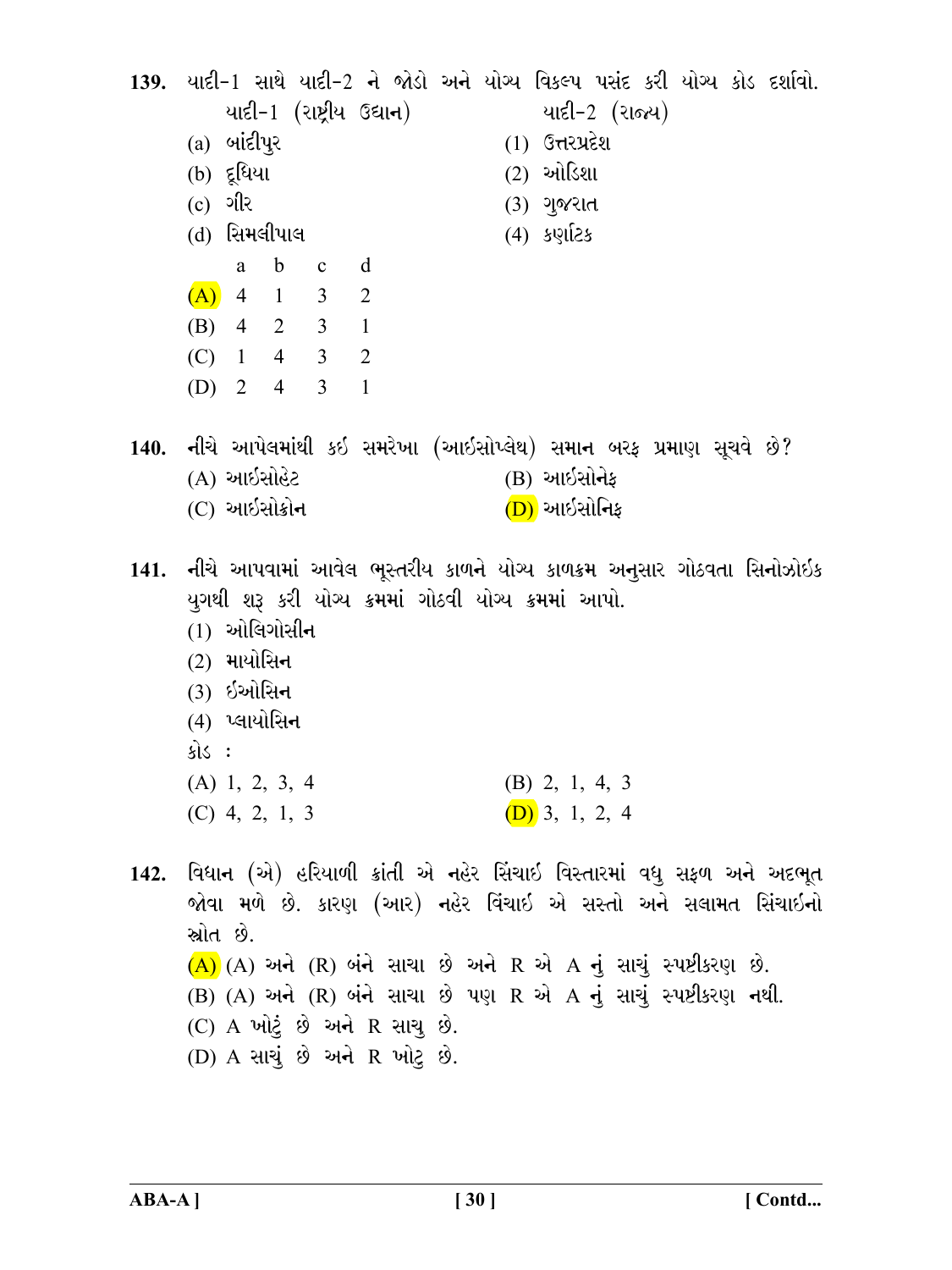| 139. |                                  | Match List-I with List-II and select the correct option from the codes |
|------|----------------------------------|------------------------------------------------------------------------|
|      | given below:                     |                                                                        |
|      | List-I                           | List-II                                                                |
|      | (National Park)                  | (State)                                                                |
|      | (a) Bandipur                     | Uttar Pradesh                                                          |
|      | (b) Dudhya                       | Odisha<br>2.                                                           |
|      | $(c)$ Gir                        | Gujarat<br>3.                                                          |
|      | (d) Simlipal                     | Karnatak<br>4 <sup>1</sup>                                             |
|      | $(A)$ (a)-4, (b)-1, (c)-3, (d)-2 | (B) (a)-4, (b)-2, (c)-3, (d)-1                                         |
|      | (C) (a)-1, (b)-4, (c)-3, (d)-2   | (D) (a)-2, (b)-4, (c)-3, (d)-1                                         |
| 140. |                                  | Which one of the following isopleth indicates equal amount of snow?    |

**140.** Which one of the following isopleth indicates equal amount of snow?

| (A) Isohyet   | (B) Isoneph |
|---------------|-------------|
| (C) Isochrone | (D) Isonif  |

**141.** Select the correct chronological order of the following geological periods or Cenzzoic Era from the code given below:

- 1. Oligocene
- 2. Miocene
- 3. Eocene
- 4. Pliocene

Code

| $(A)$ 1, 2, 3, 4 |  |  | $(B)$ 2, 1, 4, 3 |  |  |
|------------------|--|--|------------------|--|--|
| $(C)$ 4, 2, 1, 3 |  |  | $(D)$ 3, 1, 2, 4 |  |  |

**142.** Assertion (A) : Green revolution has been spectacularly successful in canal irrigated areas.

Reson (R) : Canal irrigation is the cheapest and safest source or irrigation. Code :

- $(A)$  Both (A) and (R) are true and R is the correct explanation of A.
- (B) Both (A) and (R) are true but R is not the correct explanation of A
- (C) A is false and R is true
- (D) A is true and R is false.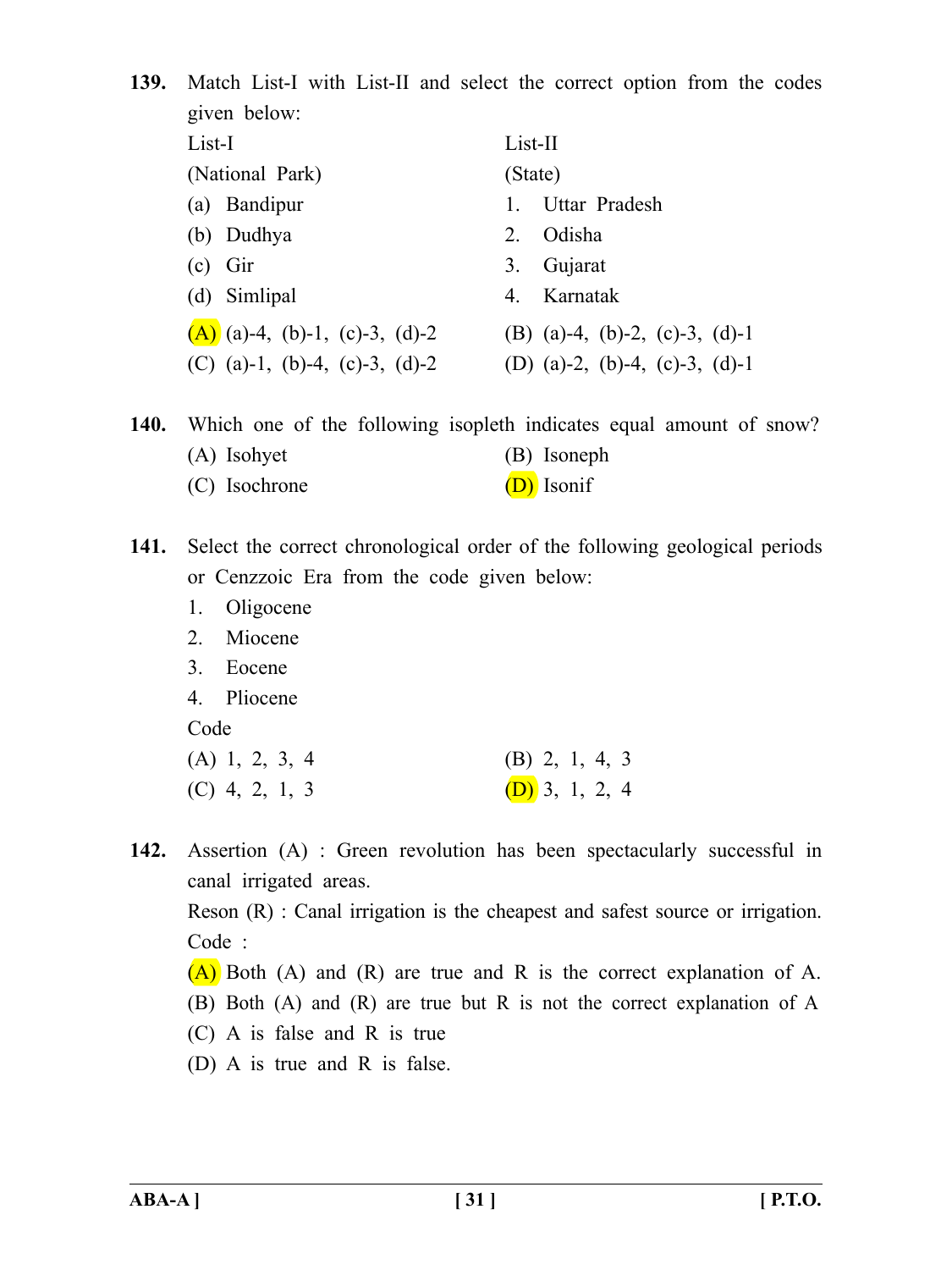143. ભારતમાં શણ ઉદ્યોગની વર્તમાન અછત માટે જવાબદાર પરિબળ નીચેનામાંથી કયાં છે? સાચો ઉત્તર પસંદ કરી નીચેનો યોગ્ય કોડ દર્શાવો. (1) વિદેશી બજારનો ઘટાડો. (2) કાચાશણનો અપૂરતો જથ્થો (3) બહોળા કત્રિમ પેકિંગ મટેરિયલની સખત સ્પર્ધા કોડ :  $(A) 1$  અને 2 (B) 1 અને 3 (D) 1, 2 અને 3 (C) 2 અને 3 144. નવું ઘસારણ આવર્ત નું નામ પેડીપ્લેઇનેશન આવર્ત નવું નામ નીચેનામાંથી કોણે રજૂ કર્યું? (A) ડેવિસ (B) મોર્ગન  $(C)$  લેક <u>(D)</u> કિગ  $145.$  ઈન્સેલબર્ગ એ છે  $(A)$  પવનનું ઘસારાત્મક ભૂમિસ્વરૂપ  $(B)$  પવનનું નિક્ષેપાત્મક ભૂમિસ્વરૂપ (C) પવનનું પરિવહનનું ભૂમિસ્વરૂપ (D) આમાનું એકપણ નહિ 146. પૃથ્વીના કોપેનના આબોહવાકીય વર્ગીકરણ યોજનામાં ભૂમધ્ય આબોહવાને કઇ સંજ્ઞાથી ઓળખવામાં આવે છે?  $(A)$  Cf  $(B)$  Cs  $(C)$  Cw  $(D)$  Df 147. કયા વાદળો હોય ત્યારે ઘોઘમાર વરસાદની ઘટના બને છે. (A) નિમ્બાસ્ટેટસ (B) સ્ટ્રાટોક્યમુલસ (C) ક્યમલોનિમ્બસ (D) સિરોક્યમલસ 148. લૉરેશિયા-ભુ-ભાગ એ પ્રિકેમ્બ્રિયનનો ભાગ નીચેનામાંથી કયો હતો?  $(B)$  આર્કિકા (A) ભારત (C) ઓસ્ટ્રેલિયા  $(D)$  ચીન 149. ડેટ્રર (Detour) શબ્દ નીચેનામાંથી કયા ભૌગોલિક અભ્યાસના અંશ સાથે સંકળાયેલ  $69$  ?  $(A)$  પરિવહન (B) ઉદ્યોગ (D) ખેતી  $(C)$  વ્યાપાર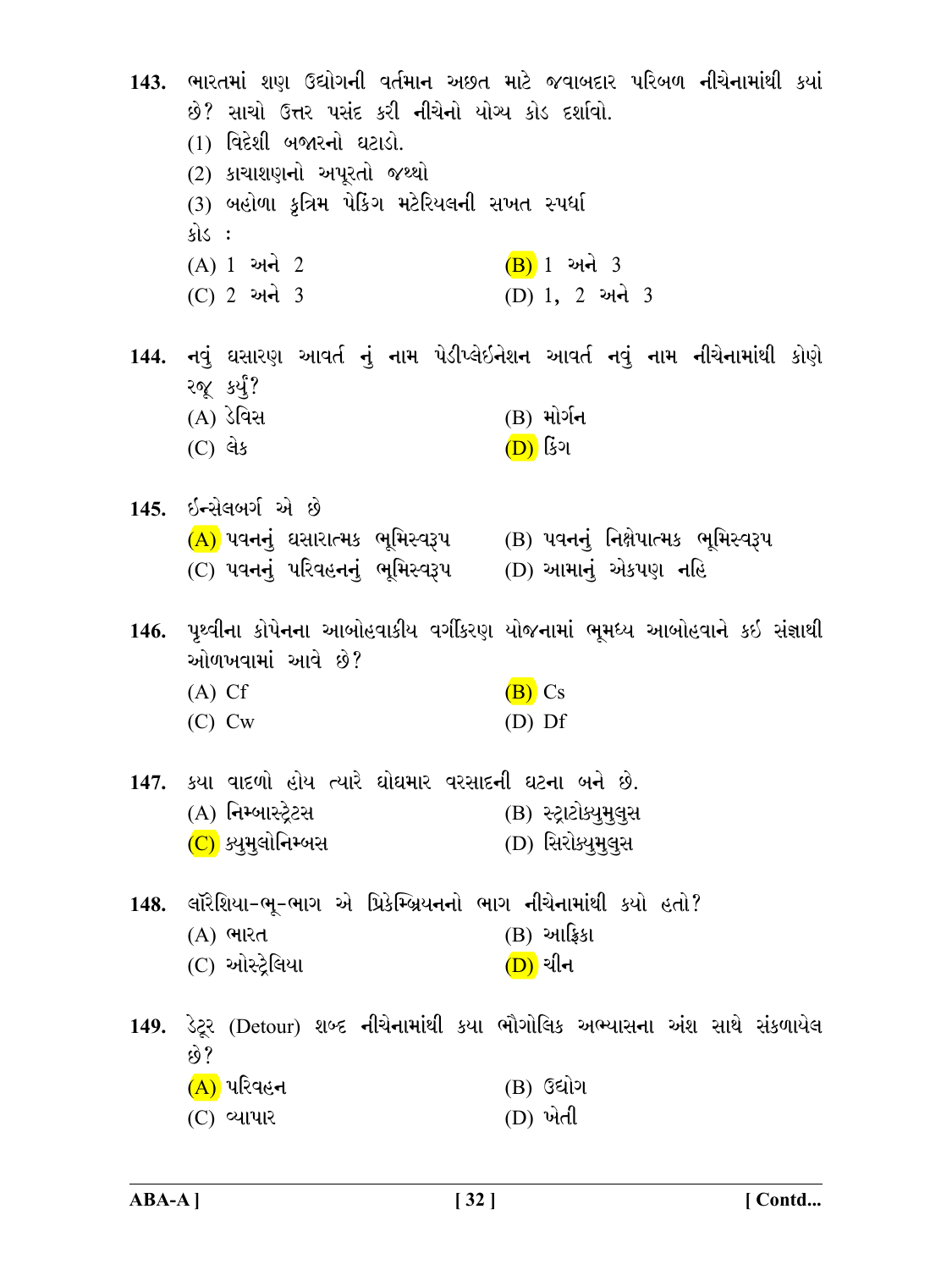**143.** Which of the following factors are responsible for present crisis in the jule industry in India? Select the answer from the code given below:

- 1. The decline of the overseas market
- 2. Inadequate supply of raw jute

3. Tough competition from widely used synthetic packing material Code :

(A) 1 and 2 (B) 1 and 3 (C) 2 and 3 (D) 1, 2 and 3

**144.** Who among the following proposed the new cycle or erosion, named as, 'The cycle of pediplanation'?

- (A) Davis (B) Morgon
- (C) Lake  $(D)$  King
- **145.** Inselbergs are-
	- (A) Erosional landform by wind
	- (B) Depositional landform by wind
	- (C) Transportational landform by wind
	- (D) None of these

**146.** In the Koppen's climatic classification scheme of the earth, the Mediterranean climates are labelled as:

(A) Cf  $(B)$  Cs (C) Cw (D) Df

**147.** Heavy downpour occurs when the clouds are: (A) Nimbostratus (B) Stratocumulus

(C) Cumulonimbus (D) Cirrocumulus

**148.** Which among the following was a part of precambrian landmass-Laurasia? (A) India (B) Africa

- (C) Australia (D) China
- **149.** The word 'Defour' is associated to which one or the following segment of geographic studies:
	- (A) Transport (B) Industry
	- (C) Trade (D) Agriculture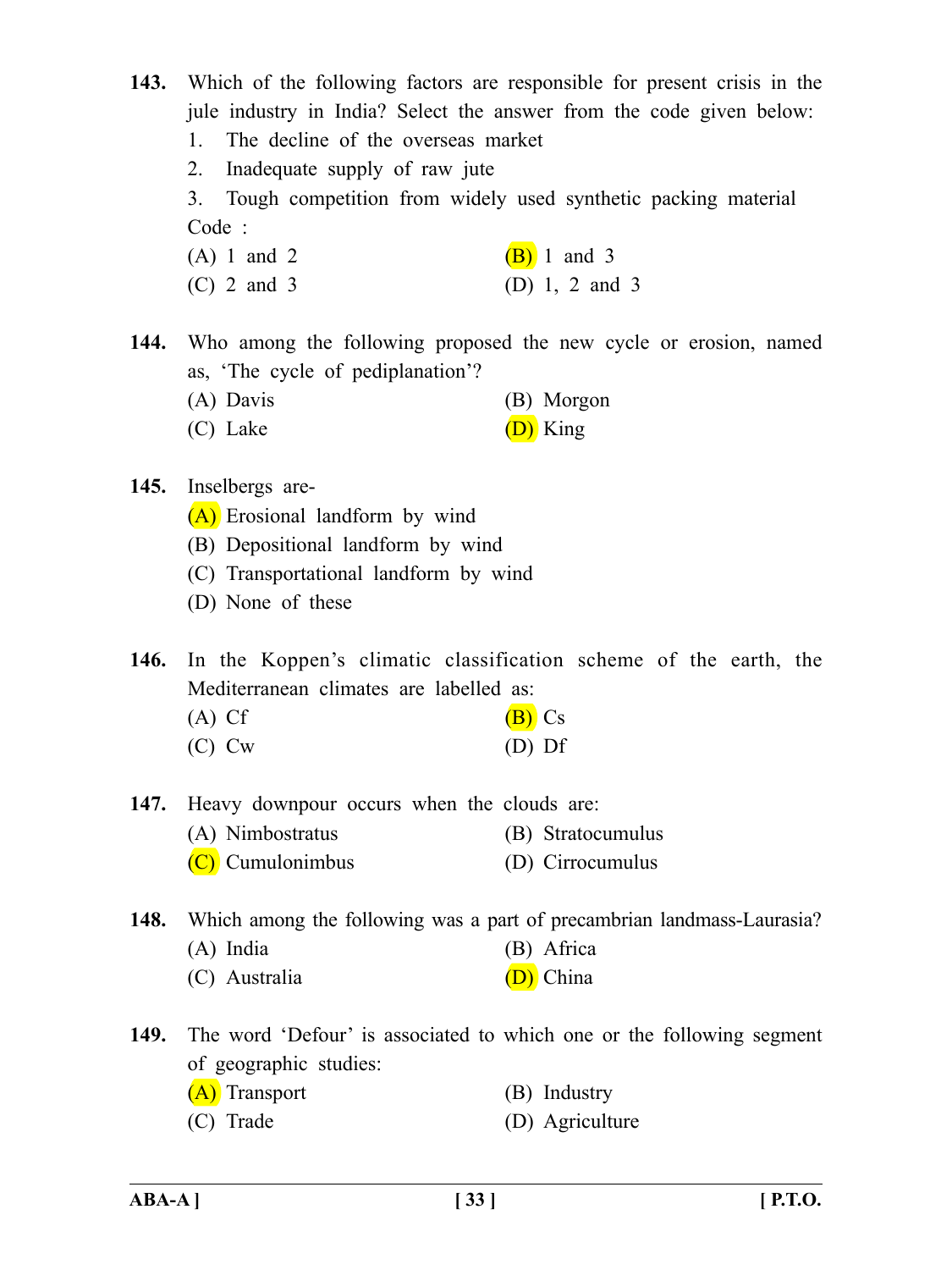| 150. 'શહેર પ્રદેશ' ની સંકલ્પના પ્રતિપાદિત કરનાર કોણ છે?<br>(A) નોટેસ્ટેઇન<br>( <mark>C)</mark> આર.ઇ.ડિકિન્સન                                              | (B) જે. ગોટ્મન<br>(D) એલ. મમફોર્ડ                                                                                    |
|-----------------------------------------------------------------------------------------------------------------------------------------------------------|----------------------------------------------------------------------------------------------------------------------|
| 151. નીચે આપેલામાંથી કયા તત્વનું મહત્વ સાંસ્કૃતિક ભૂદ્રષ્યના અભ્યાસમાં વધુ છે?<br>(A) મનોરંજનની સંસ્થાઓ        (B) ધાર્મિક સંસ્થાઓ<br>(C) સામાજિક સંસ્થાઓ | ( <mark>D)</mark> વસ્તી અને વસાહતો                                                                                   |
| કર્યો છે.<br>(A) ડબલ્યુ. એમ. ડેવિસ <mark>(B)</mark> ડી. વ્હીટલ્સી<br>(C) ગ્રિફિથ ટેઇલર                                                                    | 152. નીચેનામાંથી કયા વિદ્વાન કબજાને અનુસરતુ (Sequent occupance) શબ્દ ને રજૂ<br>(D) આર. હાર્ટશોર્ન                    |
| 153. નીચેનામાંથી કોણે સૌ પ્રથમ વૃધ્ધિધ્રુવની સંકલ્પના પ્રસ્થાપિત કરી છે?<br>(A) આર. પી. મિશ્રા<br>(C) એફ. પેરોક્ષ                                         | (B) એલ. એસ. ભટ્ટ<br>(D) 9. કે. ઝીફ                                                                                   |
| સ્વીકારવામાં આવ્યો છે?<br>(A) પૂર્વ યુરોપ<br>(C) એશિયા માઇનોર                                                                                             | 154. એચ. જે. મેકેન્ડરની પ્રખ્યાત ઉક્તિ દ્વારા જગતનો કયો ભાગ 'હાર્ટલૅન્ડ' તરીકે<br>(B) મધ્ય પૂર્વ<br>(D) પશ્ચિમ યુરોપ |
| 155. કયા ભૂગોળવેત્તાએ ઇંગ્લેન્ડમાં કુદરતી પ્રદેશોને રજૂ કર્યા છે?<br>(A) એલ. ડી. સ્ટેમ્પ<br>$(C)$ એ. જે. હરબર્ટસન્સ $(D)$ પેટ્રિક ગેન્ડસ                  | (B) એફ. લિપ્લે                                                                                                       |
| 156. ભૂગોળમાં 'હેતુવાદના ઉદ્દેશ્ય'ના હિમાયતી વિદ્વાનનું નામ જણાવો.<br>(A) એફ. રેદઝેલ<br>(C) એ. વી. હમ્બોલ્ટ                                               | (B) વી. ડી. બ્લાશ<br><u>(D)</u> કાર્લ રિટર                                                                           |
| 157. શહેરી કેન્દ્રો માટે રેન્ક−સાઇઝ−રુલ કોણે રજૂ કરેલ છે?<br>(A) એમ. જેફરસન<br>(C) ઈ. એમ. બર્ગેસ                                                          | <u>(B)</u> જી. કે. ઝીફ<br>(D) હોટ અને ડેવિસ                                                                          |
| 158. નીચેનામાંથી કયુ સાધન નકશાપરનો વિસ્તાર દર્શાવવા વપરાય છે?<br>(A) ઓપિસોમીટર<br>(C) ઓડોમિટર                                                             | (B) પ્લાનિમિટર<br>(D) ટેકિઓમિટર                                                                                      |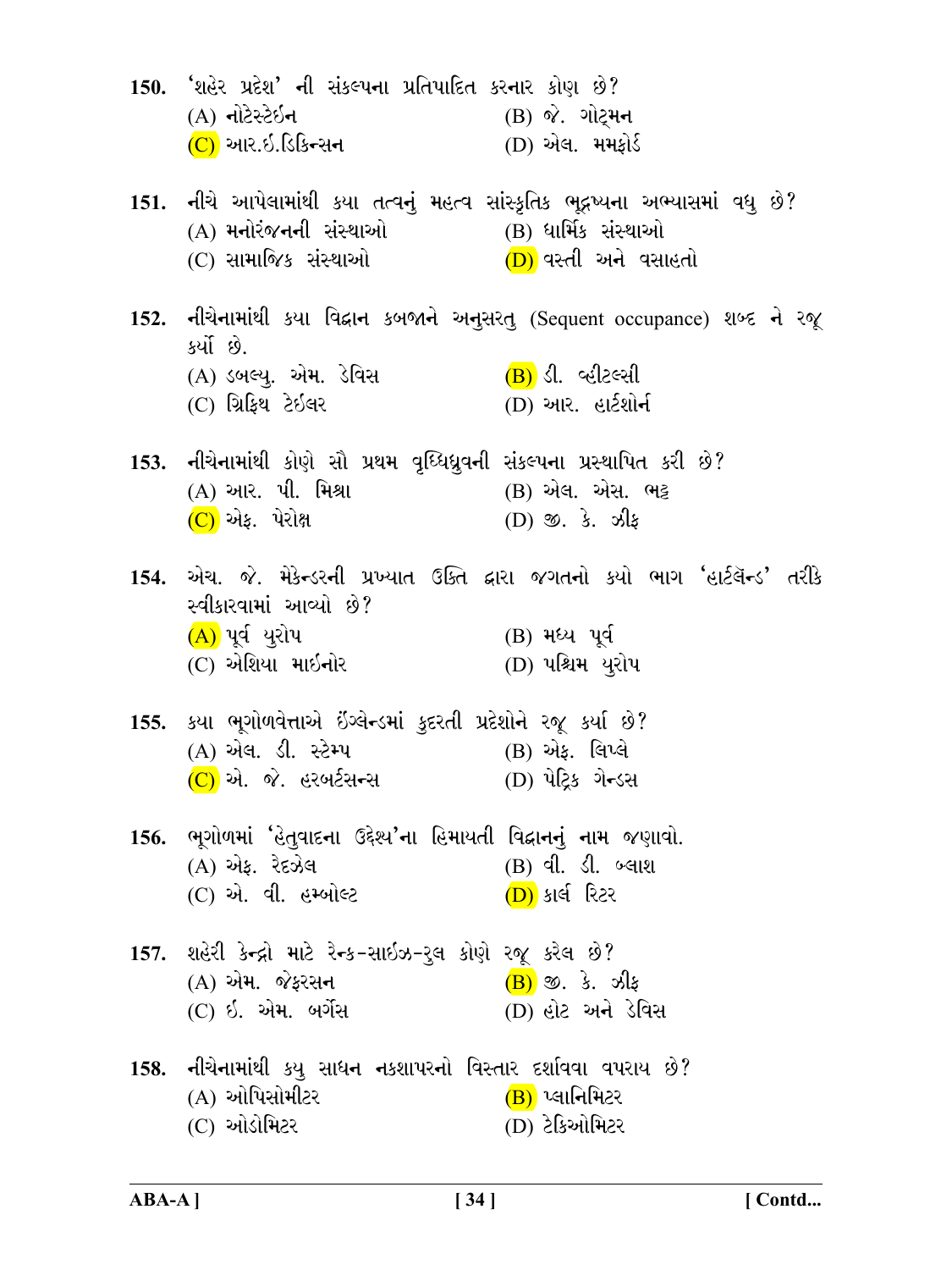|             | 150. Who propounded the concept of 'City-Region?                        |                                                                                              |
|-------------|-------------------------------------------------------------------------|----------------------------------------------------------------------------------------------|
|             | (A) Notestein                                                           | (B) J. Gottman                                                                               |
|             | $(C)$ R.E. Dickinson                                                    | (D) L. Mumford                                                                               |
|             |                                                                         | 151. Among the following elements which one is given maximum importance                      |
|             | in the study of cultural landscape?                                     |                                                                                              |
|             | (A) Institutions of entertainment (B) Religious institutions            |                                                                                              |
|             | (C) Social institutions                                                 | (D) Population and Settlements                                                               |
|             | 152. Who among the following put forth the term 'Sequent Occupance'?    |                                                                                              |
|             | (A) W.M. Davis                                                          | (B) D. Whittlesey                                                                            |
|             | (C) Griffith Taylor                                                     | (D) R. Hartshrone                                                                            |
|             | following:                                                              | 153. The concept of 'Growth Pole' was initially propounded by one of the                     |
|             | (A) R.P. Mishra                                                         | $(B)$ L.S. Bhat                                                                              |
|             | $(C)$ F. Perroux                                                        | $(D)$ G.K. Zipf                                                                              |
|             | Mackinder in his famous dictum?<br>(A) East Europe                      | 154. Which part of the world was considered to be the 'Heartland' by H.J.<br>(B) Middle East |
|             | (C) Asia Minor                                                          | (D) Western Europe                                                                           |
|             |                                                                         |                                                                                              |
|             | 155. The geographer who introduced the term natural regions in England: |                                                                                              |
|             | $(A)$ L.D. Stamp                                                        | $(B)$ F. Leplay                                                                              |
|             | (C) A.J. Herbertson (D) Patric Geddes                                   |                                                                                              |
| <b>156.</b> |                                                                         | Name the scholar who advocated the 'Teleological view' in geography?                         |
|             | (A) F. Ratzel                                                           | (B) V.D. Blache                                                                              |
|             | (C) A.V. Humboldt                                                       | (D) Carl Ritter                                                                              |
| <b>157.</b> |                                                                         | Who among the following presented the rank-size rule for urban centres?                      |
|             | (A) M. Jafferson                                                        | $(B)$ G.K. Zipf                                                                              |
|             | (C) E.M. Burgess                                                        | (D) Hoyt & Davies                                                                            |
| <b>158.</b> | map?                                                                    | Which of the folloing instrument is used to calculate the area on a                          |
|             | (A) Opisometer                                                          | (B) Planimeter                                                                               |
|             | (C) Odometer                                                            | (D) Techeometer                                                                              |
|             |                                                                         |                                                                                              |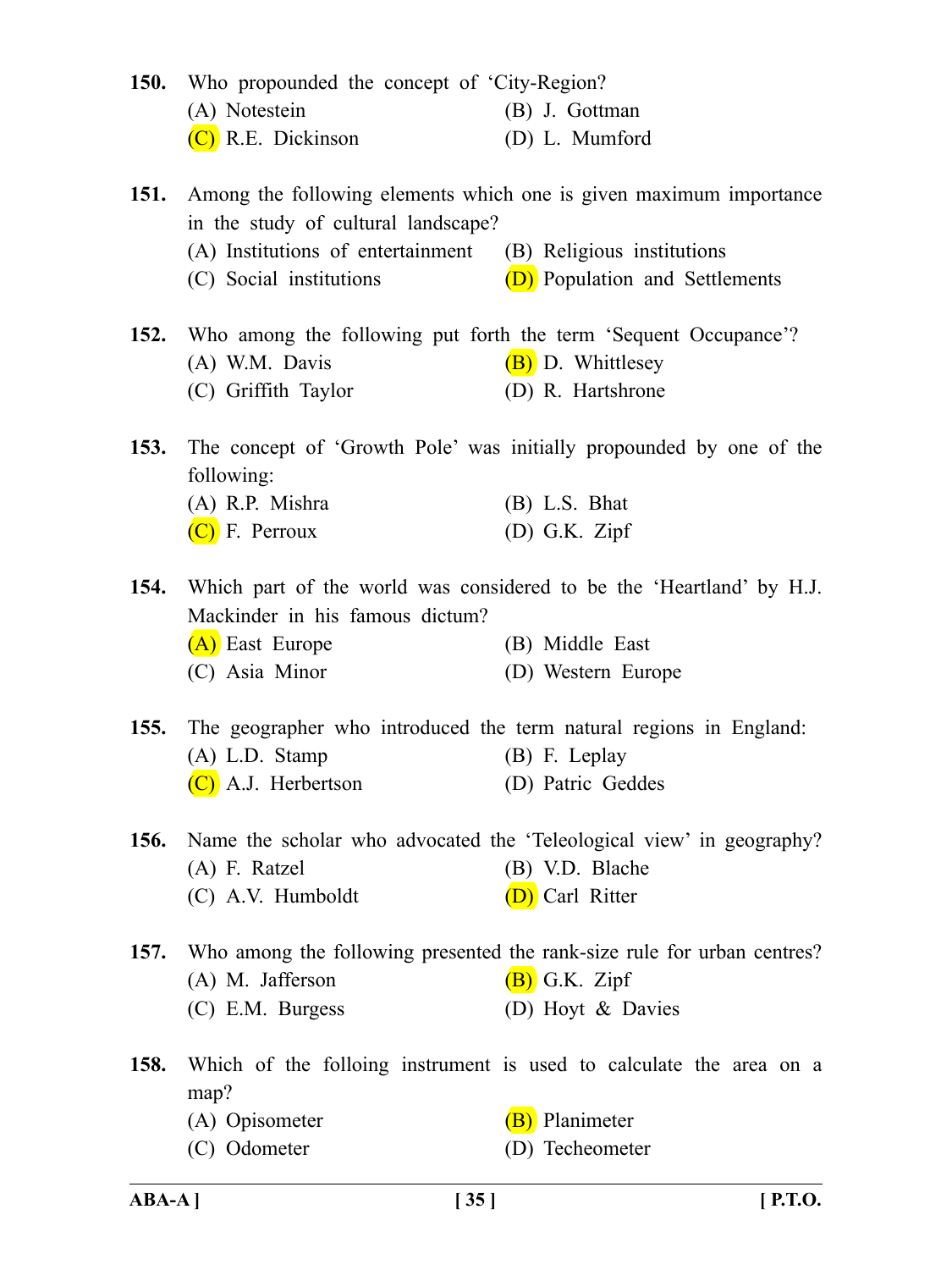| (C) બેન્ગ્યુલા<br>(D) ઓગુલ્હાસ                                                                                                                                                                                            |  |
|---------------------------------------------------------------------------------------------------------------------------------------------------------------------------------------------------------------------------|--|
| 160. નીચેનામાંથી કયા સૌર મોજા ઉપગ્રહ દ્વારા દૂરસ્થ સંવેદન પદ્ધતિમાં ઉપયોગી છે.<br>( <mark>B)</mark> થર્મલ ઇન્ફ્રા રેડ રેઝ<br>(A) અલ્ટ્રા વાયોલેટ રેઝ<br>(C) કોસ્મિક રેઝ<br>$(D)$ ક્ષ-રેઝ                                  |  |
| 161. ઉદ્યોગોના સ્થાનિકરણ માટે 'આઇસોડાપેન' નો ઉપયોગ કોણે કર્યો?<br>(A) એ. લોશ<br>(B) ડબ્લ્યુ ઇઝાર્ડ<br><u>(D)</u> એ. વેબર<br>(C) ઈ. હાવેર                                                                                  |  |
| 162. નજીકત્તમ પડોશ વિશ્લેષણમાં, Rn ની કિંમત (નજીકત્તમ પડોશક્રમ), એક $(1)$<br>વસાહતના ક્ષેત્રિય વિતરણનો વિસ્તાર સૂચવે છે તે<br><u>(B)</u> યાદ્દચ્છિક<br>$(A)$ સમ<br>(C) સમાન અંતરના વિતરણ તરફ    (D) કેન્દ્રિકૃત વિતરણ તરફ |  |
| 163. ખેતીના સ્થાનના વૉન થ્યુનેનનાં સિદ્ધાંત પ્રમાણે શહેરની આસપાસ વિકસેલા ભૂમિ<br>ઉપયોગના કેન્દ્રિયક્ષેત્રો કેટલા હોય છે?<br>$(A)$ સાત<br>$(B)$ $\varnothing$<br>$(C)$ પાંચ<br>(D) ચાર                                     |  |
| 164.  વિશ્વના વસ્તી સંસાધનના પ્રદેશોનું સીમાંકન કરનાર અગ્રણી નીચેનામાંથી કોણ હતા?<br>(B) જી. ટી. ત્રિવાર્થો<br>(A) ડબલ્યુ. એસ. થોમ્સ <b>ન</b><br>(C) ડબલ્યુ. ઝેલે <b>ન્</b> સ્કી<br>(D) એ. એકરમેન                         |  |
| 165. ભારત અને પાકિસ્તાનની વચ્ચેની આંતરરાષ્ટ્રીય સરહદ દર્શાવનાર નીચેનામાંથી<br>કોણ છે?<br>(B) હેનરી મેક મોહન<br>$(A)$ સર સાયરીલ રેડ કિલફ<br>(D) લૉર્ડ માઉન્ટબેટન<br>(C) અબ્દુલ ગફાર ખા <b>ન</b>                            |  |
| 166.  માયોસિનકાળ દરમિયાનના ક્ષેત્રમાં પ્રાચીન નદી વહેતી હતી તે હિમાલયન હારમાળાનું<br>નામ નીચેનામાંથી કયુ હતુ?                                                                                                             |  |
| $(A)$ શિવાલિક<br>(B) હિમાચલ<br>$(C)$ હિમાદ્રિ<br>(D) ટ્રાન્સ હિમાલય                                                                                                                                                       |  |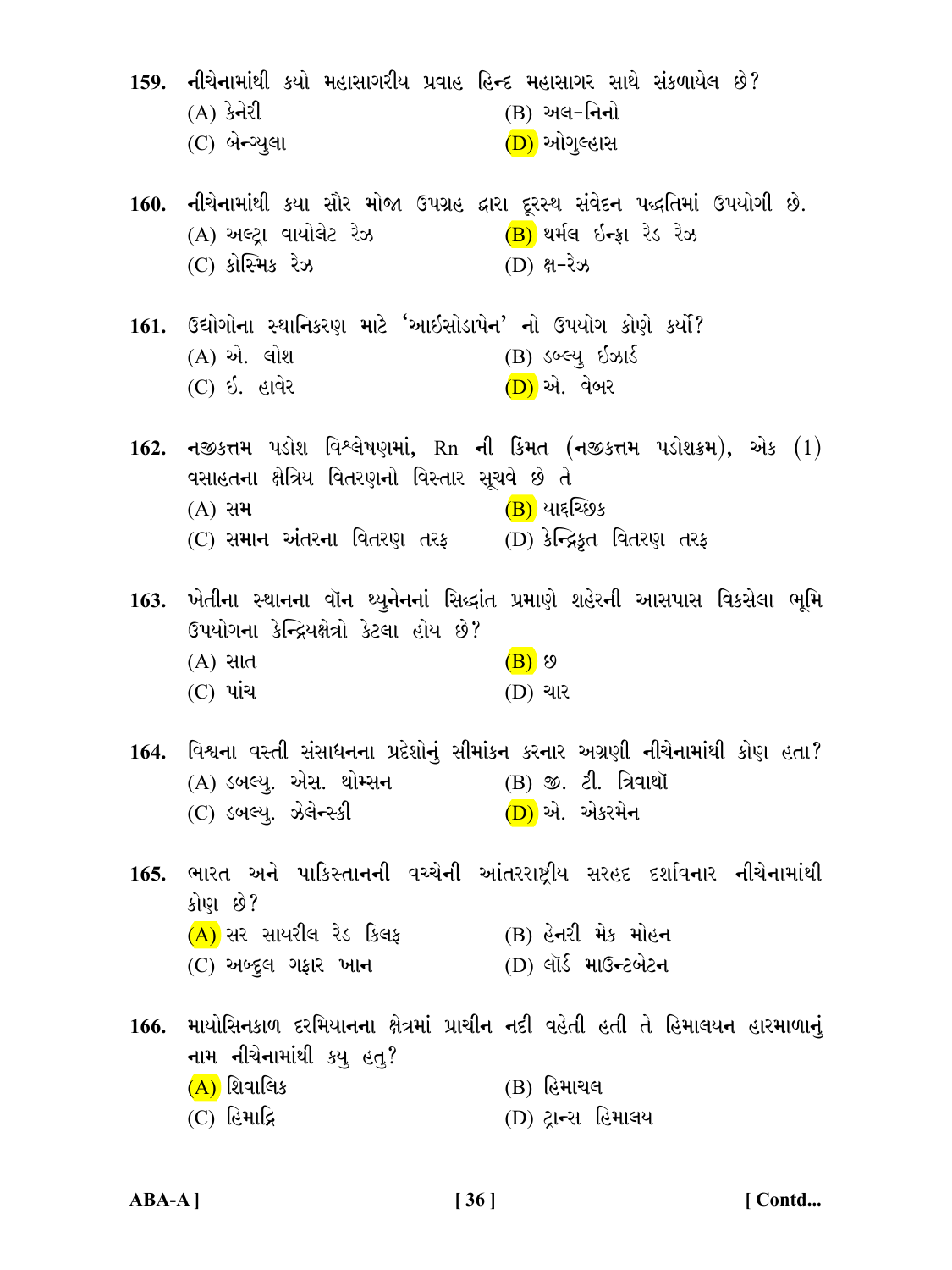|             | (A) Canary<br>(C) Benguela                                                                              | 159. Which one of the following ocean current belongs to the Indian ocean?<br>$(B)$ El-Nino<br>(D) Angluas                                                          |
|-------------|---------------------------------------------------------------------------------------------------------|---------------------------------------------------------------------------------------------------------------------------------------------------------------------|
|             | by the satellites?<br>(A) Ultra violet rays<br>(C) Cosmic rays                                          | 160. Which of the following solar waves is used in remote sensing techniques<br>(B) Thermal infra red rays<br>$(D)$ X-rays                                          |
| 161.        | For the localization of industry the jargon 'isodapane' was used by:<br>$(A)$ A. Losch<br>(C) E. Hoover | (B) W. Isard<br>(D) A. Weber                                                                                                                                        |
| 162.        | is:<br>$(A)$ Even<br>(C) Tendency towards even spacing (D) Tendency towards clustering                  | In the nearest neighbour analysis, value of Rn (nearest neighbour index),<br>one(1) indicates that the spatial distribution of settlements of an area<br>(B) Random |
| 163.        | city as per Von Thunen's theory of agriculture location?<br>(A) Seven<br>(C) Five                       | How many concentric zones of land-use will be developed around a<br>$(B)$ Six<br>(D) Four                                                                           |
| <b>164.</b> | population resource regions of the world?<br>(A) W.S. Thomson<br>(C) W. Zelinsky                        | Who among the following made the pioneering effort to delineate the<br>(B) G.T. Trewartha<br>(D) A. Ackerman                                                        |
| 165.        | between India and Pakistan?<br>(A) Sir Cyril Radcliff<br>(C) Abdul Gaffar Khan                          | Who among the following has laid down the international boundry<br>(B) Henry Mac Mahon<br>(D) Lord Mountbatten                                                      |
| <b>166.</b> | drained the area during the Miocene period?                                                             | Which of the following Himalayan range is named after an ancient river                                                                                              |

(A) Siwalik (B) Himachal<br>
(C) Himadri (D) Trans Hir

(D) Trans Himalaya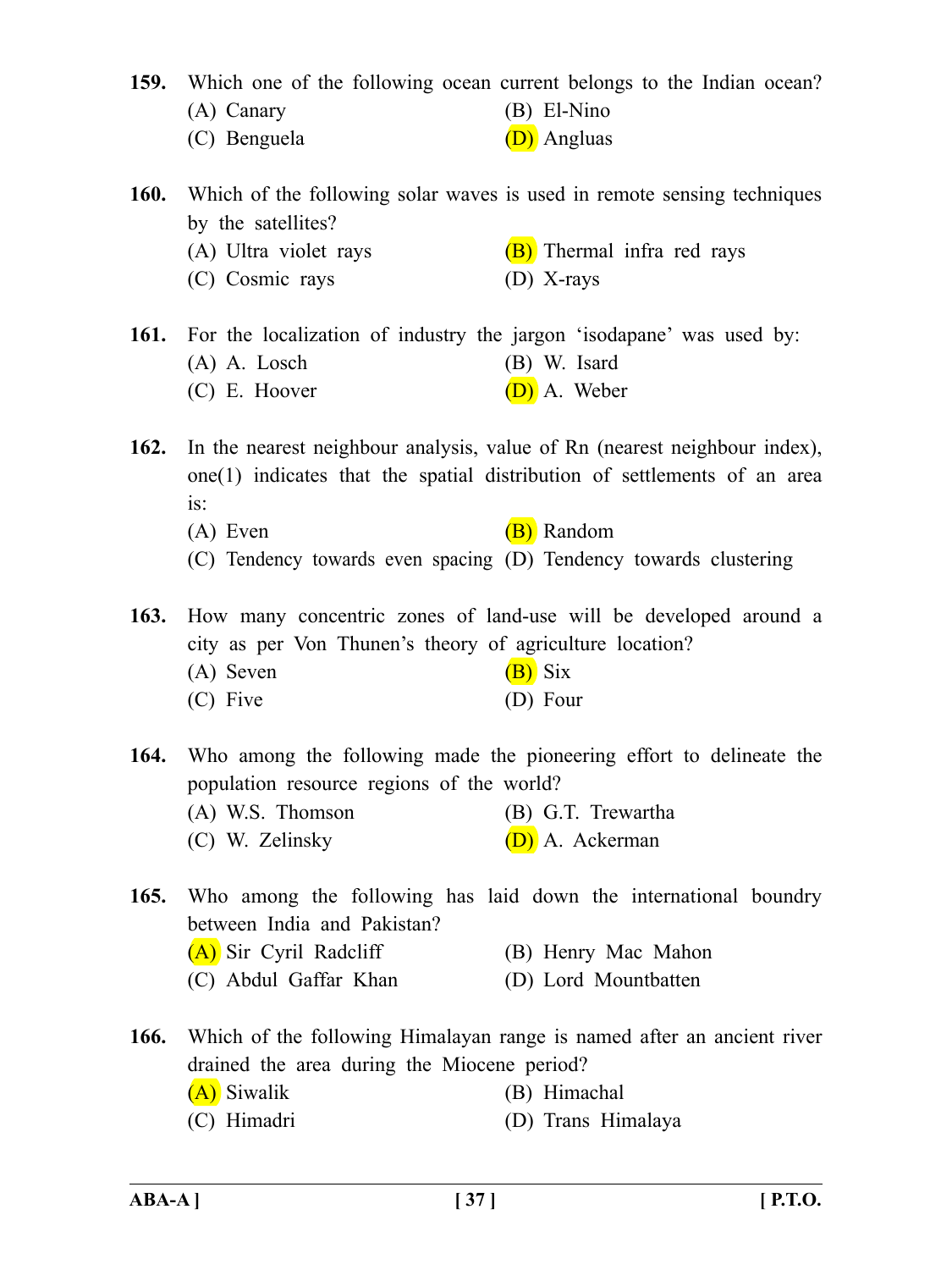167. સ્ટીલ ઓથોરિટી ઇન્ડિયા લિમિટેડ દ્વારા સંચાલિત નથી તે દેશનો સ્ટીલ પ્લાન્ટ નીચેનામાંથી કર્યો છે?  $(A)$  જમશેદપુર (B) રૂરકેલા (D) ભિલાઈ  $(C)$  દુર્ગાપુર 168. હિરાનું કેન્દ્ર જે કટીંગ અને પોલીસીંગ તેમજ ગુણવત્તા અને જથ્થાની દષ્ટિએ ભારતમાં વધ જાણીતું છે. (A) સુરત (B) મુંબઇ (C) દિલ્હી (D) કોલકાતા 169. નીચેનામાંથી કઇ બાબતનો સમાવેશ ભારતમાં માનવ વિકાસના માપન માટે થયો નથી?  $(B)$  શૈક્ષણિક પ્રાપ્તિ (A) આયુષ્ય (C) માથાદિઠ આવક (D) ગ્રાહક ખર્ચ ક્ષમતા 170. શહેરી પ્રદેશનું દષ્ટાંત કયું છે? (A) ઔપચારિક પ્રદેશ (B) કાર્યાત્મક પ્રદેશ  $(C)$  વિશિષ્ટ પ્રદેશ (D) હંગામી પ્રદેશ 171. નીચેનામાંથી કયું જોડકું સાચું છે? (A) સમતલા સંકલ્પના - એરી  $(B)$  પ્રાઇમેટ (મુખ્ય) શહેરનો નિયમ - હેરિસ અને ઉસ્માન (C) કેન્દ્રિય સ્થાનનો સિદ્ધાંત - ડબલ્યુ. ક્રિસ્ટાલર (D) શહેરી ભમિઉપયોગનો ખંડિય સિદ્ધાંત - હોમર હોયેટ  $172.$  યાદી-1 સાથે યાદી-2 ને જોડી સાચો વિકલ્પ પસંદ કરી યોગ્ય કોડ દર્શાવો. યાદી $-2$ યાદી-1 (a) ક્વાન્ટિટીવ રિવોલ્યુશન ઇન જ્યોગ્રાફી (1) આર. ઇ. ડિક<del>િન્</del>સન  $(2)$  ઈસાન બર્ટોન (b) ધ મેકર્સ ઑફ મૉડર્ન જયોગ્રાફી (3) આર. હોર્ટશૉર્ન (c) એન્થ્રોપોજ્યોગ્રાકી (4) એફ. રેદઝેલ (d) ધ નેચર ઑક જ્યોગ્રાકી a b  $\mathbf{c}$ d  $(A)$  2 1 4  $\mathcal{E}$ 

- $(B)$  1 4 3 2  $(C)$  4 3 2 1
- (D)  $3 \t2 \t1$  $\overline{4}$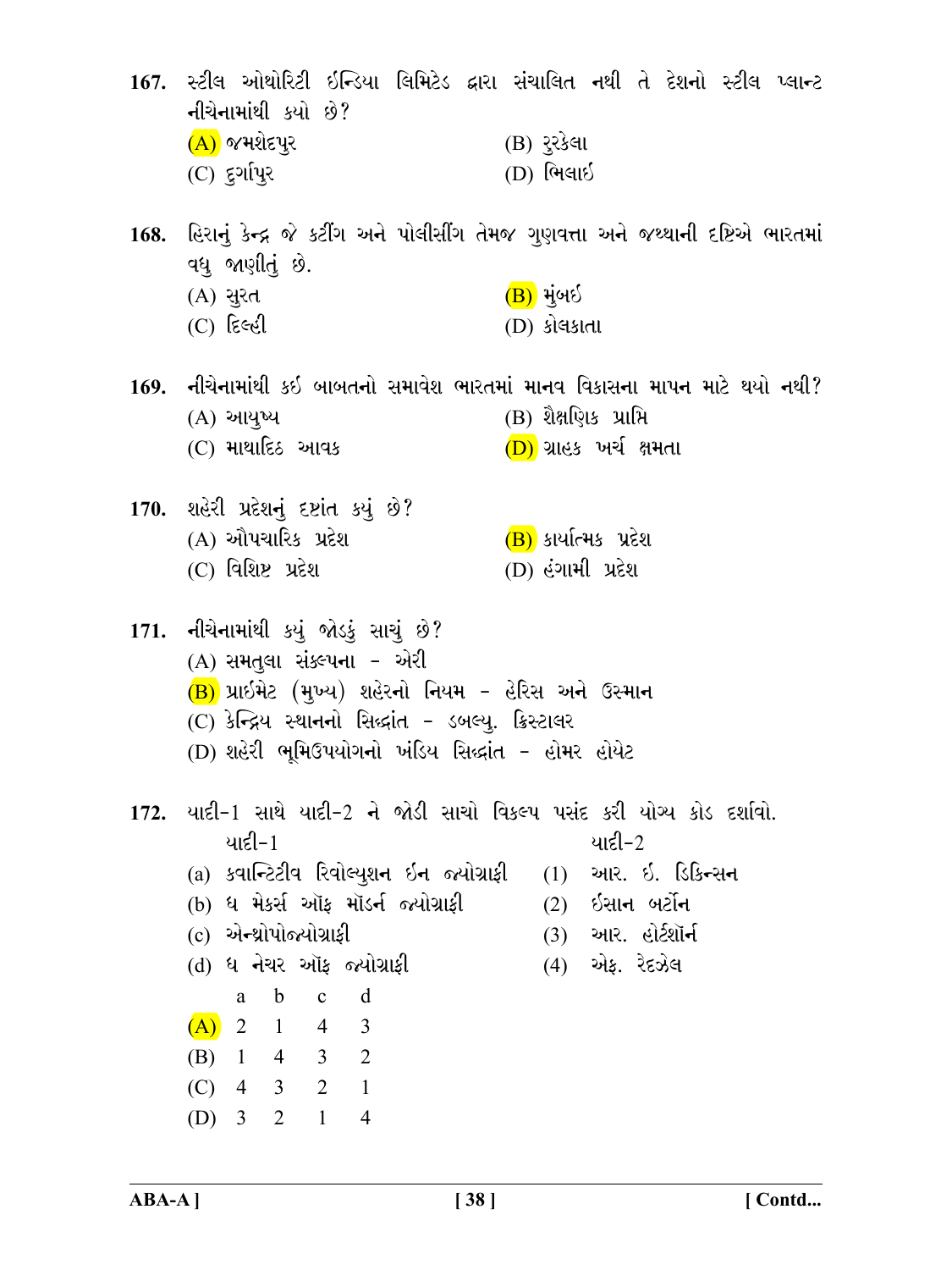**167.** Which one among the following steel plants of the country is not managed by steel Authority India Limited?

| (A) Jamshedpur | (B) Rourkela |
|----------------|--------------|
| (C) Durgapur   | (D) Bhilai   |

**168.** In terms of both quantity and quality which of the following city in India is the largest cutting and polishing centre of diamonds?

- (A) Surat (B) Mumbai
- (C) Delhi (D) Kolkata
- **169.** Which of the following attribute is not included to measure Human Development in India?
	- (A) Life expectancy (B) Educational attainment
	- (C) Percapita income  $(D)$  Consumer expenditure
- **170.** A city region is an example of (A) Formal region  $(B)$  Functional region
	- (C) Specific region (D) Adhoc region

**171.** Which of the following is an incorrect match?

- (A) Concept Isostasy Airy
- (B) Law of primate city Harris & Ullman
- (C) Central Place Theory W. Christaller
- (D) Sector Theory or urban land use Homer Hoyt
- **172.** Match List-I with List-II and select the correct option from the codes given:

| List-I                                   | List-II                        |
|------------------------------------------|--------------------------------|
| (a) Quantitative Revolution in Geography | 1. R.E. Dickinson              |
| (b) The Makers of Modern Geography       | 2. Ian Burton                  |
| (c) Anthropogeographic                   | 3. R. Hartshrone               |
| (d) The Nature of geography              | 4. F. Ratzel                   |
| Code                                     |                                |
| $(A)$ (a)-2, (b)-1, (c)-4, (d)-3         | (B) (a)-1, (b)-4, (c)-3, (d)-2 |
| (C) (a)-4, (b)-3, (c)-2, (d)-1           | (D) (a)-3, (b)-2, (c)-1, (d)-4 |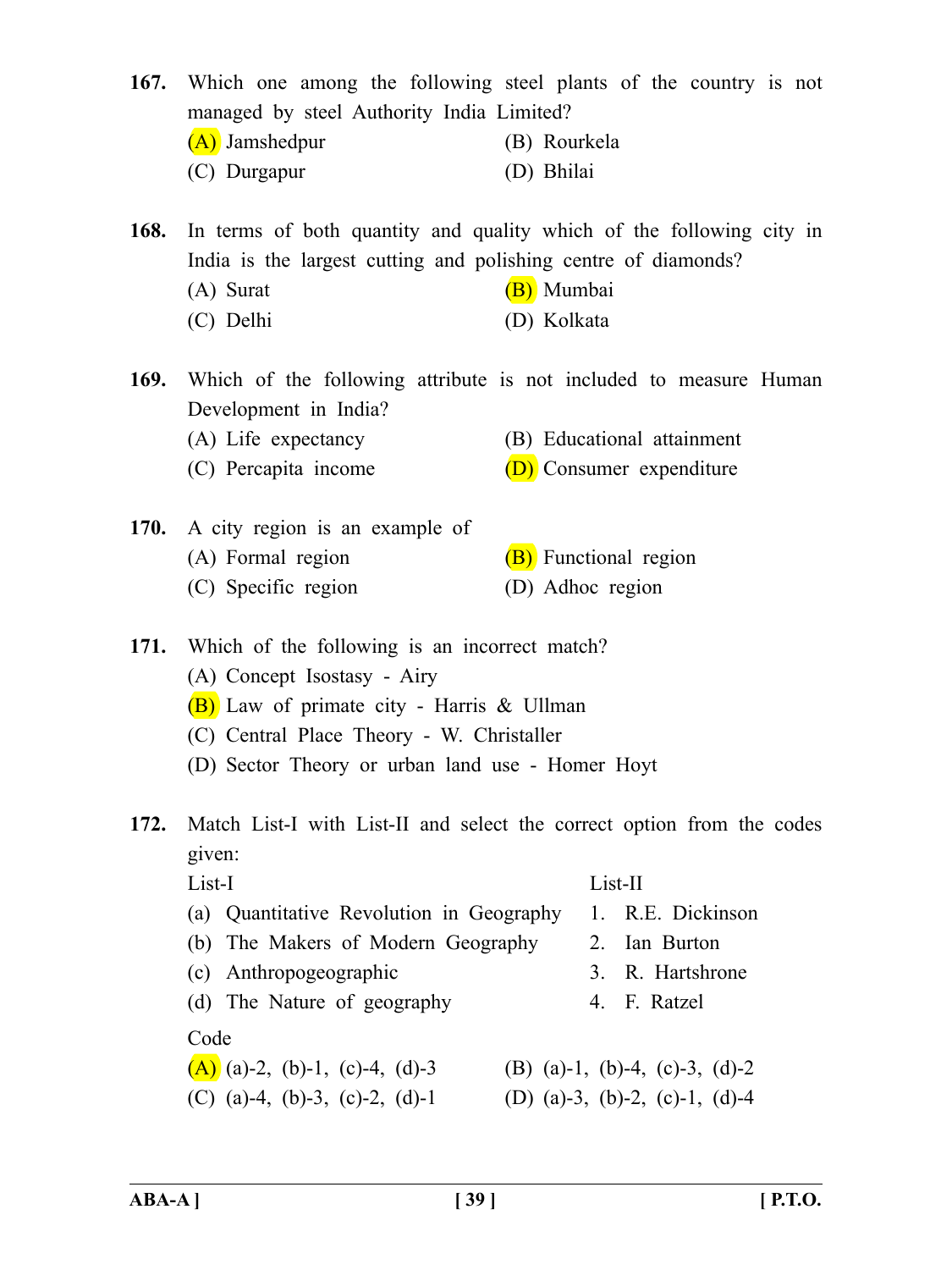| 173. સંકલિત ગ્રામ વિકાસ યોજના (આઇ.આર.ડી.પી.) કઇ પંચવર્ષીય યોજનાના સમયમાં<br>શરૂ કરવામાં આવી હતી?<br>$(A)$ દ્વિતીય<br>(B) તૃતીય                                                                                                                                                                                             |
|----------------------------------------------------------------------------------------------------------------------------------------------------------------------------------------------------------------------------------------------------------------------------------------------------------------------------|
| (D) પંચમી<br>$(C)$ ચતુર્થ                                                                                                                                                                                                                                                                                                  |
| 174. ધ્રુવ તરફ જતાં સામાન્ય રીતે તાપમાનમાં ઘટાડો થાય છે કારણ કે<br>(A) સામાન્ય રીતે વિષુવવૃત તરફ હવાનું હલનચલન થાય છે.<br>(B) જમીન પરની સપાટીની ગરમીને ઠંડા ધ્રુવીય વાયુ સમુચ્ચય રોકે છે.<br>$(C)$ ધ્રુવીય પ્રદેશો પર પ્રતિ એકમ વિસ્તારમાં સૌર ઉર્જા ઓછી પડે છે.<br>(D) ઠંડી સપાટી સૂર્યઉર્જાની ગરમીને જલ્દી શોષી શકે નહિ. |
| 175. પ્રમાણ માપના આધારે, ઉતરતા ક્રમમાં નક્શા દર્શાવી શકાય.                                                                                                                                                                                                                                                                 |
| (A) એટલાસ-કેડેસ્ટ્રલ-વોલ-ટોપોગ્રાફિકલ (B) વોલ-કેડેસ્ટ્રલ-ટોપોગ્રાફિકલ-એટલાસ                                                                                                                                                                                                                                                |
| (C) કેડેસ્ટ્રલ-ટોપોગ્રાફિક્લ-વોલ-એટલાસ (D) ટોપોગ્રાફિકલ-કેડેસ્ટ્રલ-એટલાસ-વોલ                                                                                                                                                                                                                                               |
|                                                                                                                                                                                                                                                                                                                            |
| 176. યાદી-1 (સર્વે ઓફ ઇન્ડિયા સીટનું નામ) ને યાદી-2 (મેટ્રિક પદ્ધતિના પ્રમાણમાપ)                                                                                                                                                                                                                                           |
| સાથે જોડી, કોડમાંથી યોગ્ય સાચો ઉત્તર જણાવો.                                                                                                                                                                                                                                                                                |
| યાદી-1<br>યાદી-2                                                                                                                                                                                                                                                                                                           |
| (1) $1:50 \times 10^3$<br>(a) મિલિયન શીટ                                                                                                                                                                                                                                                                                   |
| (b) ડિગ્રીશીટ<br>(2) $1:100 \times 10^3$                                                                                                                                                                                                                                                                                   |
| (3) $1:250 \times 10^3$<br>$(c)$ હાફ ડિગ્રીશીટ                                                                                                                                                                                                                                                                             |
| (4) $1:1000 \times 10^3$<br>(d) ક્વાડ્રેન્ટ શીટ                                                                                                                                                                                                                                                                            |
|                                                                                                                                                                                                                                                                                                                            |
| a b c d                                                                                                                                                                                                                                                                                                                    |
| $(A)$ 4 3 2 1                                                                                                                                                                                                                                                                                                              |
| (B) 3 4 1 2                                                                                                                                                                                                                                                                                                                |
| $(C)$ 1 2 3 4                                                                                                                                                                                                                                                                                                              |
| (D) $2 \t1 \t4 \t3$                                                                                                                                                                                                                                                                                                        |
|                                                                                                                                                                                                                                                                                                                            |
| 177. ઊંઝનો કયો પ્રકાર મહાસાગરમાં ખૂબ ઊંડાઈ તરફ વિસ્તરે છે?                                                                                                                                                                                                                                                                 |
| (A) ગ્લોબિજેરિના<br>(B) પેટ્રોપોડ                                                                                                                                                                                                                                                                                          |
| ( <mark>D)</mark> સેલિસિયસ<br>$(C)$ ગ્રીન                                                                                                                                                                                                                                                                                  |
|                                                                                                                                                                                                                                                                                                                            |
| 178. આપેલ જાતિઓમાંથી કઇ જાતિનો સમાવેશ ટુન્ડ્ર પ્રદેશની જાતિમાં થતો નથી.                                                                                                                                                                                                                                                    |
| (A) એસ્કિમો<br>(B) સેમોઇડ                                                                                                                                                                                                                                                                                                  |
| $(C)$ સેમાંગ<br>(D) યુકાગિર                                                                                                                                                                                                                                                                                                |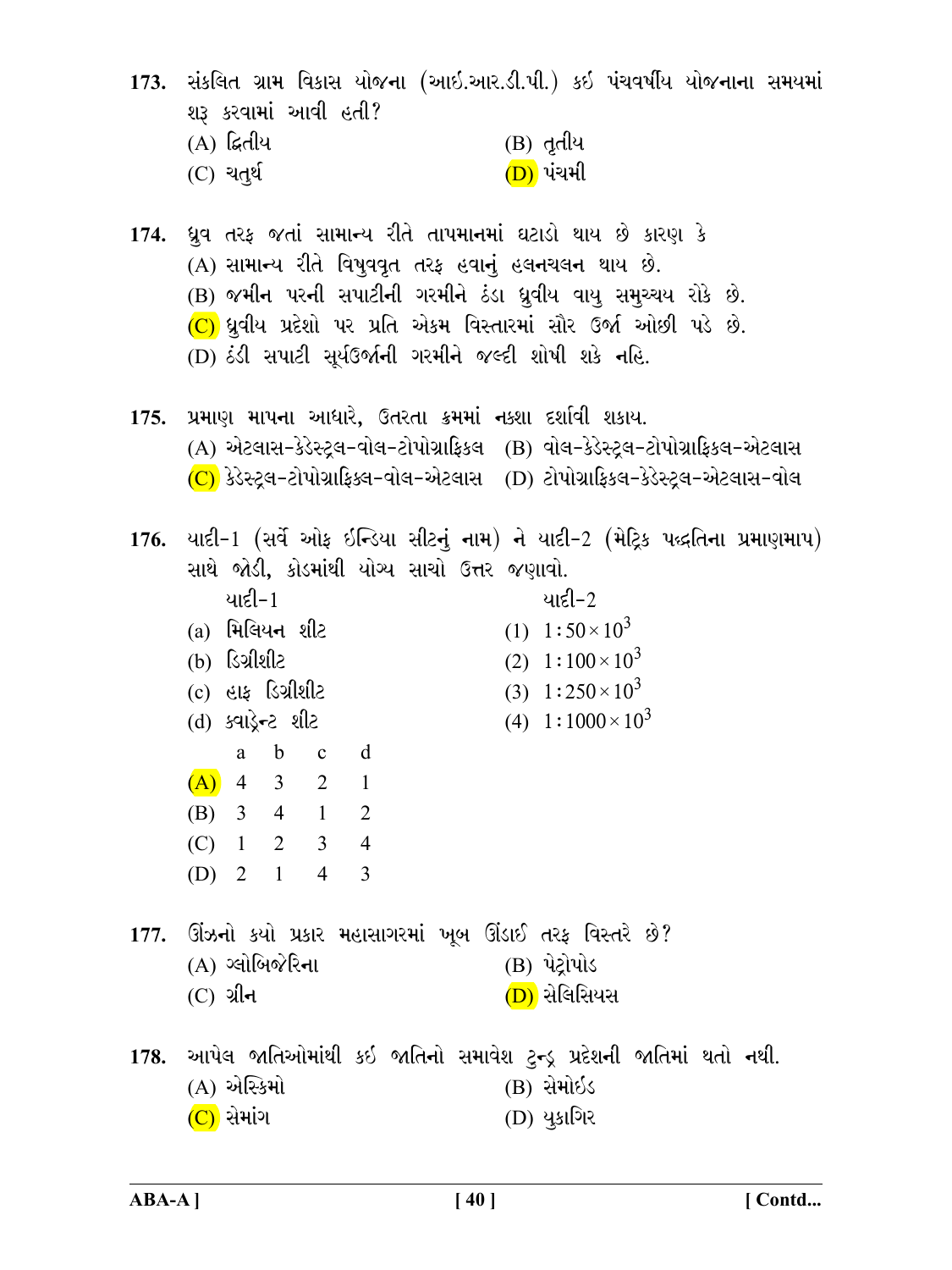**173.** In which five year plan period, the integrated rural development plan (IRDP) was launched?

| (A) Second | (B) Third |
|------------|-----------|
| (C) Fourth | (D) Fifth |

**174.** Temperature generally decreases towards the poles, because:

- (A) Air movement is generally towards the equator.
- (B) Cold polar airmasses prevent-surface heating of the land
- (C) Less solar energy per unit area falls on the polar regions.
- (D) Cold surfaces do not absorb solar energy as readily as warm
- **175.** On the basis of scale, the correct descending order of maps are:
	- (A) Atlas Cadastral Wall Topographical
	- (B) Wall Cadastral Topographical Atlas
	- (C) Cadastral Topographical Wall Atlas
	- (D) Topographical Cadastral Atlas Wall

**176.** Match List-I (Name of the SOI sheet) with List-II (Scale is Metric System) and choose the correct answer from the code:

| List-II                            |
|------------------------------------|
| 1. 1:50 $\times$ 10 <sup>3</sup>   |
| 2. 1:100 $\times$ 10 <sup>3</sup>  |
| 3. 1:250 $\times$ 10 <sup>3</sup>  |
| 4. 1:1000 $\times$ 10 <sup>3</sup> |
|                                    |
| (B) (a)-3, (b)-4, (c)-1, (d)-2     |
| (D) (a)-2, (b)-1, (c)-4, (d)-3     |
|                                    |

**177.** What type of Oozes extends below greater depths in the oceans? (A) Globigerina (B) Petropod

- (C) Green (D) Siliceons
- **178.** Which race will not be included among the races of Tundra region?
	- (A) Eskimos (B) Samoids
	- (C) Semang (D) Yukagir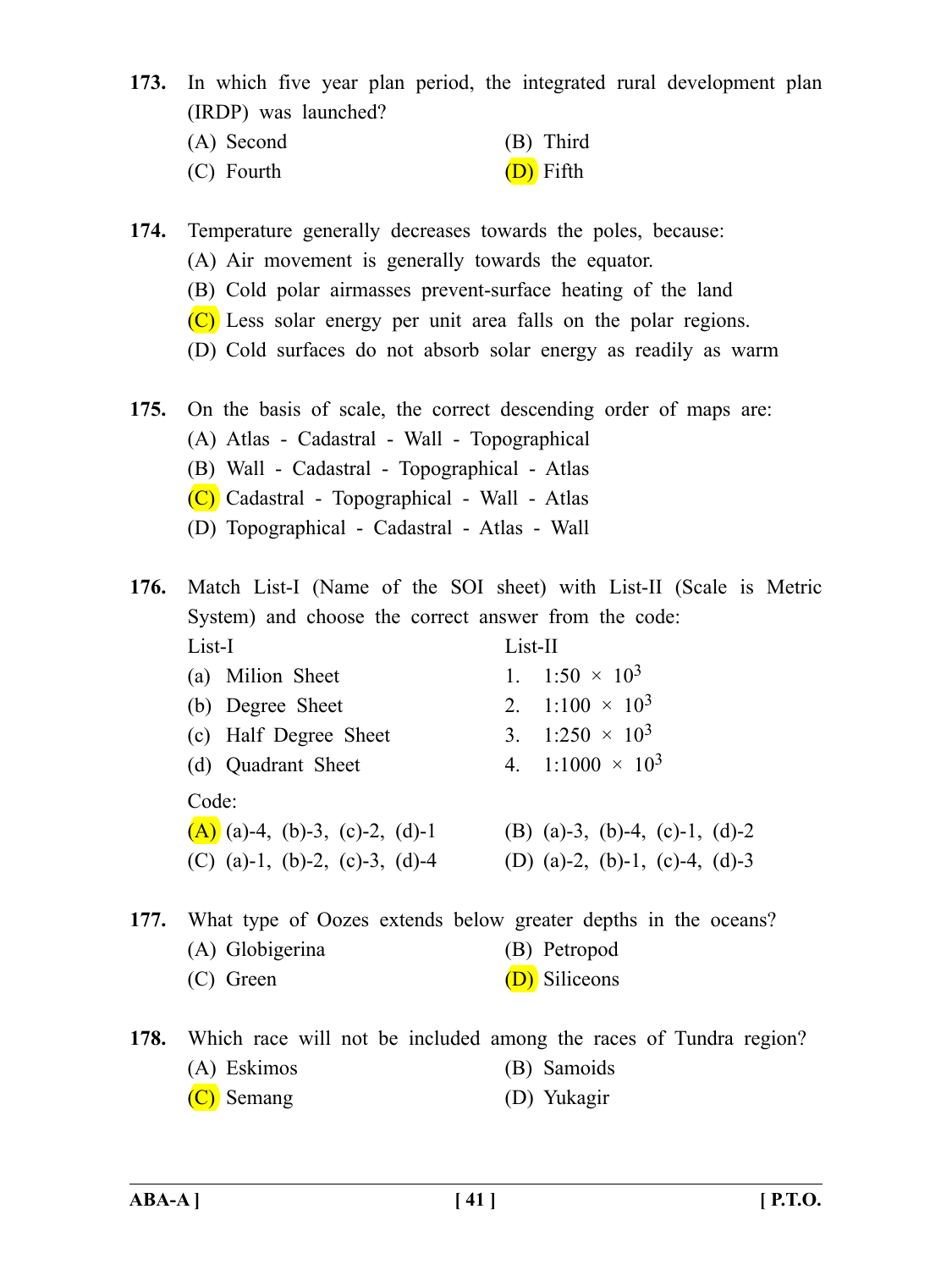|             | 179. આંદામાન નિકોબાર ટાપુની અનુસૂચિતજાતિ સાથે સંકળાયેલ જાતિ કઇ છે?<br>(A) ઓસ્ટ્રોલોઇડ જાતિ<br>(C) નિગ્રોઇડ જાતિ                                                                | (B) કોકેઆઇડ જાતિ<br>(D) આમાનું એક પણ નથી                                                                                                                           |
|-------------|--------------------------------------------------------------------------------------------------------------------------------------------------------------------------------|--------------------------------------------------------------------------------------------------------------------------------------------------------------------|
| <b>180.</b> | આપેલ કોડમાંથી સાચો વિકલ્પ પસંદ કરો.<br>યાદી-1<br>$(a)$ હરિકેન<br>(b) સાયક્લો <b>ન</b><br>(c) ટાયકૂન<br>(d) વિલિ-વિલિ<br>a b c d<br>(A) 3 1 2 4<br>(B) 1 2 4 3<br>$(C)$ 2 4 3 1 | ્યાદી−1 (ઊષ્ણકટિબંધીય દબાણ) સાથે યાદી−2 (વિશ્વનો ભાગ) જોડો અને નીચે<br>યાદી-2<br>$(1)$ હિન્દમહાસાગર<br>$(2)$ ચીન સમુદ્ર<br>(3) કેરેબિય <b>ન</b><br>(4) ઓસ્ટ્રેલિયા |
|             | (D) 4 3 1<br>$\overline{2}$<br>181. નીચે આપેલમાંથી કયુ તત્ત્વ આબોહવાનું નથી?<br>$(A)$ તાપમાન<br>(C) ઊંચાઇ                                                                      | $(B)$ q $\hat{B}$<br>(D) હવાનું દબાણ                                                                                                                               |
|             | (A) રેડિકલ જ્યોગ્રાફી<br><mark>(C)</mark> બિહેવિયરલ જ્યોગ્રાફી                                                                                                                 | 182. નીચે આપેલામાંથી ભૂગોળની કઇ શાખા ગણનાત્મક ભૂગોળની સમીક્ષા તરીકે વિકાસ પામી છે.<br>(B) હ્યુમનિસ્ટીક જ્યોગ્રાફી<br>(D) વેલ્ફેર જ્યોગ્રાફી                        |
| 183.        | વિવિધ વર્ગમાંથી સૌથી યોગ્ય નમૂનાપધ્ધતિ શોધી શકાય છે તે<br>(A) સિસ્ટેમેટિક<br>(C) સ્ટ્રેટિફાઇડ                                                                                  | (B) रे <b>न्</b> डम<br>(D) ક્લસ્ટરીંગ                                                                                                                              |
|             | (A) પૂર્વઘાટના જંગલો<br>(B) પૂર્વહિમાલયના જંગલો<br>$(C)$ નિલગિરી અને પાલની ટેકરીઓના જંગલો<br>(D) ઉત્તરાખંડના જંગલો                                                             | 184. દેશના કયા ભાગમાં વરસાદી સમશીતોષ્ણ જંગલોને શોલા જંગલ તરીકે ઓળખવામાં આવે છે?                                                                                    |
|             | 185. વસ્તી વિષયક સંક્રાંતિનો સિદ્ધાંત પ્રસ્થાપિત કરનાર હતા.<br>(A) એફ.ડબલ્યુ. નોટેઇસ્ટેઇન<br>(C) ટી.આર. માલ્થુસ                                                                | (B) ડબલ્યૂ. ઝેલેન્સિકી<br>(D) ઇ.જી. રેવેનસ્ટેન                                                                                                                     |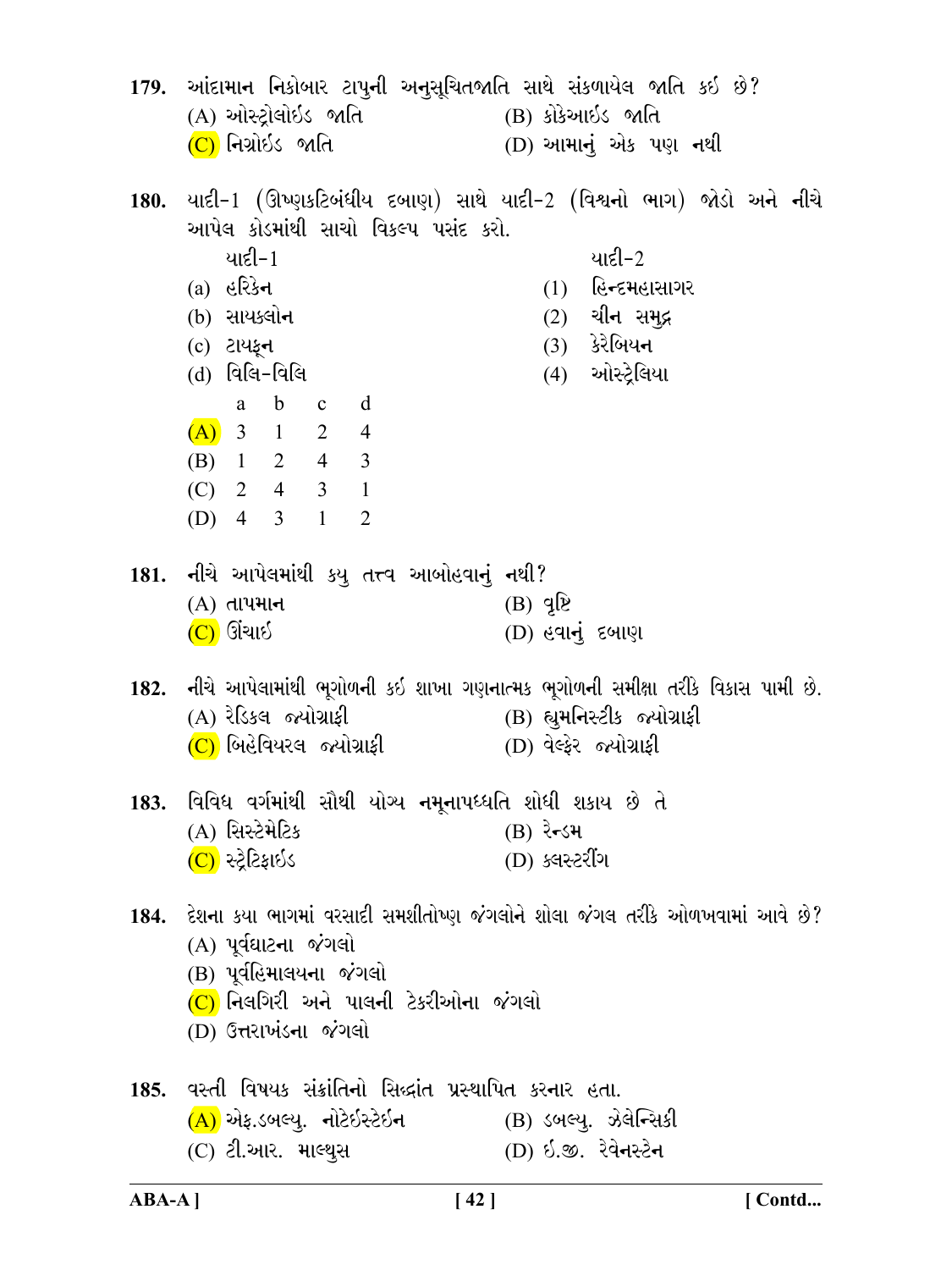**179.** The tribal population of Andaman-Nicobar islands belongs to the:

- (A) Australoid race (B) Cancasoid race
	- (C) Negroid race (D) None of these

**180.** Match List-I (Tropical depressions) with List-II (Parts of the world) and select the correct option from the code given below: List-I List-II

- (a) Hurricane 1. Indian ocean (b) Cyclone 2. China sea (c) Typhoon 3. Caribbean (d) Willy-willy 4. Australia (A) (a)-3, (b)-1, (c)-2, (d)-4 (B) (a)-1, (b)-2, (c)-4, (d)-3
	- (C) (a)-2, (b)-4, (c)-3, (d)-1 (D) (a)-4, (b)-3, (c)-1, (d)-2

**181.** Which one of the following is not an element of climate?

(A) Temperature (B) Precipitation (C) Altitude (D) Air Pressure

**182.** Which of the following branch of Geography is developed as a criticism or Quantitative Geography?

- (A) Radical Geography (B) Humanistic Geography
- (C) Behavioural Geography (D) Welfare Geography
- **183.** The most suitable sampling method to find out samples from various categories is :
	- (A) Systematic (B) Random (C) Stratified (D) Clustering
- **184.** In which part of the country, the wet temperature forests are known as shola forest:
	- (A) Forest of Eastern Ghats (B) Forests of Eastern Himalayas
	- (C) Forests of Nilgiri & Palni Hills (D) Forests of Uttarakhand
- **185.** The theory of 'Demographic Transition' was propounded by: (A) F.W. Noteistein (B) W. Zetinskey (C) T.R. Malthus (D) E.G. Revensten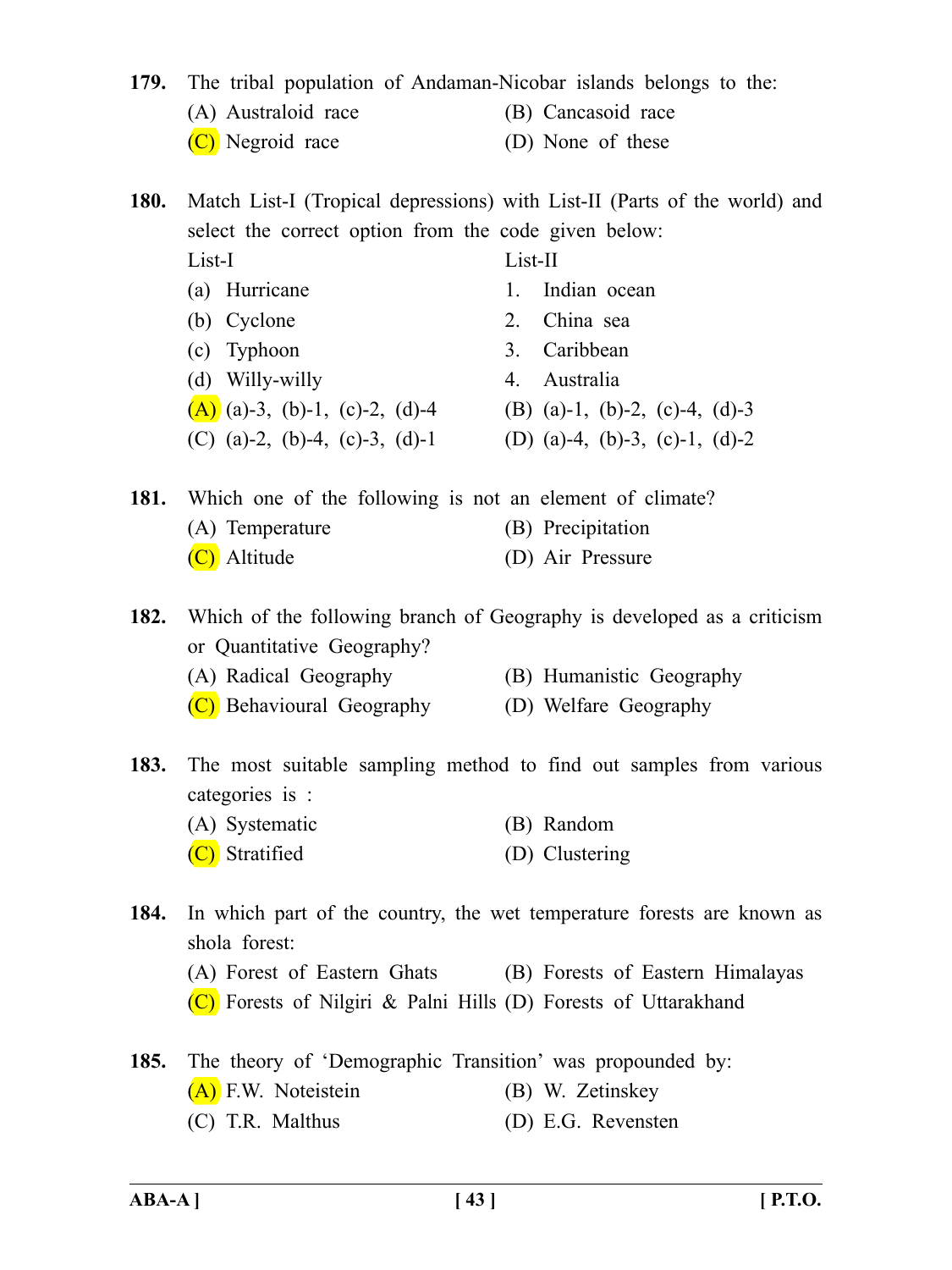- 186. વિષુવવૃત્તીય વિસ્તાર તરફથી ધ્રુવીય વિસ્તાર તરફ ગરમીનું વહન થાય છે તે  $(A)$  ગરમીનું વાતાવરણીય વહન  $(B)$ ગરમીનું રેખાંશિક વહન (C) વાતાવરણનું ગરમ અને ઠંડા થવું (D) સ્ટિફન બોલ્ટઝમેનનો નિયમ
- 187. લક્ષદ્વિપજૂથના ટાપુઓનું નિર્માણ થયું છે.  $(A)$  જવાળામુખી પ્રક્રિયા  $(B)$  ટેકટોનિક પ્રક્રિયા  $(C)$  પરવાળા પ્રક્રિયા (D) કાંપાળ પ્રક્રિયા
- 188. નીચે આપેલામાંથી કયુ જૂથ પવન ઘસારાથી નિર્મિત ભૂમિસ્વરૂપોનું છે? (A) એસ્કર, યારડાંગ, લોએસ (B) લોએસ, રેતીનાઢવા, લેપિઝ  $(C)$  ડેમોઇસલ, છત્રક ખડક, ચારડાંગ  $(D)$  બર્ચન, ડેમૉઇસલ, ટોમ્બોલો
- 189. સતપુડાની હારમાળા સાથે નીચેનામાંથી કઇ ટેકરીઓ સંકળાએલ નથી (B) રાજપીપળા ટેકરીઓ (A) મહાદેવ ટેકરીઓ (C) મૈકલ ટેકરીઓ (<mark>D)</mark> સાતમાળા ટેકરીઓ
- 190. નીચે આપેલમાંથી કયા કારણે ઉત્તર-પશ્ચિમ ભારતમાં શિયાળ વરસાદ થાય છે? (A) પાછા હટતા મોસમી પવનો (B) દક્ષિણ પશ્ચિમના મોસમી પવનો (C) પશ્ચિમના વિક્ષોભ (D) ઉષ્ણતાનયનના ઉથલાથી
- 191. કોલસાના ઉત્પાદન ક્ષેત્રો અને લોખંડના ક્ષેત્રોથી લોખંડ-પોલાદ પ્લાન્ટ દૂર ખસી જવાનું સાંપ્રત વલણ કયા કારણે થયું છે? (A) જળવિદ્યુતની ઉપલબ્ધતાથી  $(B)$  તકનિકી બદલાવથી (C) કાચામાલના સંસાધનના અવક્રમણથી (D) ખાણ વિસ્તારોમાં હવા અને જળપ્રદૂષણ નિવારવા.
- 192. ટોડા જનજાતિનો વસવાટ છે. (A) અરવલ્લી હારમાળા (B) શિવાલિક હારમાળા (C) પીર-પંજાલ હારમાળા (D) નિલગિરીની ટેકરીઓ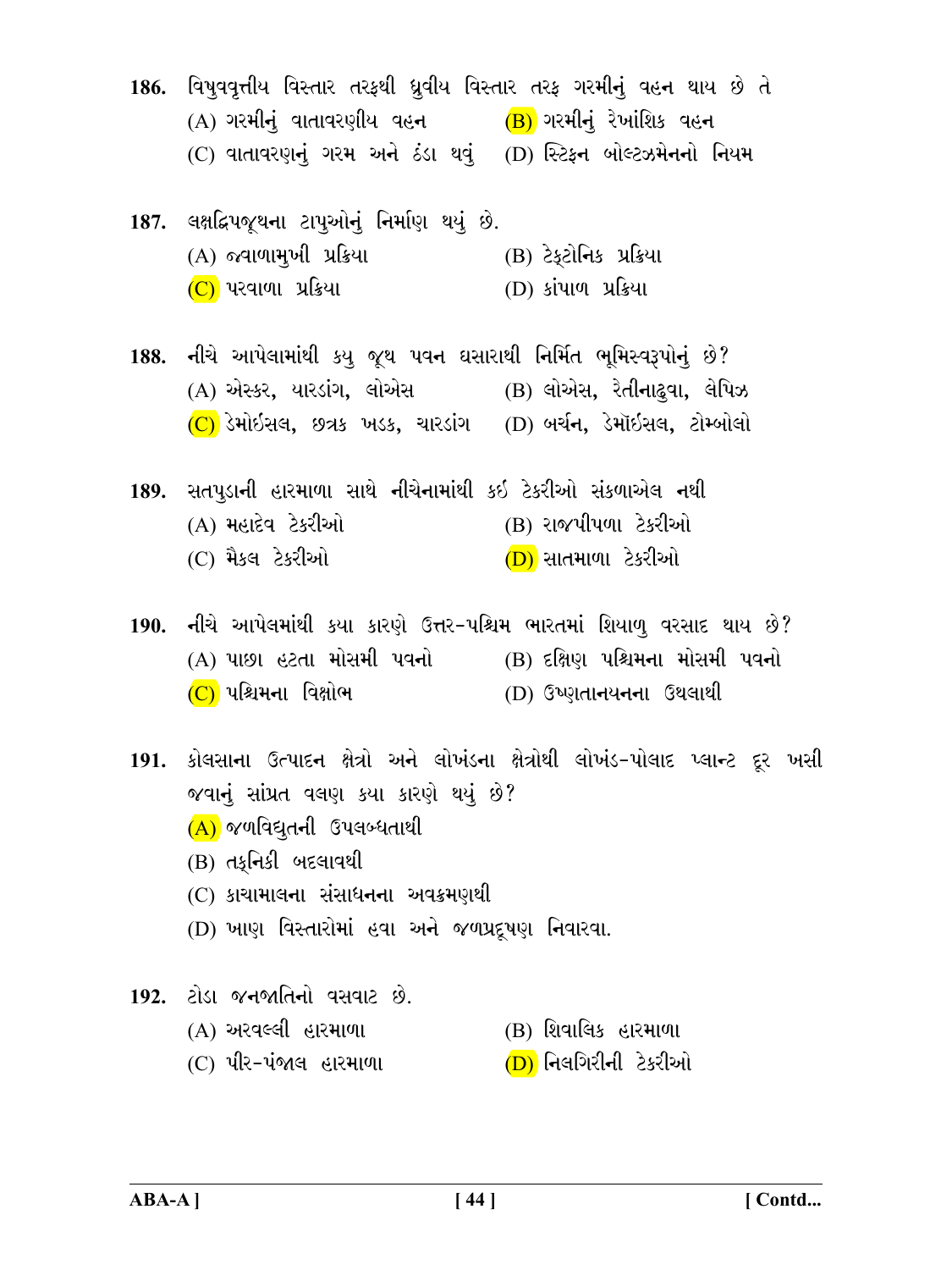- **186.** The transport of heat from equatorial areas towards the poles is: (A) Atmospheric Transport of heat (B) Meridonical Transport of heat (C) Heating and cooling of atmosphere (D) Stefan Boltzman's Law **187.** Lakshadweep group or island is made of: (A) Volcanic Process (B) Tectonic Process (C) Coral Process (D) Alluvial Process **188.** Which of the following is the group of wind erosional landforms? (A) Esker, yardang, Loess (B) Loess, Sanddune, Lapie (C) Demoisell, Mushroom rock, Yardang (D) Barchan, Demoisell, Tombolo **189.** Which one among the following is not included in Satpura range? (A) Mahadeo hills (B) Rajpipla hills (C) Maikal hills (D) Satmala hills **190.** The winter precipitation in North-West India is due to one of the following: (A) Retreating monsoon (B) South-west Monsoon (C) Western Depression (D) Convectional overturning **191.** The recent trend of iron and steel plant to move away from areas of iron ore and coal producing areas is mainly due to (A) Availability of hydropower
	- (B) Changed Technology
	- (C) Depletion of reserves of raw material
	- (D) Avoiding air and water pollution in mining areas.
	- **192.** The habitat of Toda tribe is:
		- (A) Aravalli range (B) Siwalik range
		- (C) Pir-panjal range (D) Nilgiri Hills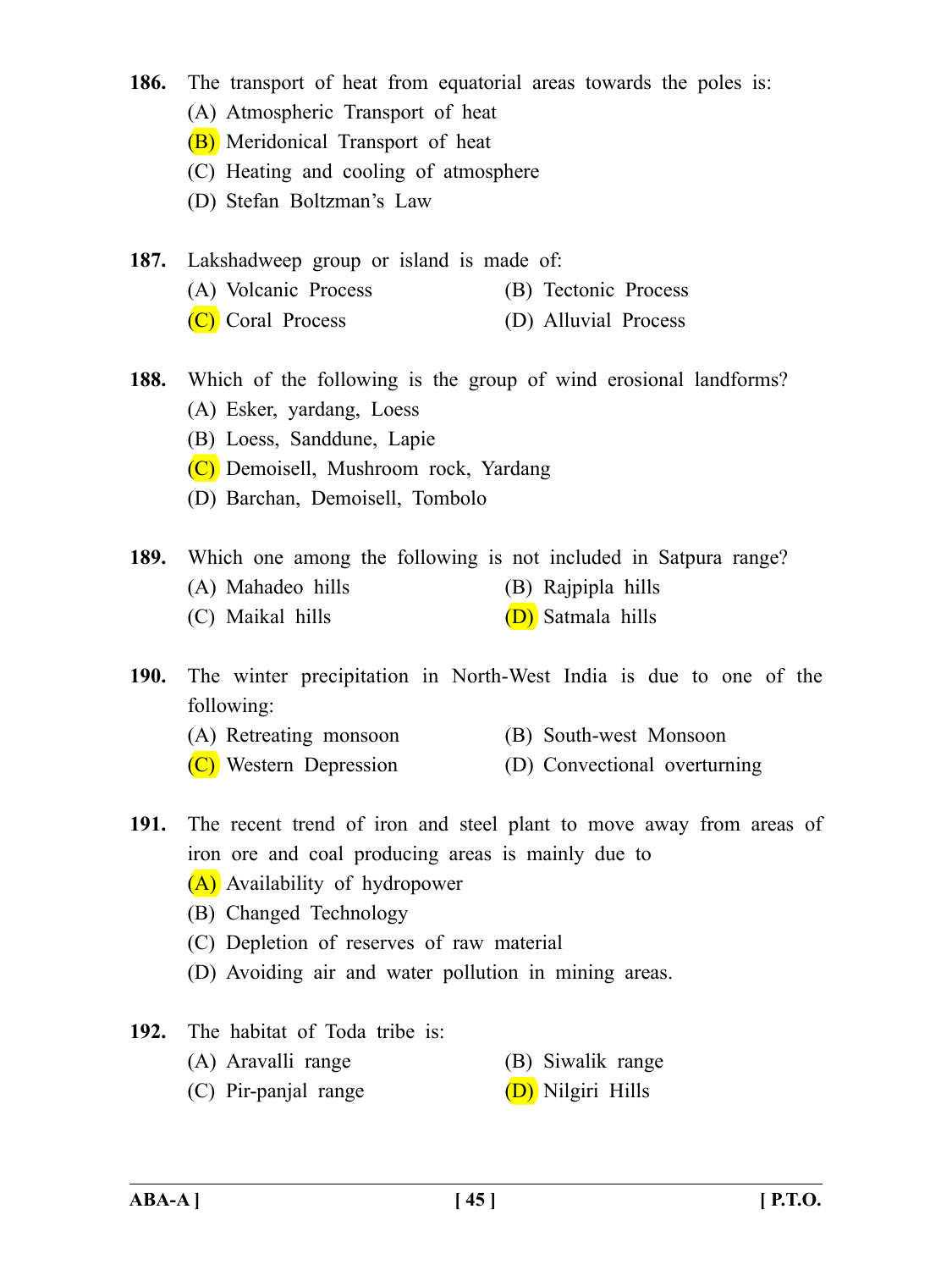|                                                                                                                                                                                          | 193. ભારત સરકારના સ્માર્ટસિટિ પ્રકલ્પમાં ગુજરાતના નીચેનામાંથી કયા શહેરનો સમાવેશ           |
|------------------------------------------------------------------------------------------------------------------------------------------------------------------------------------------|-------------------------------------------------------------------------------------------|
| કરવામાં આવ્યો નથી.                                                                                                                                                                       |                                                                                           |
| $(A)$ જૂનાગઢ                                                                                                                                                                             | $(B)$ ભૂજ                                                                                 |
| $(C)$ સુરત                                                                                                                                                                               | (D) ભાવ <b>ન</b> ગર                                                                       |
| (A) 20 મિલિયન લોકોથી વધુને પ્રકલ્પની સેવાની સંભાવના છે.<br>(B) સૌરાષ્ટ્રને પીવા લાયક પાણીથી સલામતી<br>(C) મહારાષ્ટ્રની ખાંડની મિલોને જળજથ્થો પૂરો પાડવા<br>(D) વડોદરાને વીજળી પૂરી પાડવા | 194.  સરદાર સરોવર પ્રકલ્પના કર્યો મુખ્ય ફાયદો ભારતની સુપ્રિમ કોર્ટના ચૂકાદામાં સમાયેલ છે? |
| 195. નીચેનામાંથી કોણે ચતુષ્કલકનો સિદ્ધાંત પ્રતિપાદિત કર્યો?                                                                                                                              |                                                                                           |
| (A) એ. હોમ્સ                                                                                                                                                                             | (B) કોબર                                                                                  |
| $(C)$ લોધિયન ગ્રીન                                                                                                                                                                       | (D) એચ. હેસ                                                                               |
| 196. નીચે આપેલામાંથી કયુ રાજ્ય પેટ્રોલિયમ ઉત્પાદનમાં અગ્રસ્થાને છે?<br>$(A)$ ગુજરાત<br>$(C)$ અસમ                                                                                         | (B) મહારાષ્ટ્ર<br>(D) ઓરિસ્સા                                                             |
| 197. ભુવન (BHUVAN) શું છે?<br>(A) ભારતીય મિસાઈલ<br>(B) ભારતીય નૌકાદળનું જહાજ<br>(C) ભારતીય હવાઇ દળનું લડાયક વિમાન<br>(D) ઇસરોનું જ્યો-પોર્ટલ                                             |                                                                                           |
| 198. છોડના કયા ભાગમાંથી સૂતર મેળવાય છે?                                                                                                                                                  |                                                                                           |
| $(A)$ મૂળ                                                                                                                                                                                | (B) સ્ટેમ (દાંડી)                                                                         |
| (C) બિયારણની રૂવાટી                                                                                                                                                                      | (D) પાંદડાઓ                                                                               |
| 199. જંગલના બદલે ગૌચર વિસ્તાર હોય તો તે શું દર્શાવે છે?<br>(A) શુષ્ક આબોહવા<br>(C) ગરમ આબોહવા                                                                                            | $(B)$ નબળી જમીન<br>(D) છિછરી જમીન                                                         |
| 200. આપણા વાતાવરણમાં ક્ષોભઆવરણની ઊંચાઇ કેટલી છે?                                                                                                                                         |                                                                                           |
| $(A)$ 11 KM. સુધી                                                                                                                                                                        | (B) 15-25 KM.                                                                             |
|                                                                                                                                                                                          |                                                                                           |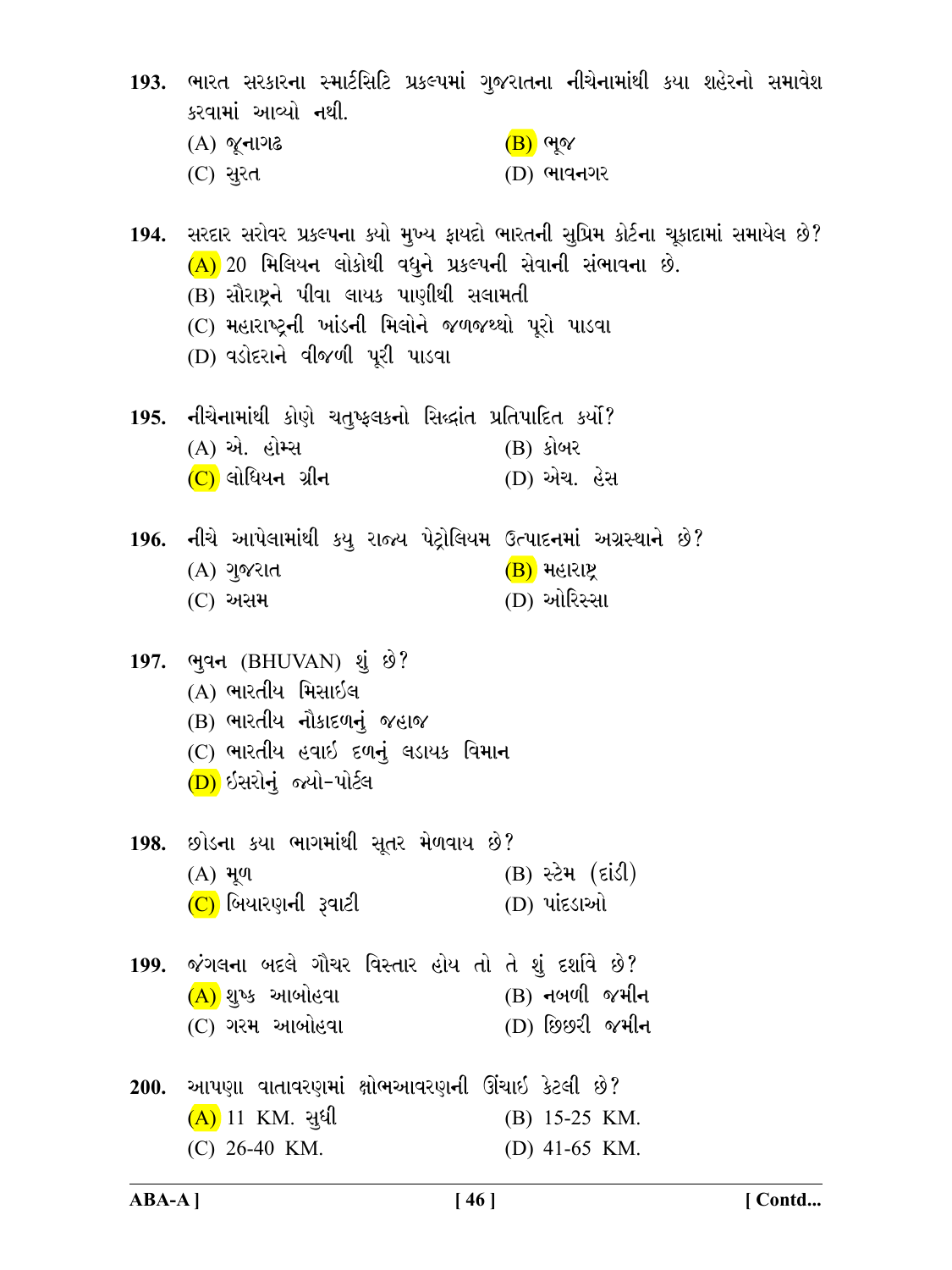- **193.** Which among the following city of Gujarat is not included under smart city project of Government of India?
	- (A) Junagarh  $(B)$  Bhuj
	- (C) Surat (D) Bhavnagar

**194.** Which is the main benefit of the ''Sardar Sarovar Project'' listed in the judgement of the supreme court of India?

- (A) The project has potential to feed as many as 20 million people.
- (B) Safe drinking water for Saurashtra
- (C) Water supply to the sugar mills in Maharashtra
- (D) Power to Baroda

**195.** Who among the following propounded the theory of 'Tetrahedral'?

- (A) A. Holmes (B) Kobber
- (C) Lowthian Green (D) H. Hess
- **196.** Which among the following is the leading petroleum producing state in the country?
	- (A) Gujarat (B) Maharashtra
	- (C) Assam (D) Orissa
- **197.** What is 'BHUVAN'?
	- (A) An Indian missile
	- (B) A Ship of Indian Navy
	- (C) A fighter plane or Indian Airforce
	- (D) A Geo-Portal of ISRO

**198.** From which part of the plant the cotton fiber is obtained:

- (A) Roots (B) Stems
- (C) Seed coats (D) Leaves
- **199.** The presence or grasslands instead of forest of an area usually indicates:
	- (A) A drier climate (B) Poorer soil
	- (C) A warmer climate (D) Shallover soils
- **200.** The altitude of troposphere in our atmosphere is about: (A) Up to 11 Km. (B) 15-25 Km. (C) 26 - 40 Km. (D) 41 - 65 Km.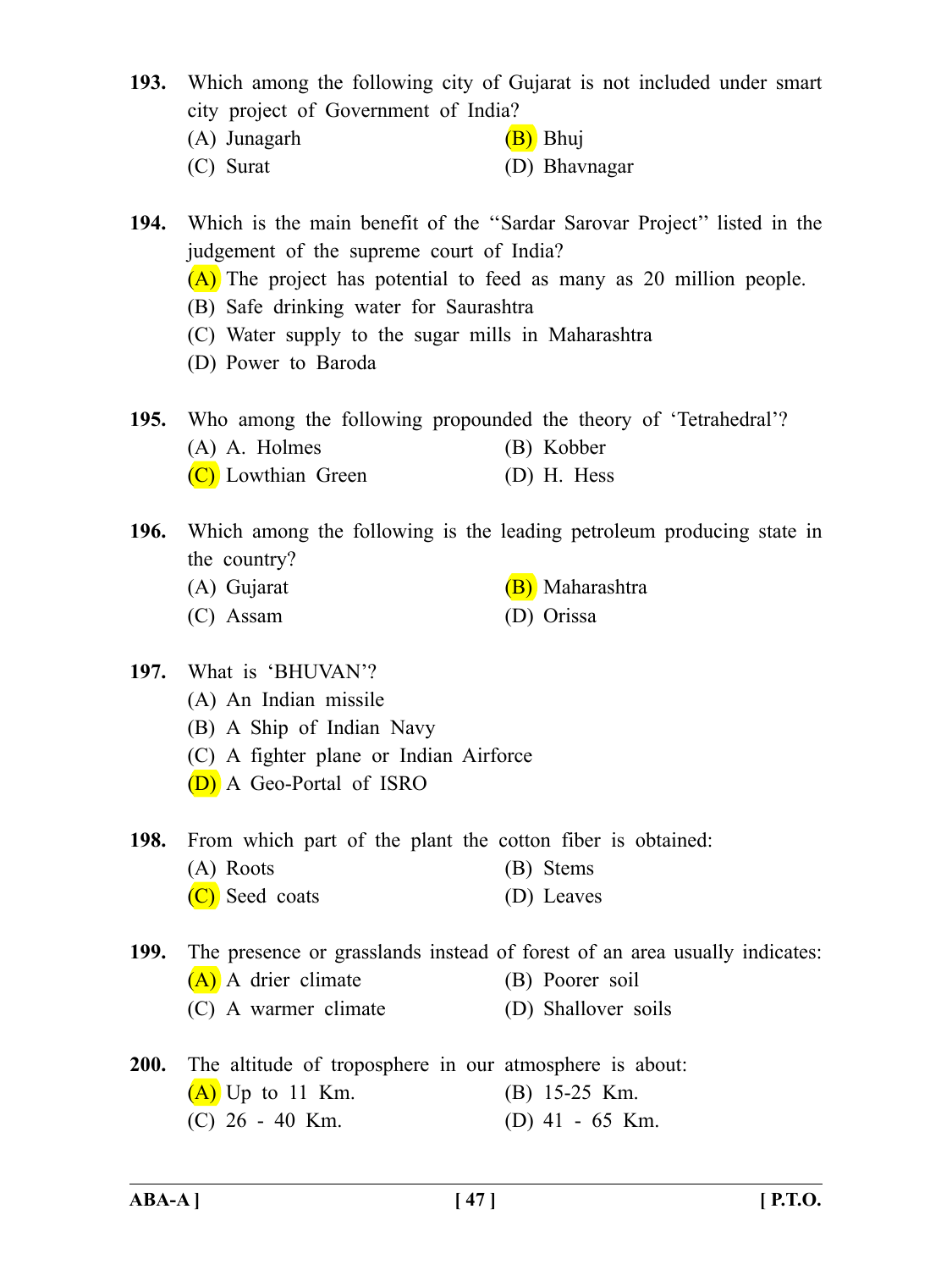|             | 201.   ઉત્તરભારતની તુલનામાં દક્ષિણભારતમાં ખાંડ ઉત્પાદનનાં ઝડપી વિકાસ માટે જવાબદાર<br>પરિબળો નીચેનામાંથી ક્યા છે? -<br>નીચે આપેલ કોડમાંથી સાચો જવાબ લખો<br>(1) શેરડીમાં સુક્રોઝની વધુ માત્રા<br>(2) પ્રતિહેક્ટર શેરડીનું વધુ ઉત્પાદન<br>(3) પીલાણ (રસકાઢવાની) લાંબી ૠતુ<br>(4) મજૂરખર્ચ ઓછો |                                                                                                                                |
|-------------|--------------------------------------------------------------------------------------------------------------------------------------------------------------------------------------------------------------------------------------------------------------------------------------------|--------------------------------------------------------------------------------------------------------------------------------|
|             | $(A) 1 $ અને 2<br>$(C)$ 1, 3 અને 4                                                                                                                                                                                                                                                         | $(B)$ 1, 2 અને 3<br>(D) 1, 2, 3 અને 4                                                                                          |
|             | (A) ખંભાતની ખાડી<br>$(C)$ કેરલામાં પાશ્વજળ                                                                                                                                                                                                                                                 | 202. ભારતમાં ભરતી ઊર્જા ઉત્પાદિત કરવાની વધુ સંભાવ્યતા (સંભાવના) નીચેનામાંથી ક્યાં છે?<br>$(B)$ મનારની ખાડી<br>(D) ચિલ્કા સરોવર |
|             | ટકાવારી છે?<br>(A) મિઝોરામ<br>$(C)$ અરુણાચલ પ્રદેશ                                                                                                                                                                                                                                         | 203.  નીચેનામાંથી ભારતનાં ક્યા રાજ્યમાં ભૌગોલિક ક્ષેત્રફળનાં આધારે જંગલોની સૌથી વધુ<br>(B) ઉત્તરાખંડ<br>(D) છત્તીસગઢ           |
|             | 204. નીચે આપેલ માંથી કઇ એક જોડ સાચી નથી?<br>સ્ટીલએકમ<br>$(A)$ રૂલકેલા<br>$(B)$ ભિલાઈ<br>$(C)$ દૂર્ગાપુર<br>(D) બોકારો                                                                                                                                                                      | સહયોગી દેશ<br>જર્મની<br>યુ.એસ.એસ.આર. (જૂના)<br>યુ.કે.<br>યુ.એસ.એ.                                                              |
|             | 205. ગુજરાત રાજ્યનો ક્યો એક જીલ્લો સૌથી વધુ જંગલવિસ્તાર ધરાવે છે?<br>$(A)$ જુનાગઢ<br><u>(C)</u> કચ્છ                                                                                                                                                                                       | (B) સુરત<br>(D) ડાંગ                                                                                                           |
| <b>206.</b> | નીચેનામાંથી ક્યા એક સ્થળે 'મૃતસાગર' આવેલો છે?<br>(A) કોતરો<br>(C) આંતરપર્વતીય ઉચ્ચપ્રદેશ                                                                                                                                                                                                   | (B) ગિરીપદ ઉચ્ચપ્રદેશ<br>(D) ફાટખીણ                                                                                            |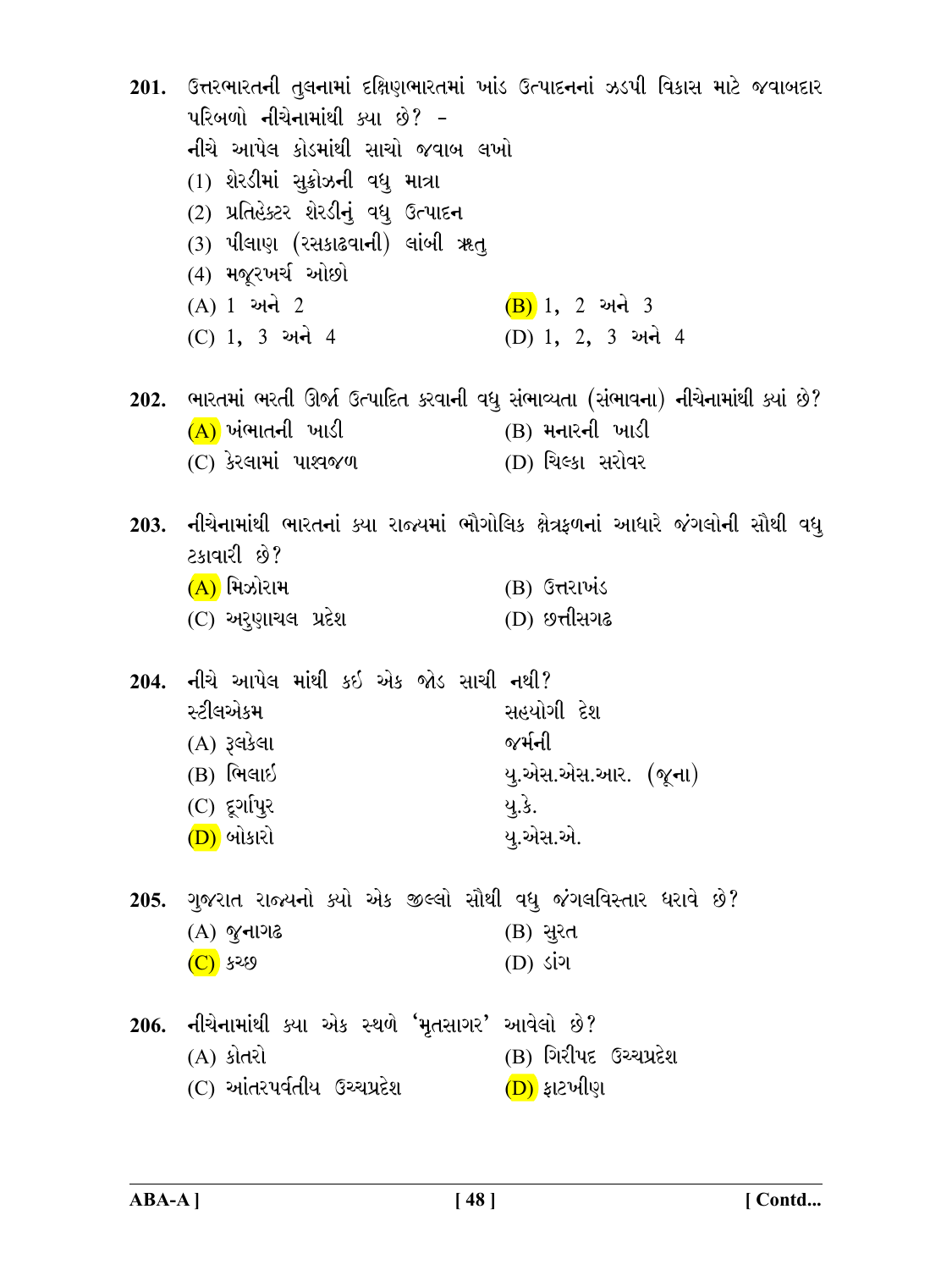**201.** Which of the following factors are responsible for the rapid growth of sugar production in South India as compared to North India? Choose the correct option from the code given below: 1. Higher sucrose content of sugarcane 2. Higher per hectare production of sugarcane 3. Longer crushing season 4. Low labour cost Code : (A) 1 and 2 (B) 1, 2 and 3 (C) 1, 3 and 4 (D) 1, 2, 3 and 4 **202.** Which of the following has a potential for harnessing of tidal energy in India? (A) Gulf of Cambay (B) Gulf of Mannar (C) Backwaters of Kerala (D) Chilka Lake **203.** Which state of India has the highest percent of forest cover to its geographical area? (A) Mizoram (B) Uttarakhand (C) Arunachal Pradesh (D) Chattisgarh **204.** Which one of the following pair is not correctly matched? Steel Plant Collaborating Country (A) Rourkela - Germany (B) Bhilai - USSR (Old) (C) Durgapur - U.K. (D) Bokaro - U.S.A. **205.** Which district of Gujarat State has the larget area under forest cover? (A) Junagarh (B) Surat (C) Kachchh (D) The Dangs **206.** The Dead sea is situated in which one or the followings? (A) Canyons (B) Piedmont plateau

(C) Intermontane plateau  $(D)$  A Rift valley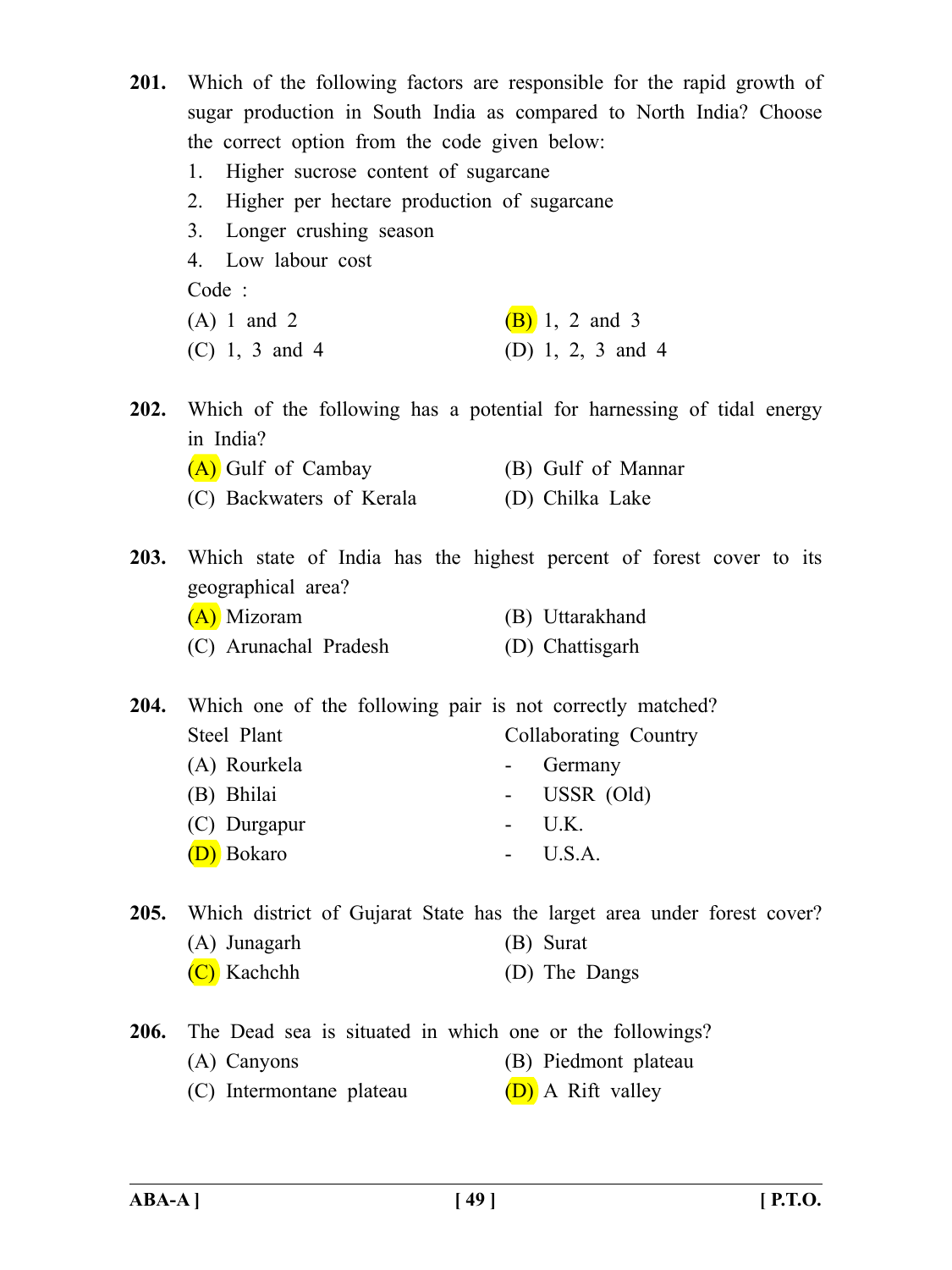207. નીચેનામાંથી કઇ એક નદીનાં મુખત્રિકોણ પ્રદેશ 'પંજેદાર' છે?  $(A)$  મિસ્સીસિપ્પી  $(B)$  નાઇઝર  $(C)$  નાઈલ (D) ટાઈબર 208. નીચેનામાંથી ક્યા પ્રક્ષેપ ઉપર બનાવેલ નકશા નાવિકોને વધ ઉપયોગી થાય? (B) નામોનિક ઝોનિથલ પ્રક્ષેપ  $(A)$  મર્કેટર પ્રક્ષેપ (C) સીનસોઇડલ પ્રક્ષેપ (D) ગૉલ પ્રક્ષેપ 209. નીચેનામાંથી ક્યા એકમાં વિર્કણ પ્રમાણમાપના નો ઉપયોગ થાય છે?  $(A)$  ભીતનકશો  $(B)$  દીર્ઘપ્રમાણ નકશો (જમીન ઉપયોગિતા દર્શાવતો નકશો)  $(C)$  નાના પ્રમાણમાપનો નકશો (D) મધ્યમ પ્રમાણમાપના નકશા 210. સમુદ્રસપાટીનાં આધારે ભૂપ્રદેશોનાં ઊંચાઇ અને મહાસાગરોનાં તળસ્વરૂપોની ઊંચાઇ દર્શાવતા પ્રમાણનાં આલેખને શું કહે છે? (B) ઉચ્ચતાદર્શક વક્ર (A) ઉચ્ચતા વક્ર (C) હાઇગ્રોમેટિક વક્ર  $(D)$  હાઇડ્રોમેટ્રિક વક્ર 211. સૂચિ–I (આબોહવા) ને સૂચિ–II (કોડ) સાથે જોડો અને નીચે આપેલા કોડને પસંદ કરી સાચો જવાબ આપો. સૂચિ–I (આબોહવા) સૂચિ–II (કોપેન આપેલ વર્ગીકરણના કોડ) (a) સવાના આબોહવા  $(1)$  Aw (b) સ્ટેપી આબોહવા  $(2)$  Bsh (c) ભેજવાળી ઉપોષ્ણ આબોહવા  $(3)$  es (d) શુષ્ક ઉપોષ્ણ આબોહવા  $(4)$  efa  $(A)$  a-1, b-2, c-3, d-4 (B) a-1, b-4, c-2, d-3 (C)  $a-3$ ,  $b-2$ ,  $c-4$ ,  $d-1$ (D) a-3, b-4, c-2, d-1 212. સામાન્ય પરિસ્થિતિમાં નીચેનામાંથી ક્યા એક વહેતાજળની ક્રિયા દ્વારા તૈયાર ભૂમિસ્વરૂપોનાં ક્રમસર વિકાસનો સાચો ક્રમ દર્શાવે છે?  $(A)$  જળધોધ - વિસર્યમાર્ગ-નદી સોંપાન - નાળાકાર સરોવર (B) વિસર્યમાર્ગ - નદી સોંપાન - જળધોધ - નાળાકાર સરોવર

- $(C)$  જળધોધ નદી સોંપાન વિસર્યમાર્ગ નાળાકાર સરોવર
- (D) નદી સોંપાન વિસર્યમાર્ગ જળધોધ નાળાકાર સરોવર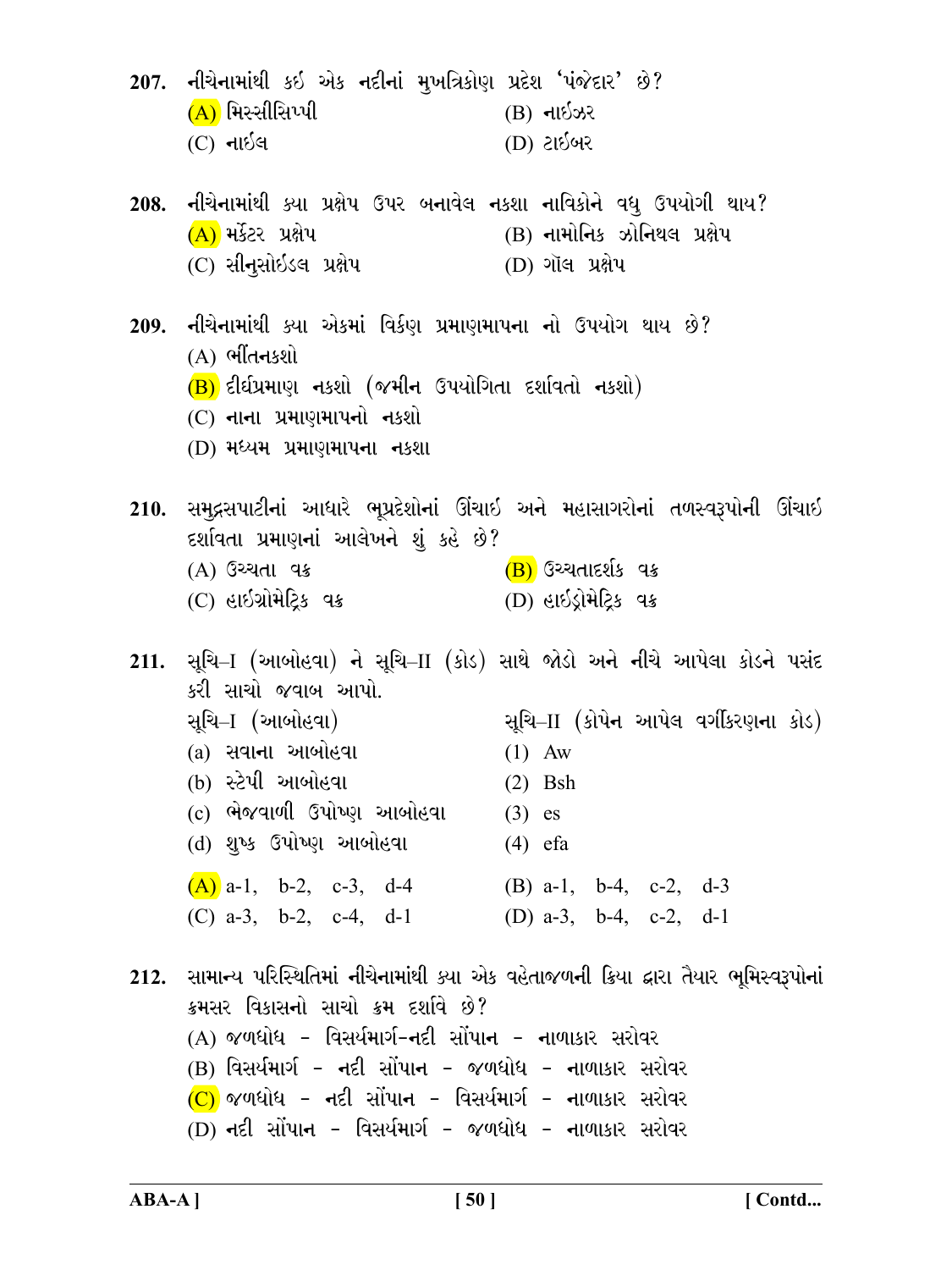**207.** Which one of the following rivers has a Bird's Foot delta?

- (A) Mississippi (B) Niger
	- (C) Nile (D) Tiber
- **208.** The map prepared on which of the following projection is more useful to a sailor? (A) Mercator's projection (B) Gnomonic Zenithal projection
	- (C) Sinusoidal projection (D) Gall's Projection
	-
- **209.** Diagonally Scales are generally used for which of the following? (A) Wall maps  $(B)$  Cadastral maps
	- (C) Small scale maps (D) Medium scale maps

**210.** What is the proportion of landmass of the ocean floor plotted against the given datum line called:

- (A) Altimetric Curve (B) Hypsographic Curve
- (C) Hygrometric Curve (D) Hydrometric Curve

**211.** Match List-I (Climate) with List-II (Code) and select the correct answer using the code given below:

| List-I                           | List-II                           |
|----------------------------------|-----------------------------------|
| (Climate)                        | (Code in Koppen's classification) |
| (a) Savana climate               | $1. \quad \text{Aw}$              |
| (b) Steppe climate               | $2.$ Bsh                          |
| (c) Humid subtropical climate    | $3. \quad Cs$                     |
| (d) Dry sub-tropical climate     | 4. Cfa                            |
| $(A)$ (a)-1, (b)-2, (c)-3, (d)-4 | (B) (a)-1, (b)-4, (c)-2, (d)-3    |
| (C) (a)-3, (b)-2, (c)-4, (d)-1   | (D) (a)-3, (b)-4, (c)-2, (d)-1    |

- **212.** Under the normal conditions, which one of the following is the correct sequential development of features made by fluvial action?
	- (A) Waterfalls Meanderbars River terraces Ox-bow lakes
	- (B) Meanderbars River terraces Waterfall Ox-bow lakes
	- (C) Waterfall River terraces Meanderbars Ox-bow lakes
	- (D) River terraces Meanderbars Waterfall Ox-bow lakes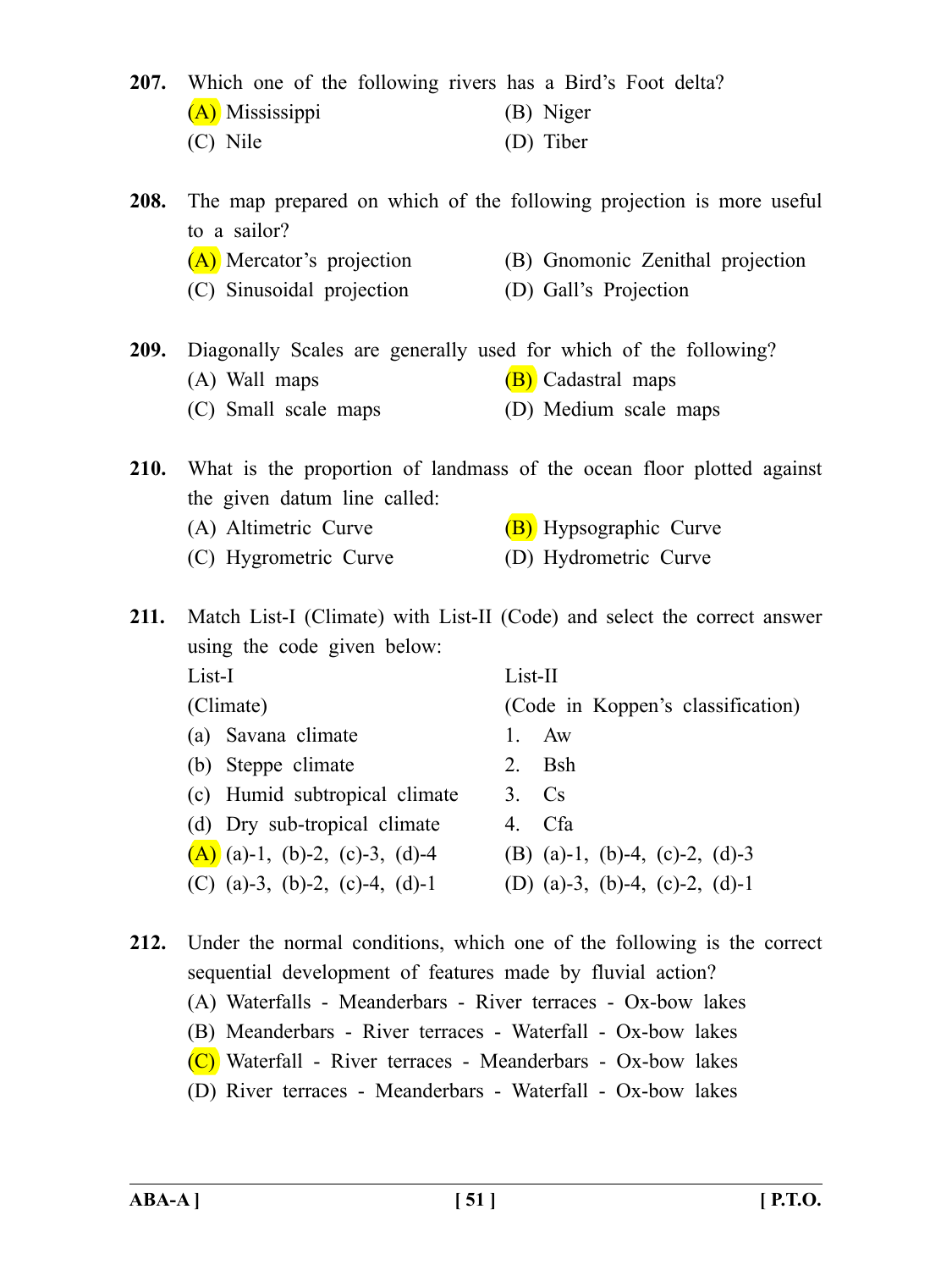- 213. નીચેનામાંથી કઇ પરિભાષા, ભૌતિક જગ્યામાં જૈવ-સમહનો આવાસ એટલું જ નહી, પરંતુ તે જૈવ-સમૂહમાં પોતાની કાર્યાત્મક ભૂમિકાનું પણ વર્ણન કરે છે. (A) વનસ્પતિ સંક્રાન્ત ક્ષેત્ર (ઇકોટોન)  $(B)$  પારિસ્થિતિક સાનૂકૂલ (ઇકોલોજિકલ નીસ) **(C)** વસવાટ (D) હોમ રેન્જ
- 214. નીચેના વાક્યોને ધ્યાનમાં રાખો અને નીચે આપેલ કોડને પસંદ કરી સાચો જવાબ આપો. કથન (A) : ક્રમિક નદીમાં ન નિક્ષેપ હોય કે, ન ઘસારો. કારણ (R) : તે ઉપલબ્ધ ઊર્જા અને તેના કાર્ય વચ્ચે કામ કરવાનું સંતુલન દર્શાવે છે.  $(A)$  A અને R બન્ને સાચા છે અને 'R' એ 'A' ની સાચી વ્યાખ્યા કરે છે.  $(B)$  A અને R બન્ને સાચા છે અને 'R' એ 'A' ની સાચી વ્યાખ્યા કરતા નથી.  $(C)$  A સાચા છે પરંત R ખોટા છે. (D) A ખોટું છે. પરંતુ R સાચું છે.
- 215. નીચેના વાક્યોને ધ્યાનમાં રાખો અને નીચે આપેલ કોડમાંથી પસંદ કરી સાચો જવાબ આપો. કથન (A) : અપસારી પ્લેટ કિનારાના કારણે સમદ્રતળ પ્રસરણ થાય છે. કારણ (R) : રચનાત્મક પ્લેટ કિનારાના પરિણામે ખીણાનું નિર્માણ થાય છે.  $(A)$  A અને R બન્ને સાચા છે અને 'R' એ 'A' ની સાચી વ્યાખ્યા કરે છે.  $(B)$  A અને R બન્ને સાચા છે પરંતુ 'R' એ 'A' ની સાચી વ્યાખ્યા કરતા નથી. (C) A સાચા છે પરંત R ખોટું છે. (D) A ખોટું છે. પરંતુ R સાચું છે.
- 216. દક્ષિણ ભારતની નિલગીરીની ટકેરીઓ એ;  $(B)$  ખંડપૂર્વત છે  $(A)$  ગેડપર્વત છે (C) જ્વાળામુખી પર્વત છે (D) અવશિષ્ઠ પર્વત છે
- 217. માલવાના ઉચ્ચપ્રદેશમાં ક્યા પ્રકારની જમીન જોવા મળે છે? (A) લેટેરાઇટ જમીન  $(B)$  લાલ જમીન  $(C)$  કાળી જમીન (D) કાંપની જમીન
- 218. નીચે આપેલ ભારતનાં રાજ્યોમાં, ક્યુ એક રાજ્ય 'રબર'નું સૌથી વધુ ઉત્પાદન કરે છે.
	- **(A)** અસમ (B) મેઘાલય
	- $(C)$  ત્રિપુરા <u>(D)</u> કેરેલા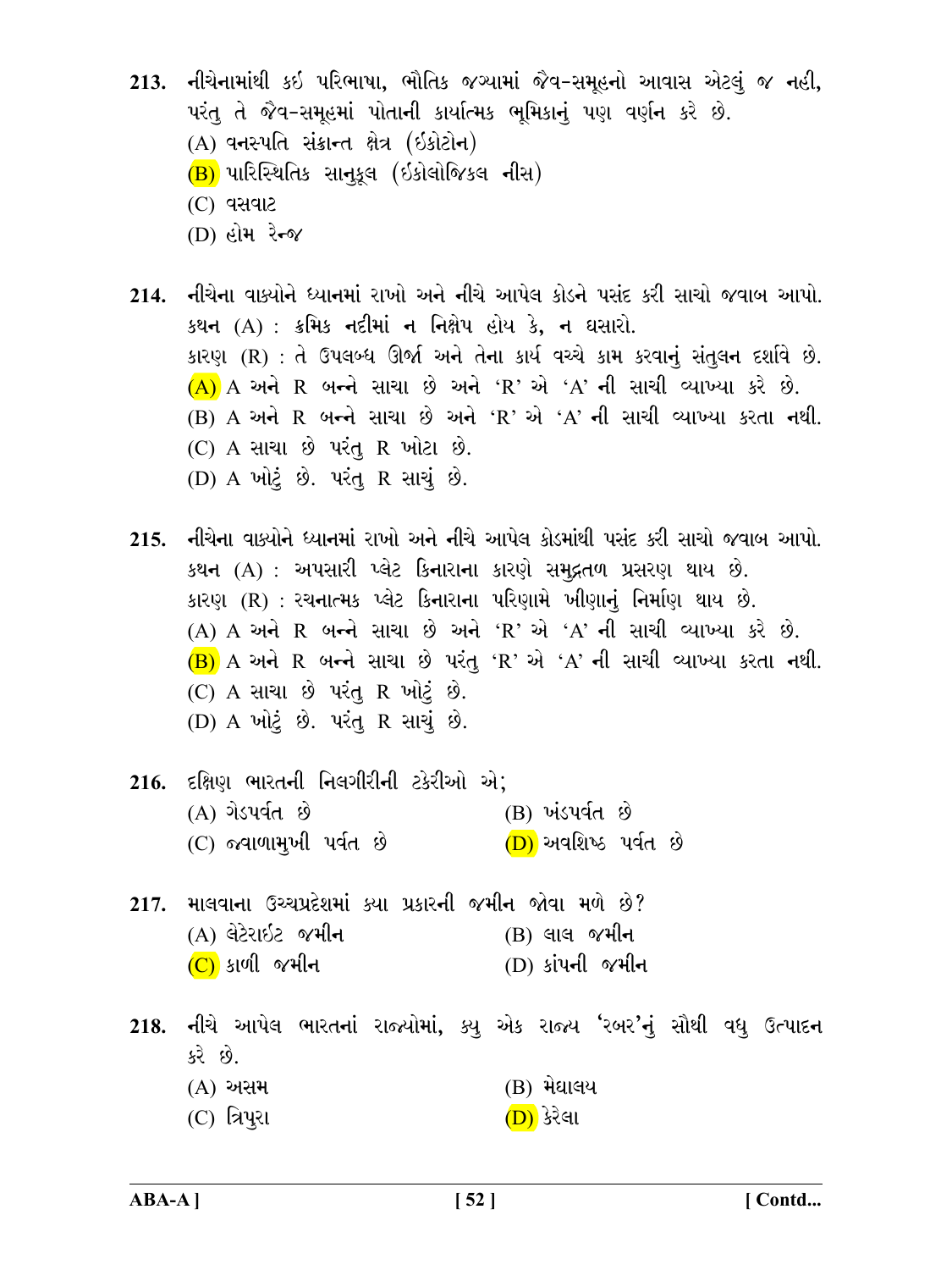- **213.** Which one of the following terms describes not only the physical space occupied by an organism but also its functional role in the community of organism ?
	- (A) Ecotone (B) Ecological niche
	- (C) Habitat (D) Home range
		-
- **214.** Consider the following Statements and select the correct answer from the code given below:
	- Assertion (A) : In a graded river, there is neither net erosion nor net deposition.
	- Reason (R) : It denotes balance between available energy and work to be done.
	- (A) A and R are true and R is the correct explanation of R
	- (B) A and R are true but R is not the correct explanation of A.
	- (C) A is true but R is false
	- (D) A is false but R is true
- **215.** Consider the following Statement and select the correct answer from the code given below: Assertion (A) : Divergent plate margins cause sea-floor spreading. Reason (R) : Constructive plate margins result in the formation of faults. (A) Both A and R one true and R is the correct explanation of A (B) Both A and R are true but R is not the correct explanation of A (C) A is true but R is false (D) A is false but R is true
- **216.** Nilgiri hills of South India is a (A) Fold mountain (B) Block mountain (C) Volcanic mountain (D) Relict mountain

**217.** Which type of soil is found in the Malwa Plateau?

- (A) Lateritic Soil (B) Red Soil
- (C) Black Soil (D) Alluvial Soil
- **218.** Among the following states of India, which one is the largest producer of rubber?
	- (A) Assam (B) Meghalaya
	- (C) Tripura (D) Kerala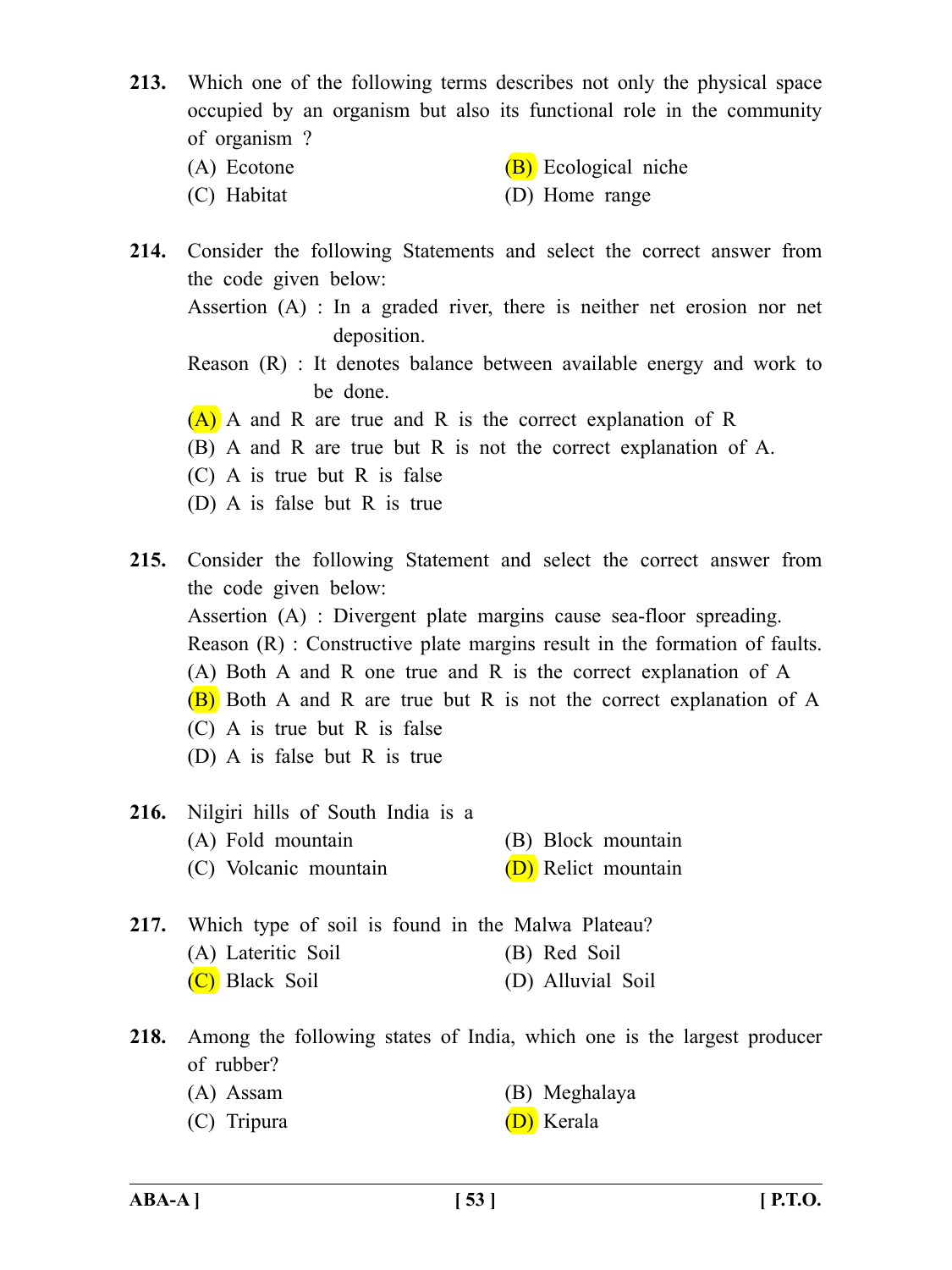|                                                         | 219. સૂચિ–I (ભૂગોળવેત્તા) ને સૂચિ–II (રાષ્ટ્રિયતા) સાથે જોડો અને નીચે આપેલ કોડને |
|---------------------------------------------------------|----------------------------------------------------------------------------------|
| પસંદ કરી સાચો જવાબ આપો.                                 |                                                                                  |
| સૂચિ–I (ભૂગોળવેતા)                                      | સૂચિ–II (રાષ્ટ્રિયતા)                                                            |
| $(a)$ મેકિન્ડર                                          | $(1)$ ईान्स                                                                      |
| (b) બ્લાશ                                               | $(2)$ 4.3.                                                                       |
| (c) રેટઝેલ                                              | (3) યુ.એસ.એ.                                                                     |
| (d) ડેવિસ                                               | $(4)$ જર્મની                                                                     |
| (A) a-3, b-4, c-2, d-1 $(B)$ a-2, b-1, c-4, d-3         |                                                                                  |
| (C) a-4, b-3, c-2, d-1                                  | (D) a-1, b-2, c-3, d-4                                                           |
| 220. તાબાંની સૌથી વધુ નિકાસ કરતો દેશ;                   |                                                                                  |
| $(A)$ ધાના છે                                           | $(B)$ ઝામ્બિયા છે                                                                |
| <u>(C)</u> ચીલી છે                                      | $(D)$ જાપાન છે                                                                   |
|                                                         |                                                                                  |
|                                                         | 221. ક્યા લેખક દ્વારા લખાયેલ ભૂગોળમાં (Exceptionalism) લેખ દ્વારા ભૌગોલિક        |
| વિચારધારામાં નોંધપત્ર બદલાવ આપ્યો -                     |                                                                                  |
| $(A)$ $\infty$ . $\delta$ . [ઝફ                         | (B) સી ડી, હેરીસ                                                                 |
| (C) ડબ્લ્યુ શેફર                                        | (D) ડબ્લ્યુ ક્રિસ્ટાલર                                                           |
|                                                         |                                                                                  |
| 222. ભારતમાં દૈનિક હવામાન નકશો કોના ઉપર બનાવાય છે;      |                                                                                  |
| (A) બહુશંકુ - પ્રક્ષેપ                                  | (B) લેમ્બર્ટ શંકવાકાર પ્રક્ષેપ                                                   |
| (C) બૉન પ્રક્ષેપ                                        | (D) મર્કેટર પ્રક્ષેપ                                                             |
|                                                         |                                                                                  |
|                                                         | 223. નીચેના વાક્યોને ધ્યાનમાં રાખો અને નીચે આપેલ કોડને પસંદ કરી સાચો જવાબ        |
| આપો.                                                    |                                                                                  |
| (1) રેગુર જમીનની રચના ગ્રેનાઇટનાં અપક્ષય દ્રારા થાય છે. |                                                                                  |
|                                                         | (2) લેટેરાઇટ જમીન એ ૠતુગત વરસાદ સાથે વર્ગીકૃત ઉષ્ણકટિબંધિય પ્રદેશની              |
| વિશિષ્ઠ જમીન છે.                                        |                                                                                  |
| (3) લાલજમીનમાં ફેરસ ઓક્સાઇડ પ્રચૂર હોય છે.              |                                                                                  |
|                                                         |                                                                                  |

- (4) पर्वतीय જમીન ઊંડાઇની અને પરિપક્વ જમીન છે.
- $(A)$  1 અને 2 બંને સાચા છે  $(B)$  2 અને 3 બંને સાચા છે
- (C) 3 અને 4 બંને સાચા છે (D) 1 અને 4 બંને સાચા છે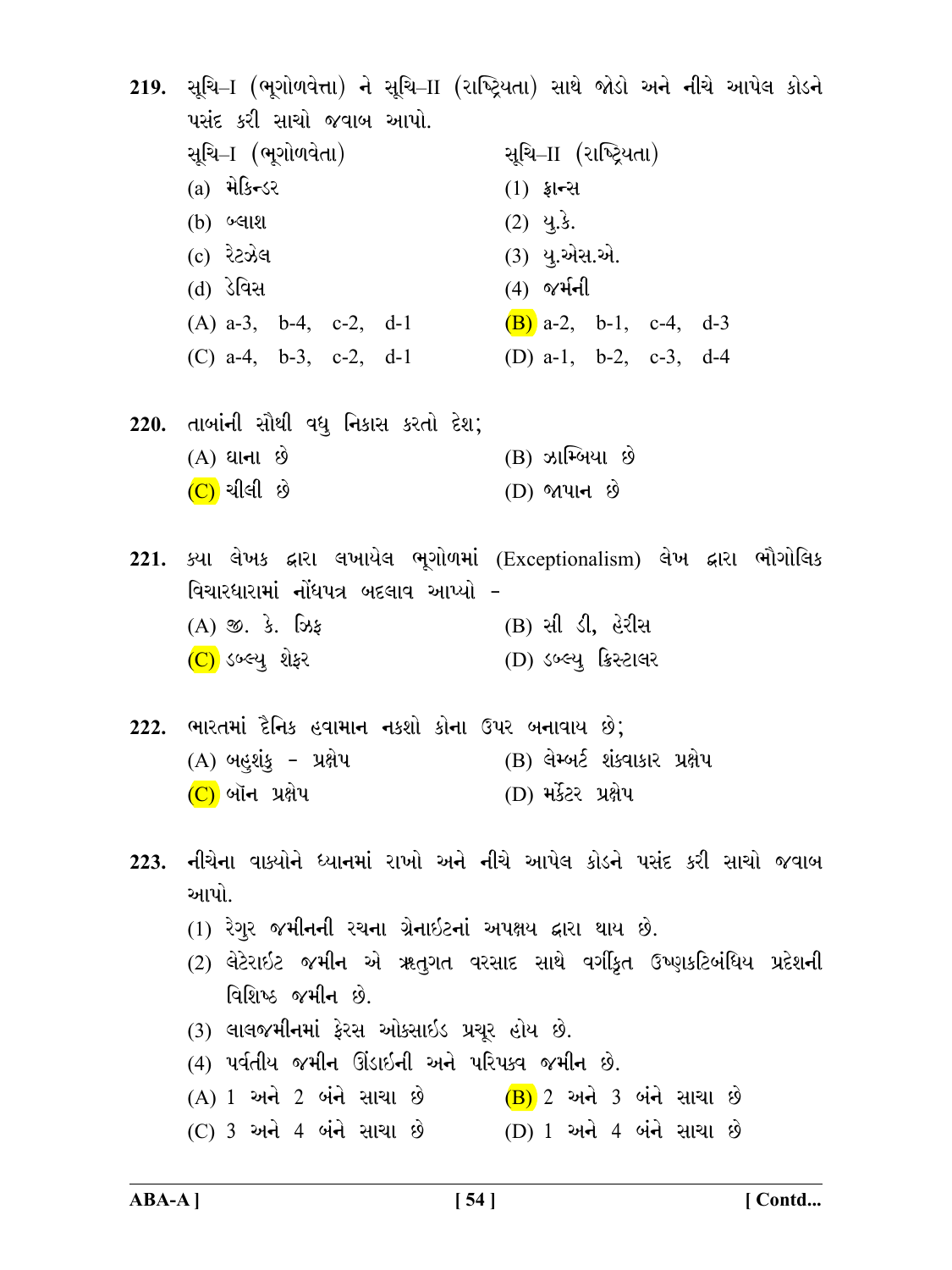| 219.                                      |                                                               | Match List I (Geographers) with List-II (Nationality) and select the |
|-------------------------------------------|---------------------------------------------------------------|----------------------------------------------------------------------|
| correct answer from the code given below: |                                                               |                                                                      |
|                                           | List-I                                                        | List-II                                                              |
|                                           | (Geographer)                                                  | (Nationality)                                                        |
|                                           | (a) Mackinder                                                 | France<br>$1_{-}$                                                    |
|                                           | (b) Blache                                                    | 2. U.K.                                                              |
|                                           | (c) Ratzel                                                    | 3. USA                                                               |
|                                           | (d) Davis                                                     | 4. Germany                                                           |
|                                           | Code:                                                         |                                                                      |
|                                           | (A) (a)-3, (b)-4, (c)-2, (d)-1 (B) (a)-2, (b)-1, (c)-4, (d)-3 |                                                                      |
|                                           | (C) (a)-4, (b)-3, (c)-2, (d)-1                                | (D) (a)-1, (b)-2, (c)-3, (d)-4                                       |
| 220.                                      | Leading copper exporting country is                           |                                                                      |
|                                           | $(A)$ Ghana                                                   | (B) Zambia                                                           |
|                                           | (C) Chile                                                     | (D) Japan                                                            |
| 221.                                      |                                                               | The paper 'Exceptionalism in Geography' which marked a turning point |
|                                           | in geographical thought was written by:                       |                                                                      |
|                                           | $(A)$ G.K. Zipf                                               | (B) C.D. Harris                                                      |
|                                           | (C) W. Shaefer                                                | (D) W. Christaller                                                   |
| 222.                                      | The daily weather map of Indian is made on                    |                                                                      |
|                                           | (A) Polyconic Projection                                      | (B) Lamberts' Conical Project                                        |
|                                           | (C) Bonne Projection                                          | (D) Mercator Projection                                              |
|                                           |                                                               |                                                                      |

- **223.** Consider the following statements and select which is/are correct from the code given below.
	- 1. Regur soils are formed by weathering of granite
	- 2. Laterite soil is the typical soil of tropical areas characterised with seasonal rainfall
	- 3. Red soil is rich in ferrous oxide
	- 4. Mountain soil is thick and matured soil
	- (A) 1 and 2 are correct  $(B)$  2 and 3 are correct
	- (C) 3 and 4 are correct (D) 1 and 4 are correct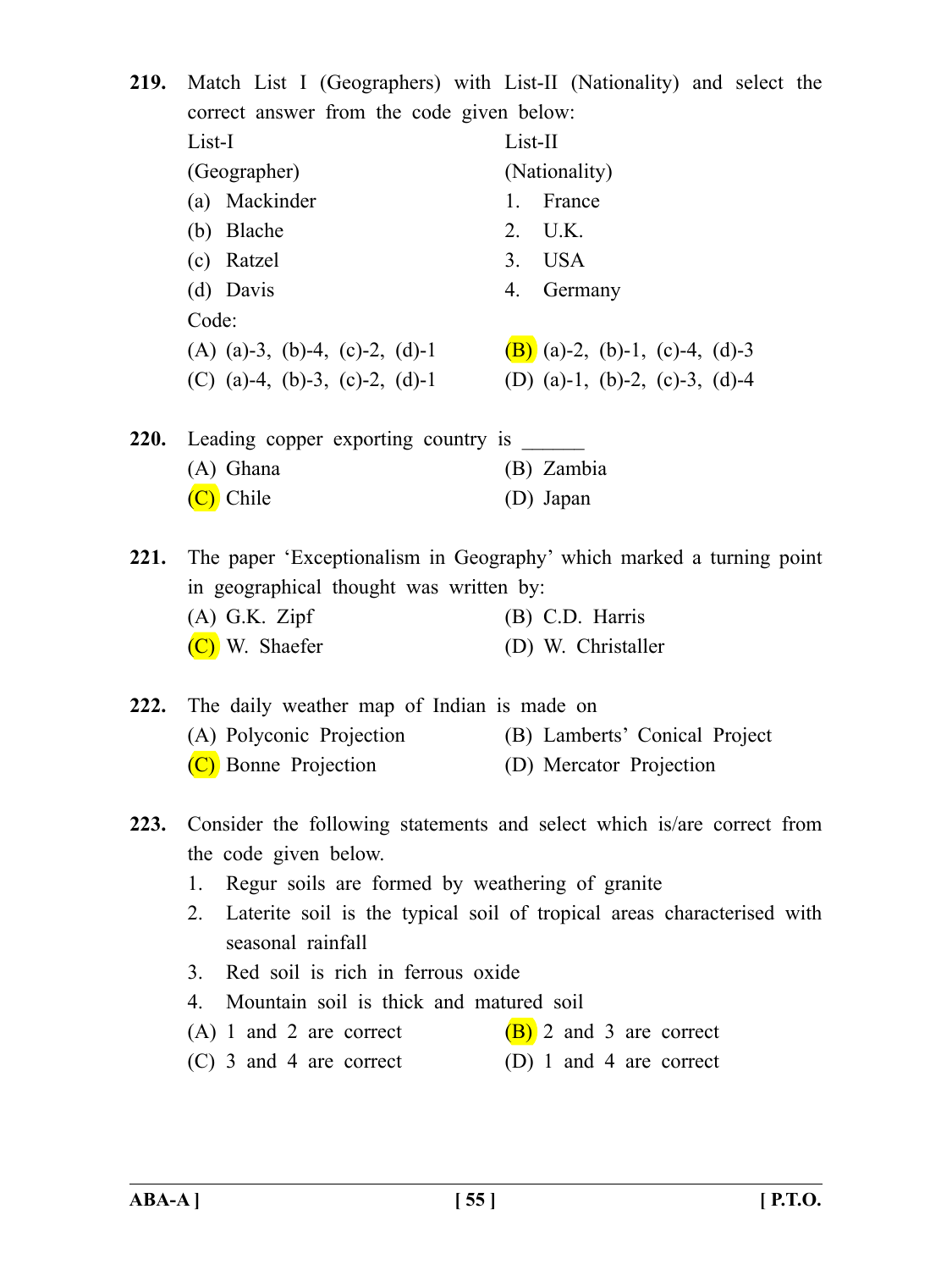224. સૂચિ–I (સરોવરનાં પ્રકાર) ને સૂચિ–II (સરોવરોના નામ) સાથે જોડો અને નીચે આપેલ કોડમાંથી સાચો જવાબ પસંદ કરો. સચિ–I (સરોવરનાં પ્રકાર) સૂચિ–II (સરોવરનાં નામ)  $(a)$  નાળાકાર સરોવર  $(1)$  ચિલ્કા (b) અંતસ્થ સરોવર (પ્લામા)  $(2)$  લોનાર (c) જ્વાળામુખ સરોવર  $(3)$  રાયગઢ  $(6.4)$ (d) લેગન  $(4)$  સાંભાર  $(A)$  a-3, b-4, c-2, d-1 (B)  $a-4$ ,  $b-3$ ,  $c-1$ ,  $d-2$ (C) a-1, b-2, c-3, d-4 (D)  $a-2$ ,  $b-3$ ,  $c-1$ ,  $d-4$ 225. લોકોના વિચારોના ઉદભવના કેન્દ્રથી જગ્યામાં ધીમે ધીમે કેલાવાની પ્રક્રિયાને કહે છે. (A) વિતરણ (B) સંચાર  $(C)$  q $\Omega$ (D) પ્રસરણ 226. નીચે આપેલ શહેરોમાંથી ક્યૂ એક શહેર ગંગા નદીના જમણા તટ ઉપર છે? (A) પટણા  $(B)$  ભાગલપુર  $(C)$  વારાણસી (D) કાનપુર 227. ઓદ્યોગિક સ્થાનીકરણમાં 'વર્તણૂક સ્થાનનાં સિધ્ધાંત' ની રજૂઆત કોણે કરી?  $(A)$  એલન $\lambda$ ડ  $(B)$   $\delta$ .  $\epsilon$ q? (C) ડી.એમ.સ્મિથ (D) ટી. પેલેન્ડર 228. કોલસાનાં પ્રકારોમાં ક્યા કોલસાનો સામાન્યપણે સોથી વધુ ઉપયોગ લોખંડ શુધ્ધીકરણ માટે ઊર્જા ઉત્પન્ન કરવામાં થાય છે?  $(B)$  બિટ્યૂમિનસ (A) એન્થ્રેસાઇટ (C) લિગ્નાઇટ (D) *દે*મેટાઇટ 229. ખેતીકીય જમીન નીચેનામાંથી ક્યા એક સંસાધનના પ્રકારના ભાગરૂપ છે? (A) સર્વસામાન્ય  $(B)$  દૂર્લભ (C) સર્વવ્યાપક (D) એકલ (વિશિષ્ઠ)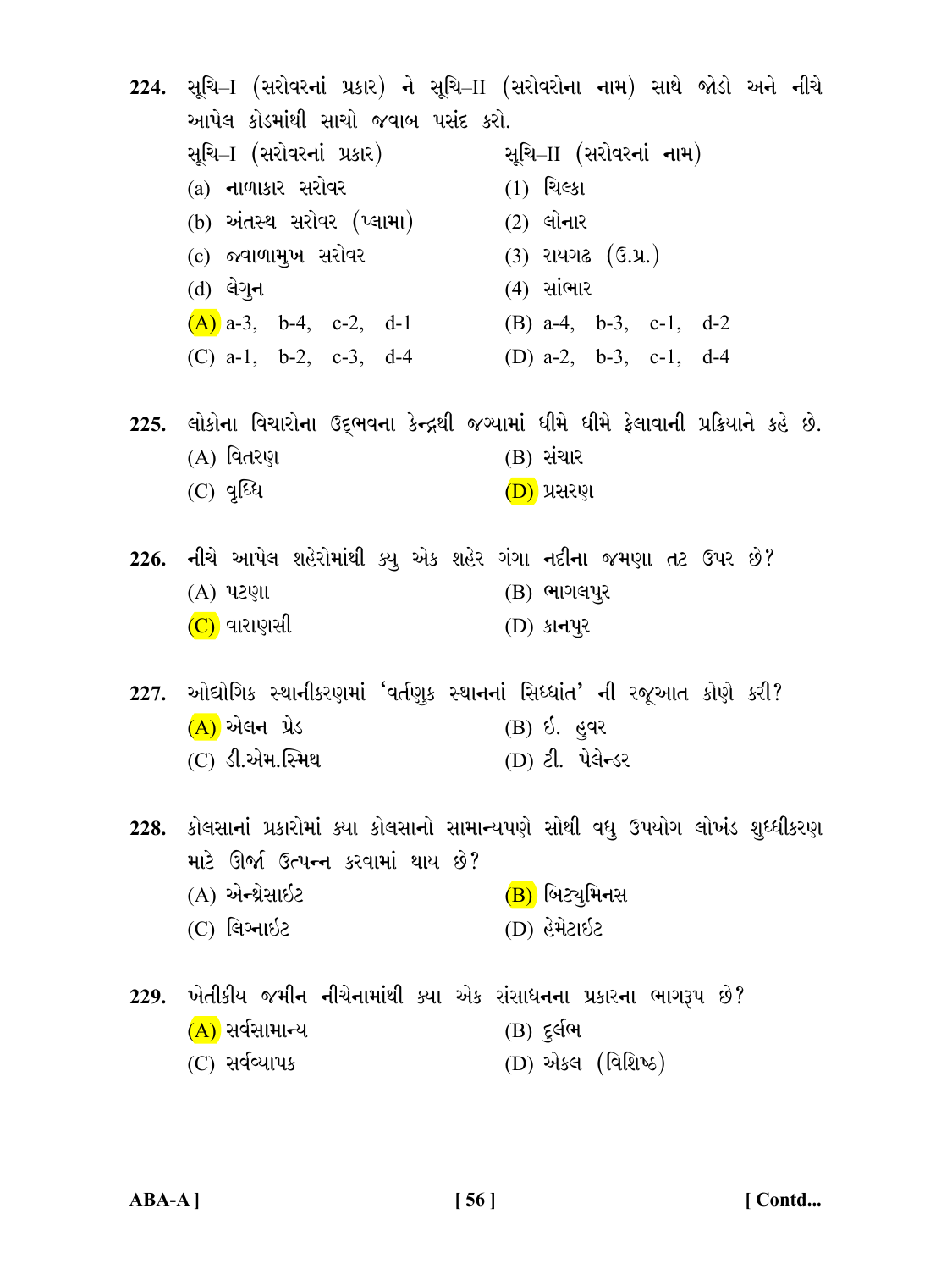**224.** Match List-I (types of lakes) with List-II (Name of lake) and select correct answer from the code given below: List-I List-II (Types of Lake) (Name of Lake) (a) Ox-bow Lake 1. Chilka (b) Playa Lake 2. Lonar (c) Crater Lake 3. Ramgarh (UP) (d) Lagoon 4. Sambhar Code: (A) (a)-3, (b)-4, (c)-2, (d)-1 (B) (a)-4, (b)-3, (c)-1, (d)-2 (C) (a)-1, (b)-2, (c)-3, (d)-4 (D) (a)-2, (b)-3, (c)-1, (d)-4 **225.** The process of gradual spread over space of people's ideas from the centre of origin is known as . (A) Distribution (B) Communication (C) Growth  $(D)$  Diffusion **226.** Which one or the following cities situated on the right bank of Ganga river? (A) Patna (B) Bhagalpur (C) Varanasi (D) Kanpur **227.** 'Behavioural Location Theory' of industrial location was put forward by  $\qquad \qquad$ (A) Allen Pred (B) E. Hoover (C) D.M. Smith (D) T. Palander **228.** There are a varieties of coal, which is most common in use to turn into coke for iron smelting? (A) Anthracite (B) Bituminous (C) Legnite (D) Haematite **229.** Which one of the following resource categories does agriculture land belong - (A) Commonalities (B) Rarities (C) Ubiquities (D) Uniquities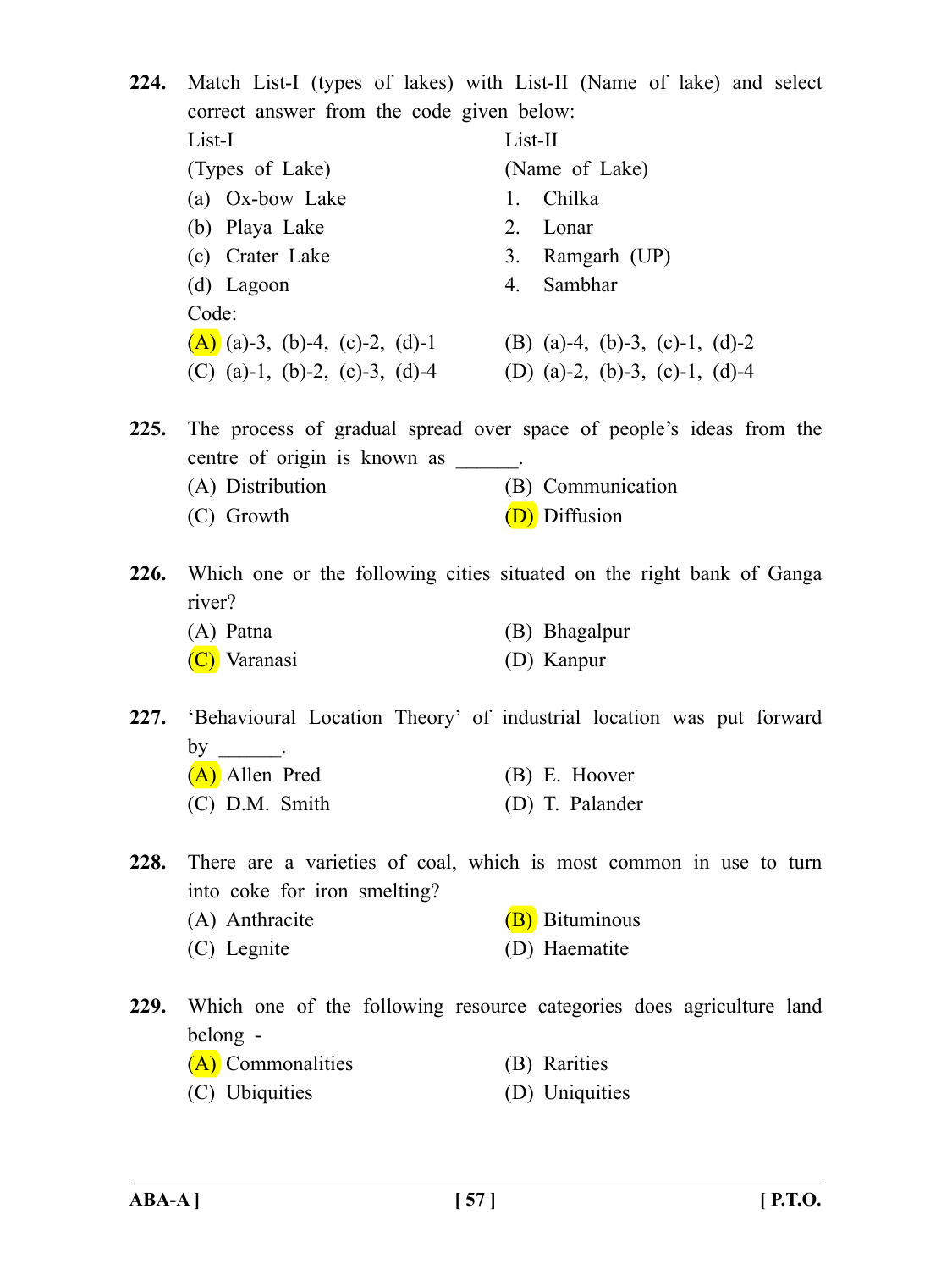230. 'નિક્ષાલન' (લિંચિંગ) નો ભય મુખ્યત્વે જોવા મળે છે; (A) સવાનાસ  $(B)$  આર્દ્ર ઉષ્ણકટિબંધિય પ્રદેશ (C) સ્ટેપ્પી  $(10)$  ટેગા

| 231. 'સંભાવ્યતાવાદ' ની રજૂઆત કરનાર કોણ હતા; |  |                              |  |  |
|---------------------------------------------|--|------------------------------|--|--|
| (A) એચ. મેકિન્ડર                            |  | (B) વિડાલ ડી લા બ્લાશ        |  |  |
| (C) ગ્રિફિથ ટેઇલર                           |  | <u>(D)</u> સી. એચ. કે. સ્પેટ |  |  |

232. પશ્ચિમથી પૂર્વ તરફ જતા મધ્યભારતનાં પર્વતોનો સાચો ક્રમ પસંદ કરો. (A) મૈકાલ પર્વતશ્રેણી, સાતપુડા પર્વત શ્રેણી, મહાદેવની ટકેરીઓ, છોટાનાગપુરની ટકેરીઓ (B) સાતપુડા પર્વત શ્રેણી, મહાદેવની ટકેરીઓ, મૈકાલ પર્વતશ્રેણી, છોટાનાગપુરની ટકેરીઓ (C) છોટાનાગપુરની ટેકરીઓ, મૈકાલ પર્વતશ્રેણી, મહાદેવની ટકેરીઓ, સાતપુડા પર્વત શ્રેણી (D) સાતપુડા પર્વત શ્રેણી, મૈકાલ પર્વતશ્રેણી, મહાદેવની ટકેરીઓ, છોટાનાગપુરની ટકેરીઓ

- 233. સેન્સસ 2011 ની ગણતરી અનુસાર નીચે આપેલ રાજ્યોને સાક્ષરતાદરના આધારે સાચો ઉતરતો ક્રમ આપો. (A) કેરેલા, મિઝોરામ, ગોવા, મહારાષ્ટ્ર, હિમાલય પ્રદેશ (B) મિઝોરામ, કેરેલા, ગોવા, મહારાષ્ટ્ર, હિમાલય પ્રદેશ (C) ગોવા, મિઝોરામ, કેરેલા, હિમાલય પ્રદેશ, મહારાષ્ટ્ર (D) કેરેલા, મિઝોરામ, ગોવા, હિમાલય પ્રદેશ, મહારાષ્ટ્ 234. 'પરવાળા વિરંજન' કોનું પરિણામ છે?
- (A) ગરમ સમુદ્ર પ્રવાહ  $(B)$  વૈશ્વિક ગરમી (C) સમુદ્ર જળનાં પ્રદૂષણ (D) સમુદ્ર જળની ક્ષારતામાં વધારો થવાથી
- 235. 'ધ્રુવિયવાતાગ્ર સિધ્ધાંત' કોનો ઉદ્દભવ અને ગતિશીલતા દર્શાવે છે? (A) ઉષ્ણકટિબંધિય ચક્રવાત (<mark>B)</mark> શીતોષ્ણકટિબંધિય ચક્રવાત (C) જેટ સ્ટીમ  $(D)$  ચોમાસ
- 236. નીચેનામાંથી ક્યો સાગર યુરોપિયન અને એશિયાઇ તૂર્કિને અલગ કરે છે?  $(A)$  મારમારા સાગર  $(B)$  ભૂમધ્ય સાગર  $(C)$  કાળો સમુદ્ર  $(D)$  એજિયન સાગર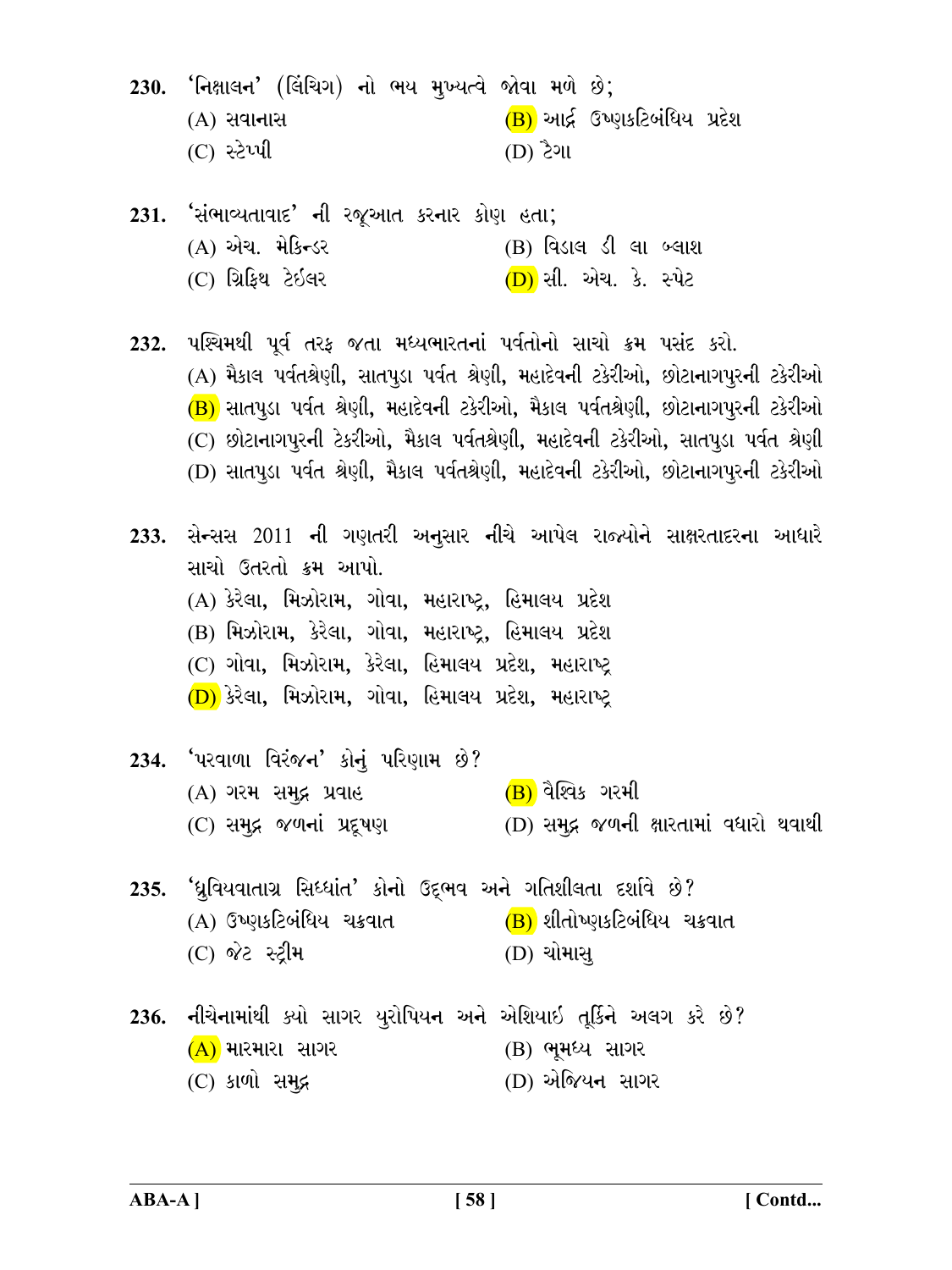**230.** Leaching is the most common threat in

- (A) Savanahs  $(B)$  Humid tropical region
- (C) Steppes (D) Taiga
- **231.** Prpounder of 'Probabilism' is (A) H. Mackinder (B) Vidal de la Blache (C) Griffith Taylor (D) O.H.K. Spate
- **232.** Select the correct sequence of the mountain of Central India from West to East :
	- (A) Maikal range, Satpura range, Mahadeo hill, Chotanagpur hills
	- (B) Satpura range, Mahadeo hills, Maikal range, Chotanagpur hills.
	- (C) Chotanagpur hills, Maikal range, Mahadeo range, Satpura range
	- (D) Satpura range, Maikal range, Mahadeo range, Chotanagpur hills.
- **233.** Among the following five states the correct descending order in terms or literacy rate according to 2011 census is :
	- (A) Kerala, Mizoram, Goa, Maharashtra, Himachal Pradesh
	- (B) Mizoram, Kerala, Goa, Maharashtra Himachal Pradesh
	- (C) Goa, Mizoram, Kerala, Himachal Pradesh, Maharashtra
	- (D) Kerala, Mizoram, Goa, Himachal Pradesh, Maharashtra
- **234.** Coral bleaching is the impact of
	- (A) Warm ocean currents
	- (B) Global warming
	- (C) Pollution of ocean water
	- (D) Increase in salinity of ocean water
- **235.** Polar front theory explains the origin and dynamics of
	- (A) Tropical cyclones  $(B)$  Temperate cyclones
	- (C) Jet streams (D) Monsoon
- **236.** Which of the following seas separate European and Asian Turkey? (A) Sea of Marmara (B) Mediterranean sea
	- (C) Black sea (D) Agean sea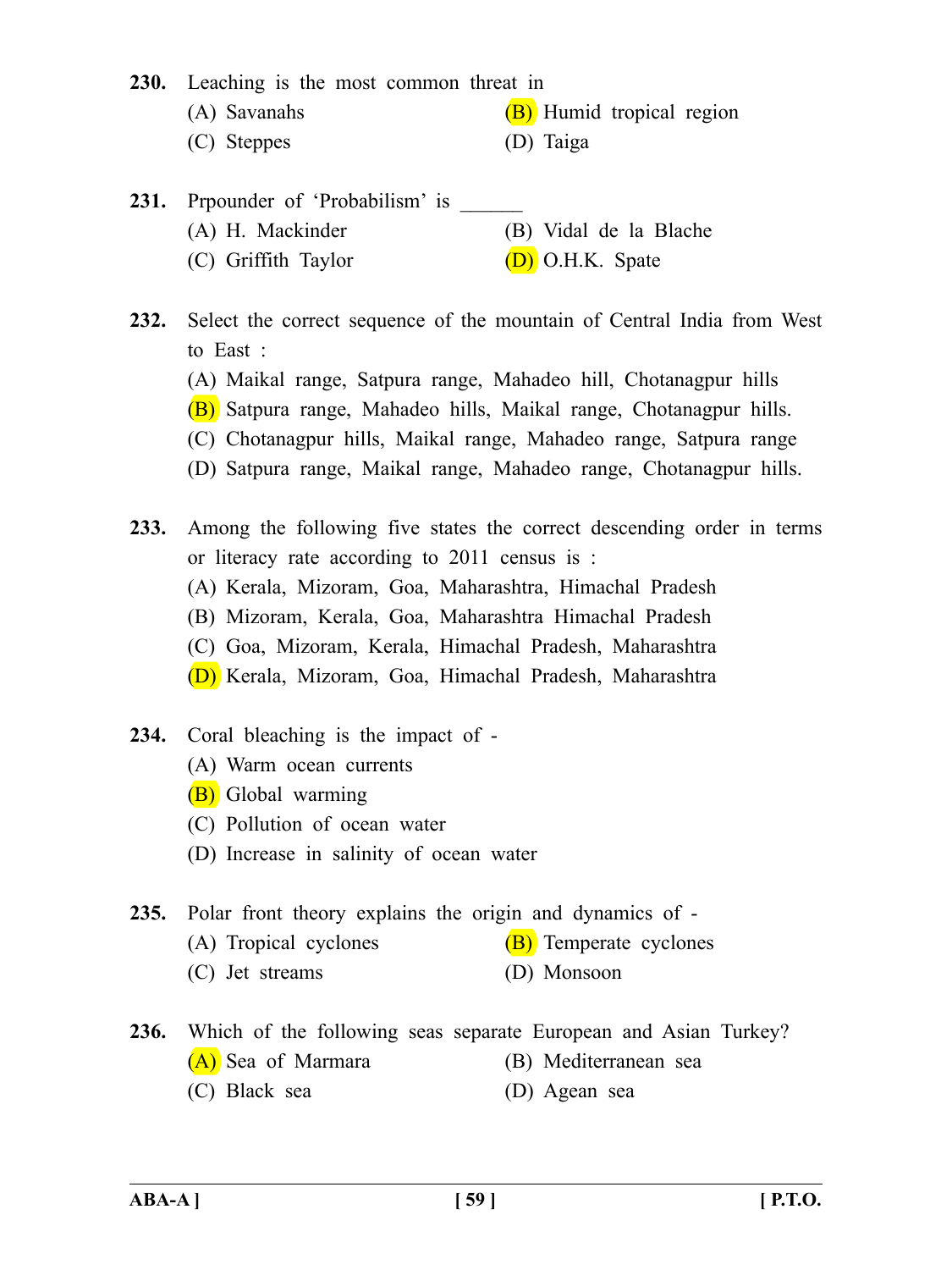237. નીચેનામાંથી ભારતનું ક્યું એક રાજ્ય દેશની કુલ યાત્રાનાં અડઘાથી વધુ કોફીનું ઉત્પાદન કરે છે? (B) કેરેલા (A) અસમ  $(C)$  મેઘાલય  $(D)$  કર્ણાટક 238. નીચેનામાંથી ક્યું રાજ્ય ઉત્તર-પૂર્વી રાજ્યોમાં સૌથી વધુ વિસ્તાર (ક્ષેત્રફળ) ધરાવે છે? (A) મણિપુર (B) મેઘાલય (C) મિઝોરામ (D) **નાગાલેન્**ડ 239. નીચે આપેલ ક્યા ખેતીકીય ઉત્પાદ માટે ભૂમધ્યસાગરીય આબોહવા અનુકૂળ છે?  $(B)$  as (A) શેરડી (C) લીંબવંશના ફળો  $(D)$  મસાલા 240. ભૂગોળવિષયમાં પરિમાણાત્મક ક્રાંતિની ચરમઅવસ્થા ક્યા દશકમાં રહેલી?  $(A)$  1920 ના (B) 1940 ના  $(C)$  1960 ના  $(D)$  1980 ના 241. અલ્મિય (એસિડિક) જમીનનું અંદાજિત ph મૂલ્ય કેટલું હોય છે?  $(A)$  4 થી ઓછું  $(B)$  7-8  $(C) 8-9$ (D) 9 થી વધુ 242. ઉષ્ણકટિબંધીય ચક્રવાતો વિષ્ણવવૃત્ત નજીક ઉદ્ભવતા નથી કારણ કે;  $(A)$  નબળું કોરિયોસિલ બળ  $(B)$  હલકા અને પરિવર્તનશીલ પઘની (C) અતિશય ભેજ (D) સંવહનિય ગતિવિધિ 243. નીચેનામાંથી કોણે 'Primate City' નો સિધ્ધાંત પ્રતિપાદિત કર્યો? (A) કાર્લ સૉપર (B) આઇ. બૉવમેન (D) ડબ્લ્ય કિસ્ટ્રાલર (C) માર્ક જેફરસન 244. નીચેનામાંથી ક્યા એક શણપ્રદેશ નાઇટેટ નિક્ષેપો માટે વિખ્યાત (જાણીતા) છે?  $(A)$  અટકામા (B) કલહારી  $(C)$  ગોબી  $(D)$  સહારા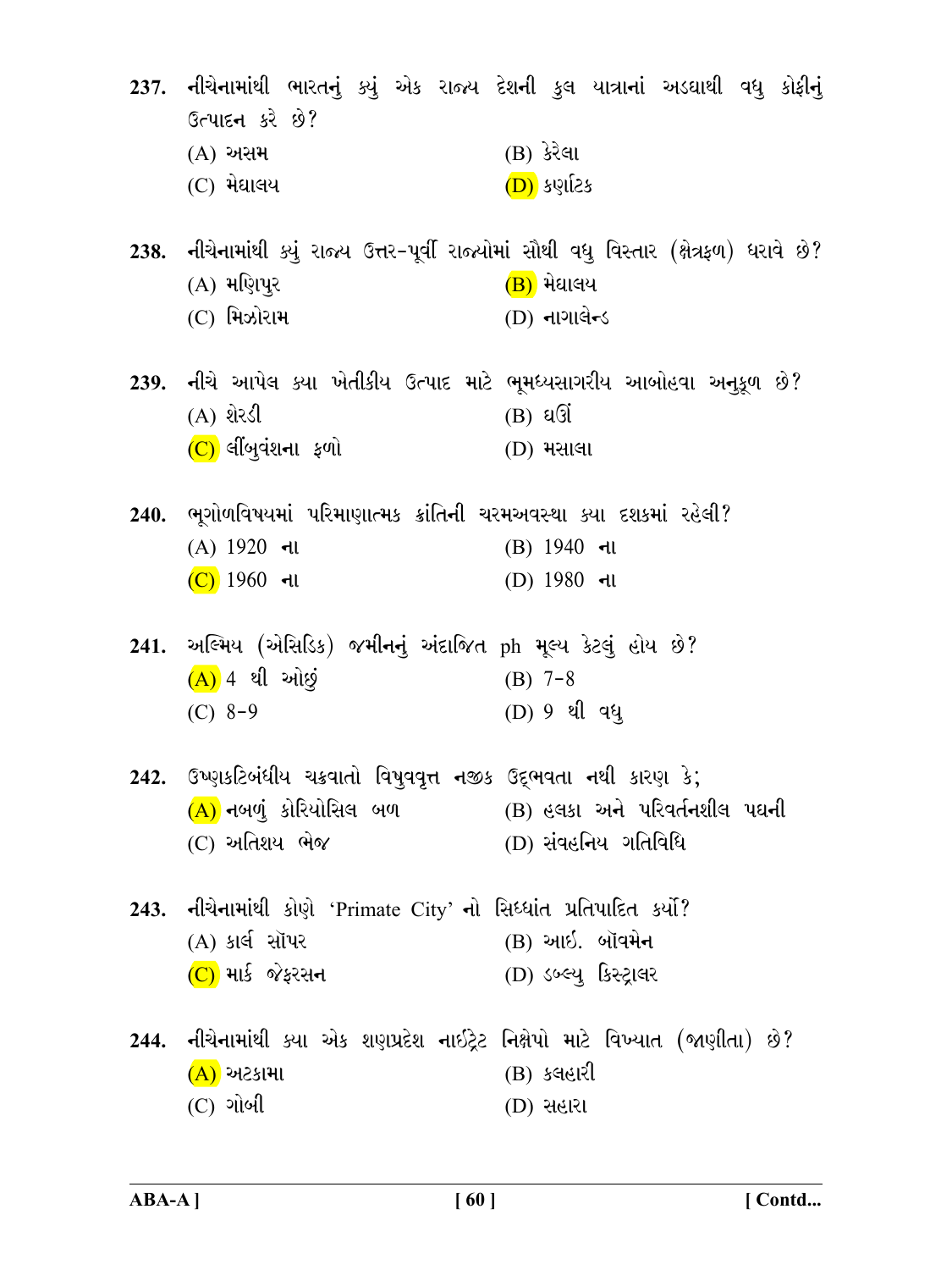|      | the country's coffee production?                            | 237. Which of the following states of India accounts for more than half of |
|------|-------------------------------------------------------------|----------------------------------------------------------------------------|
|      | (A) Assam                                                   | (B) Kerala                                                                 |
|      | (C) Meghalaya                                               | (D) Karnataka                                                              |
| 238. | geographical area?                                          | Which of the following North Eastern States is the largest in terms of     |
|      | (A) Manipur                                                 | (B) Meghalaya                                                              |
|      | (C) Mizoram                                                 | (D) Nagaland                                                               |
| 239. | products?                                                   | The mediterranean climate is ideal for which of the following agricultural |
|      | (A) Sugarcane                                               | (B) Wheat                                                                  |
|      | (C) Citrus fruits                                           | (D) Spices                                                                 |
| 240. | decade -                                                    | Quantitative revolution in Geography reached its climax during the         |
|      | $(A)$ 1920's                                                | (B) $1940$ 's                                                              |
|      | $(C)$ 1960's                                                | (D) $1980$ 's                                                              |
| 241. | The approximate ph value an acidic soil is                  |                                                                            |
|      | $(A)$ Less than 4                                           | $(B)$ 7-8                                                                  |
|      | $(C)$ 8-9                                                   | (D) More than 9                                                            |
| 242. |                                                             | The tropical cyclones do not occur close to use equator because of :       |
|      | (A) Weak Coriolis force                                     | (B) Light and variable winds                                               |
|      | (C) Excessive humidity                                      | (D) Convective activity                                                    |
| 243. | Who among the following propounded the low of primate city? |                                                                            |
|      | (A) Care Sauer                                              | (B) I. Bowman                                                              |
|      | (C) Mark Jefferson                                          | (D) Watter Christaller                                                     |
| 244. |                                                             | Which one of the following desert is famous for its Nitrate deposits?      |

(A) Atacama (B) Kalahari (C) Gobi (D) Sahara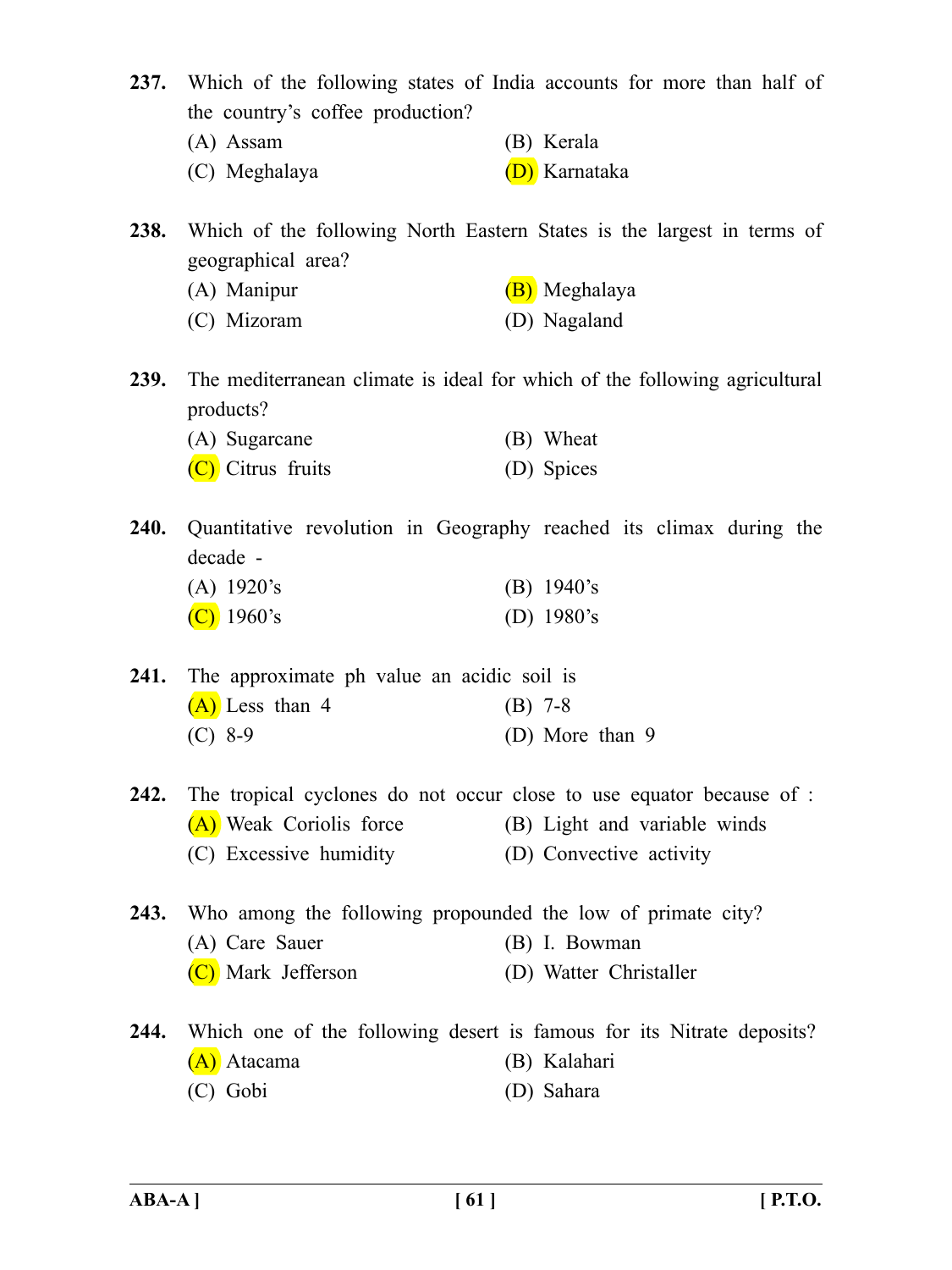245. નીચેના વાક્યોને ધ્યાનમાં રાખો અને નીચે આપેલ કોડમાંથી સાચો જવાબ પસંદ કરો. કથન (A) : ચીનની વધુ વસ્તીગીચતા નદી ખીણપ્રદેશો અને પૂર્વ કિનારાનાં મેદાનોમાં છે. કારણ (R) : ચીનના લોકોનો મુખ્ય વ્યવસાય ખેતી છે.  $(A)$  A અને R બન્ને સાચા છે અને 'R' એ 'A' ની સાચી વ્યાખ્યા કરે છે. (B) A અને R બન્ને સાચા છે પરંતુ 'R' એ 'A' ની સાચી વ્યાખ્યા નથી કરતા.  $(C)$  A સાચું છે પરંતુ R ખોટું છે. (D) A ખોટું છે. પરંતુ R સાચું છે. 246. નીચેનામાંથી ક્યું ખનિજ ભૂકવચમાં સૌથી વધુ જોવા મળે છે?  $(A)$  એલ્યુમિનિયમ (B) લોખંડ (C) મેગ્નેશિયમ (D) સિલિકા 247. નીચેના વાક્યોને ધ્યાનમાં રાખો અને નીચે આપેલ કોડમાંથી સાચો જવાબ પસંદ કરો. (1) જમીનમાં જૈવિકપદાર્થોને વધારવા તે. જમીનસંરક્ષણનો સંકલિત ભાગ છે. (2) જમીન સંરક્ષણ માટે રક્ષાપટિત (મલ્ચિંગ) કરવું અનિવાર્ય છે. (3) જમીન સંરક્ષણ માટે નહેરસિંચાઇ અસરકારક છે.  $(A)$  1 અને 2 બંને સાચા છે. (B) 2 અને 3 બંને સાચા છે. (C) 1 અને 3 બંને સાચા છે. (D) 1, 2 અને 3 બધા સાચા છે. 248. મોટાભાગે જૈવભાર ઉત્પાદકો ક્યાં જોવા મળે છે? (A) વિષવવત્તિય પ્રદેશ (B) સવાના પ્રદેશ (C) ભૂમધ્યસાગરીય પ્રદેશ (D) પ્રેરિઝ પ્રદેશ 249. તામિલનાડુનું મદ્દરાઇ શહેર કોના કિનારે આવેલ છે?  $(A)$  કાવેરી નદી (B) વૈગઇ નદી  $(C)$  પેરિયાર નદી (D) મૂઠા નદી 250. ભારતનું ક્યુ રાજ્ય અભ્રકનું સૌથી વધુ ઉત્પાદન કરે છે? (A) બિહાર (B) ઝારખંડ  $(C)$  આંધ્રપ્રદેશ (D) રાજસ્થાન 251. બાગાયતી ખેતી સૌથી વધુ ક્યા વિસ્તારમાં થાય છે? (A) સમશીતોષ્ણ પ્રદેશ (B) ધ્રુવિય પ્રદેશ  $(C)$  ઉષ્ણકટિબંધિય પ્રદેશ (D) ઉપોષ્ણકટિબંધિય પ્રદેશ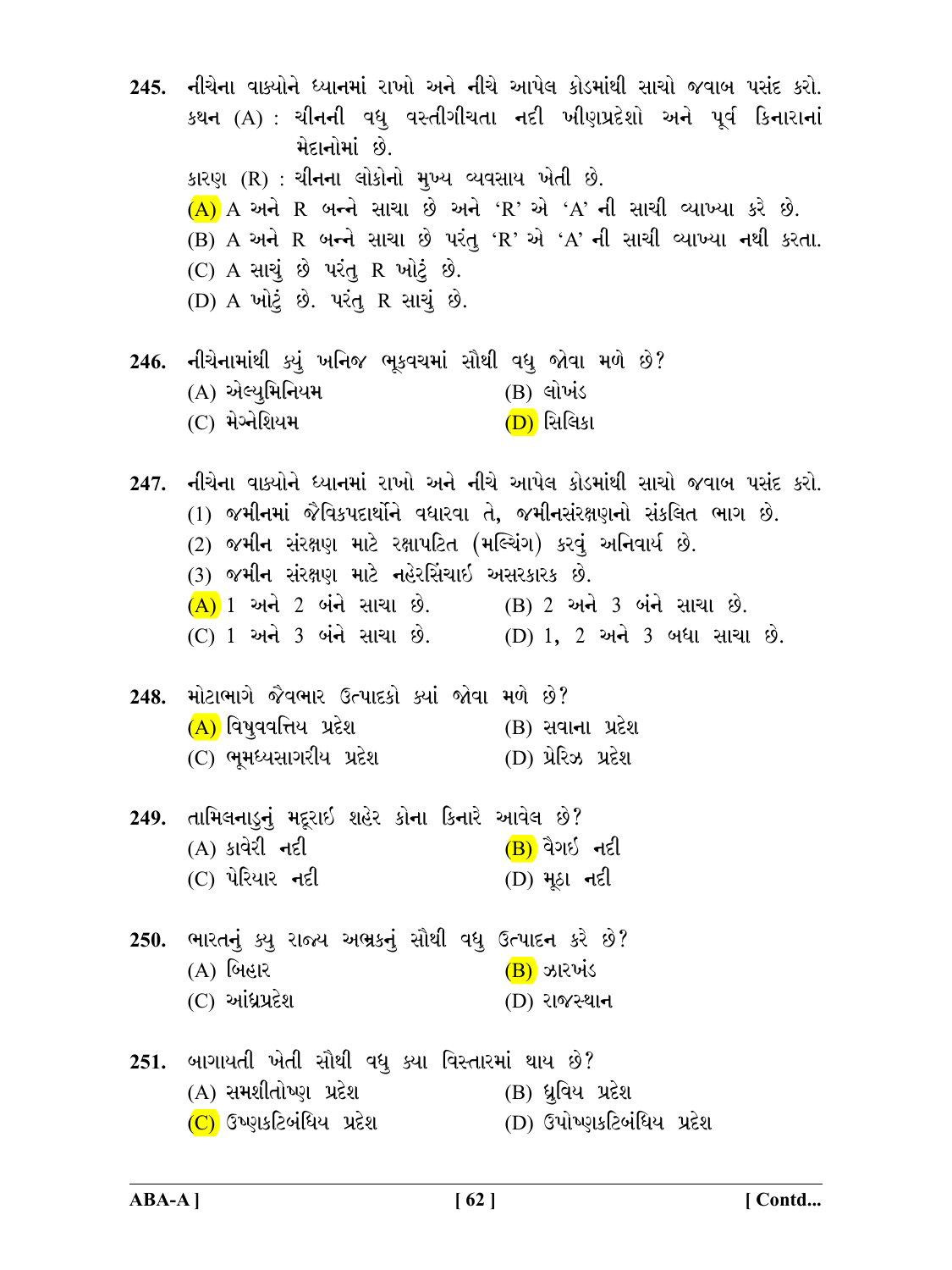|             |                                                                                                                                                                                                                                                                   | 245. Consider the following statements and select the correct answer from                  |  |
|-------------|-------------------------------------------------------------------------------------------------------------------------------------------------------------------------------------------------------------------------------------------------------------------|--------------------------------------------------------------------------------------------|--|
|             | the code given below:<br>Assertion (A) : China has high density of population in river valleys<br>and East Coast Plains.                                                                                                                                          |                                                                                            |  |
|             | Reason $(R)$ : Agriculture is mainstay of the chinese people.<br>$(A)$ A and R are true and R is the correct explanation of A<br>(B) A and R are true but R is not the correct explanation of A<br>$(C)$ A is true but R is false<br>(D) A is false but R is true |                                                                                            |  |
|             | (A) Aluminium                                                                                                                                                                                                                                                     | <b>246.</b> Which of the following minerals is found maximum in earth's crust?<br>(B) Iron |  |
|             | (C) Magnesium                                                                                                                                                                                                                                                     | (D) Silicate                                                                               |  |
|             | the code<br><b>Contract Contract</b>                                                                                                                                                                                                                              | 247. Consider the following statements and select the correct answer from                  |  |
|             |                                                                                                                                                                                                                                                                   | 1. Increasing organic matter in soil is integral part of soil conservation                 |  |
|             | 2. Mulching is essential for soil conservation<br>3. Canal irrigation is an effective means of soil conservation.                                                                                                                                                 |                                                                                            |  |
|             |                                                                                                                                                                                                                                                                   |                                                                                            |  |
|             | Code:<br>$(A)$ 1 and 2 are correct                                                                                                                                                                                                                                | (B) 2 and 3 are correct                                                                    |  |
|             | $(C)$ 1 and 3 are correct                                                                                                                                                                                                                                         | (D) 1, 2 and 3 are correct                                                                 |  |
|             |                                                                                                                                                                                                                                                                   |                                                                                            |  |
| 248.        | Most of the productive bio-mass found in -                                                                                                                                                                                                                        |                                                                                            |  |
|             | (A) Equatorial zone                                                                                                                                                                                                                                               | (B) Savannah zone                                                                          |  |
|             | (C) Mediterranean region (D) Prairie region                                                                                                                                                                                                                       |                                                                                            |  |
| 249.        | Madurai city of Tamilnadu is located on the bank of :                                                                                                                                                                                                             |                                                                                            |  |
|             | (A) Cauvery river                                                                                                                                                                                                                                                 | (B) Vaigai river                                                                           |  |
|             | (C) Periyar river                                                                                                                                                                                                                                                 | (D) Mutha river                                                                            |  |
| <b>250.</b> | The largest mica producing state of India is:                                                                                                                                                                                                                     |                                                                                            |  |
|             | $(A)$ Bihar                                                                                                                                                                                                                                                       | (B) Jharkhand                                                                              |  |
|             | (C) Andhra Pradesh                                                                                                                                                                                                                                                | (D) Rajasthan                                                                              |  |
|             |                                                                                                                                                                                                                                                                   |                                                                                            |  |
| 251.        | Plantation agriculture is largely practised in<br>(A) Temperate zone                                                                                                                                                                                              | (B) Polar zone                                                                             |  |
|             | Tropical zone                                                                                                                                                                                                                                                     | (D) Sub-tropical zone                                                                      |  |
|             |                                                                                                                                                                                                                                                                   |                                                                                            |  |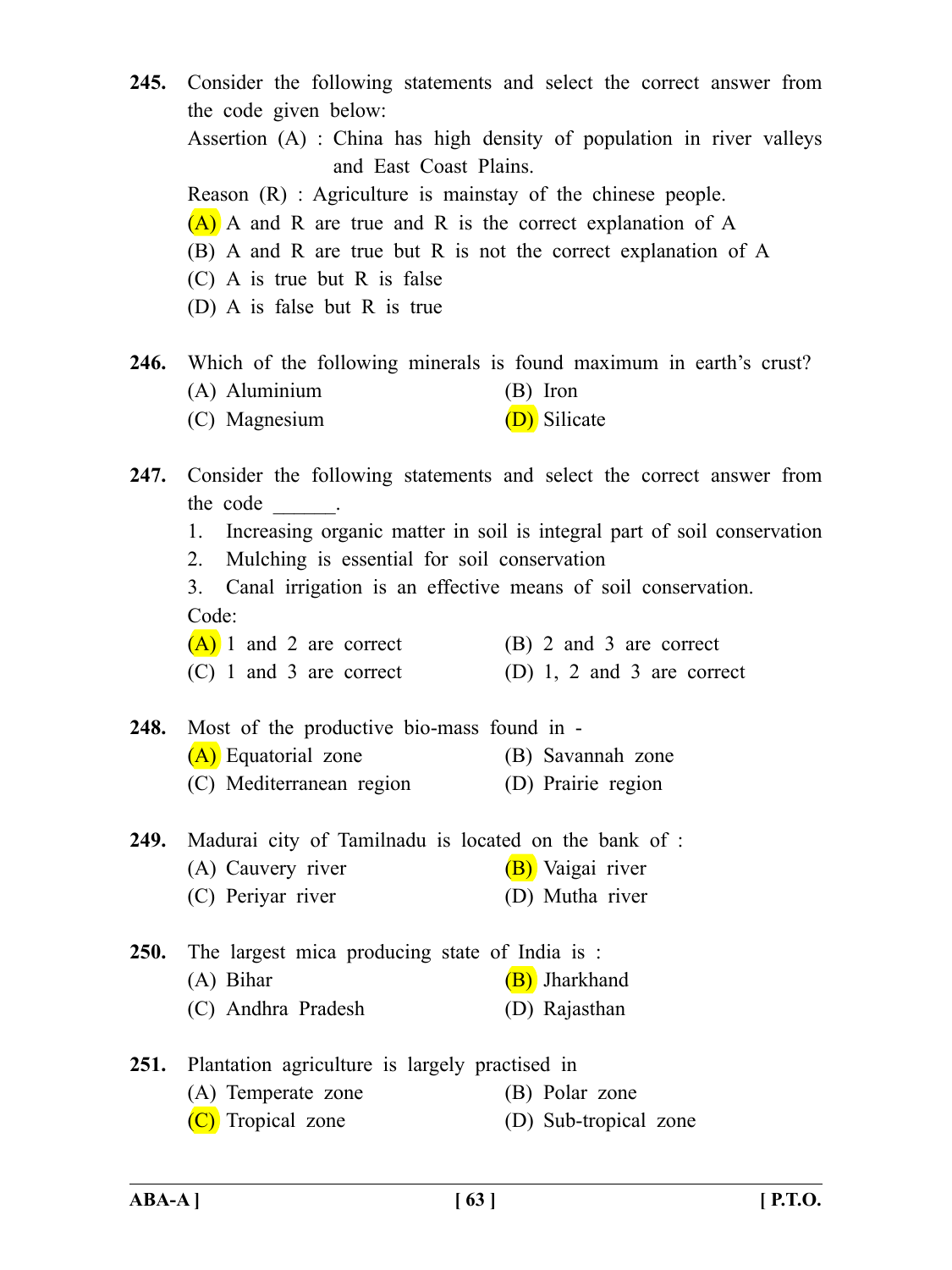252. સૂચિ–I (શોધક) ને સૂચિ–II (સિધ્ધાંતો) સાથે જોડો અને નીચે આપેલ કોડમાંથી સાચો જવાબ પસંદ કરો. સૂચિ–II (સિધ્ધાંતો) સૂચિ–I (શોધક) (a) આલ્ક્રેડ વેગનર (1) કેન્દ્રીય સ્થાનનાં સિધ્ધાંત (b) વૉન થ્યુનેન (2) ખેતીકીય પ્રદેશના સરહદીકરણ (c) ડબ્લ્યૂ ક્રિસ્ટ્રાલર (3) ખેતી સ્થાનના સિધ્ધાંત (d) ડી. વિટ્ટલેસ્સી (4) ઔદ્યોગિક સ્થાનના સિધ્ધાંત (B) a-4, b-3, c-1, d-2  $(A)$  a-1, b-3, c-4, d-2 (D)  $a-3$ ,  $b-2$ ,  $c-4$ ,  $d-1$ (C)  $a-2$ ,  $b-4$ ,  $c-1$ ,  $d-3$ માનવભૂગોળમાં ક્ષેત્રિય એકતાનો સિધ્ધાંત (નિયમ) સૌ પ્રથમ કોણે અપનાવ્યો? 253. (A) હેમ્બોલ્ટ (B) રીટર (C) રેટઝેલ (D) બ્લાશ 254. નીચેનામાંથી ક્યું બંદર રસાયણો અને રાસાયણિક ઉત્પાદકોની હેરફેર માટે સૌથી વધુ વિકસિત છે?

| $(A)$ કંડલા       | $(B)$ મુંબઇ |
|-------------------|-------------|
| $\sqrt{c}$ ) દહેજ | (D) કોચીન   |

255. 'ઇન્ડોનેશિયામાં વાયુપરિવહન સારા વિકસિત છે' તે સાથે સંબંધિત નીચેનામાંથી ક્યુ વાક્ય તે દેશમાં વાયુપરિવહનના વ્યાપ (પ્રસાર) માટે ખોટું છે?  $(A)$  ભમાર્ગોનો નો સારો વિકાસ થયેલ નથી. (B) વાયપરિવહન વધુ જાણીતા (લોકપ્રિય) છે.  $(C)$  વાયુપરિવહન દ્વારા ફુલોની વિકાસ થાય છે. (D) મોટાભાગે કાર્યરત લોકો ઉદ્યોગો અને વ્યાપાર સાથે જોડાયેલા છે.

256. ભરતીનાં પ્રગાંમી તરંગ સિધ્ધાંત કોણે પ્રદિપાદિત કર્યો? (A) આઇઝેક ન્યુટન (B) આર. એ. હેરિસ (C) ડબ્લ્યૂ વ્હેવેલ (D) જી. બી. એરિ

257. નીચેનામાંથી ક્યા એક સમુદ્રજળમાં ક્ષારતાની માત્રા માટે અસરકારક નથી.  $(A)$  વર્ષા (B) સમૃદ્ર પ્રવાહ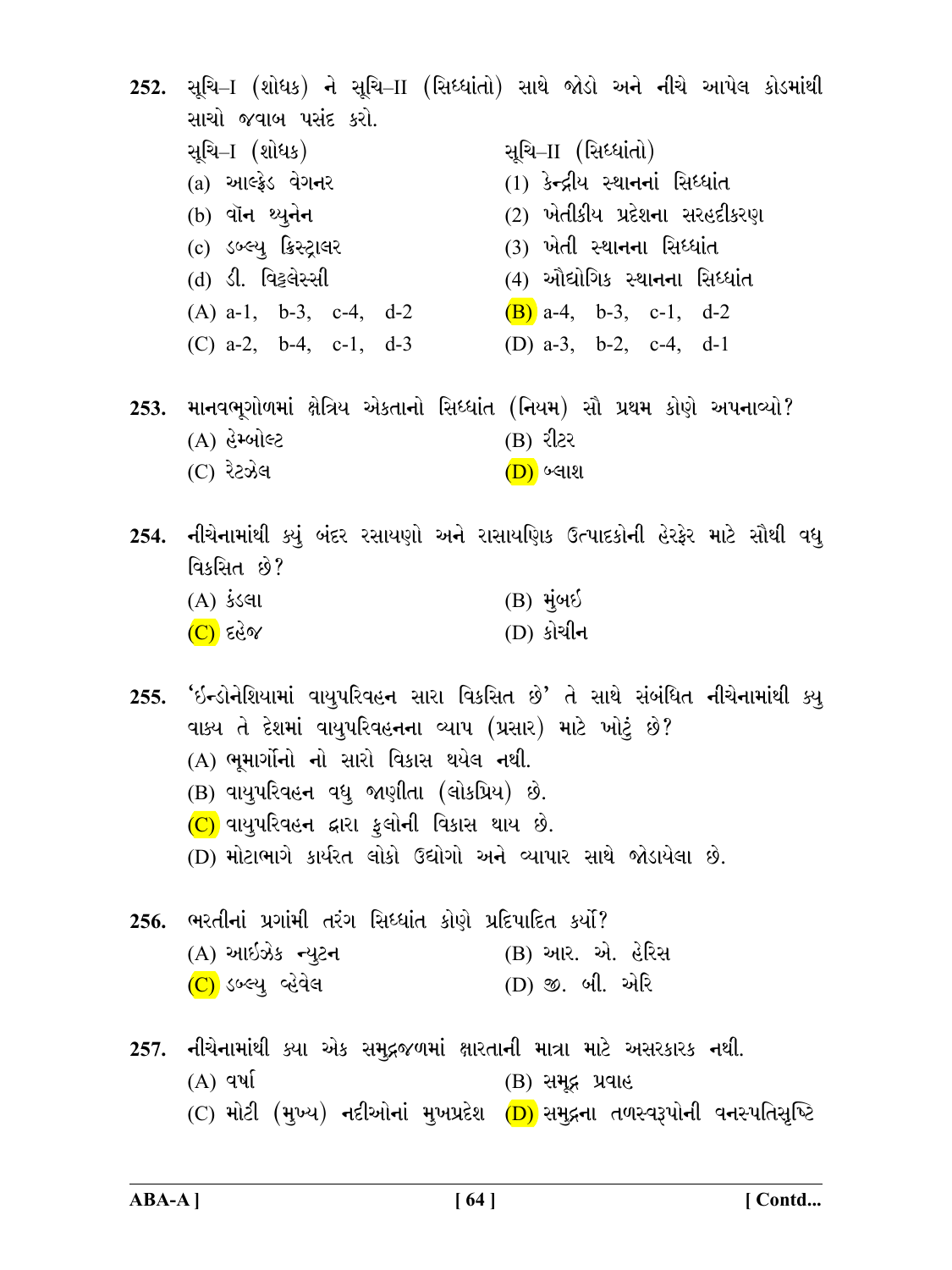**252.** Match List-I (Scholar) with List-II (Theories) and select the correct answer from the code given below: List-I List-II (Scholars) (Theories) (a) Alfred weber 1. Central Place Theory (b) Von Thunen 2. Delimitation of Agricultural region (c) Walter Christaller 3. Theoary of agricultural location (d) D. Whittlessey 4. Theory of Industrial location Code: (A) (a)-1, (b)-3, (c)-4, (d)-2  $(B)$  (a)-4, (b)-3, (c)-1, (d)-2 (C) (a)-2, (b)-4, (c)-1, (d)-3 (D) (a)-3, (b)-2, (c)-4, (d)-1 **253.** The principle of 'Terrestrial Unity' is Human Geography was first enunciated by : (A) Humboldt (B) Ritter (C) Ratzel (D) Blache

**254.** Which of the following has been developed as the biggest post for handling chemicals and chemical products? (A) Kandla (B) Mumbai (C) Dahej (D) Cochin

- **255.** 'Air transport in Indonesia is well developed'. Which of the following statement is associated with prevalence of our transport in this country is not correct?
	- (A) Surface transport is not well developed
	- (B) Air transport is very popular
	- (C) Flowers are exported by air transport
	- (D) Most of the working population is engaged in Industries and Commerce.
- **256.** The progressive wave theory of tides was propounded by
	- (A) Issac Newton (B) R.A. Harris
	- $(C)$  W. Whewell (D) G.B. Airy
- **257.** Which of the following does not affect the amount of salinity in ocean water?
	- (A) Precipitation (B) Ocean Current
	- (C) Mouth of major rivers  $(D)$  Flora of the ocean floor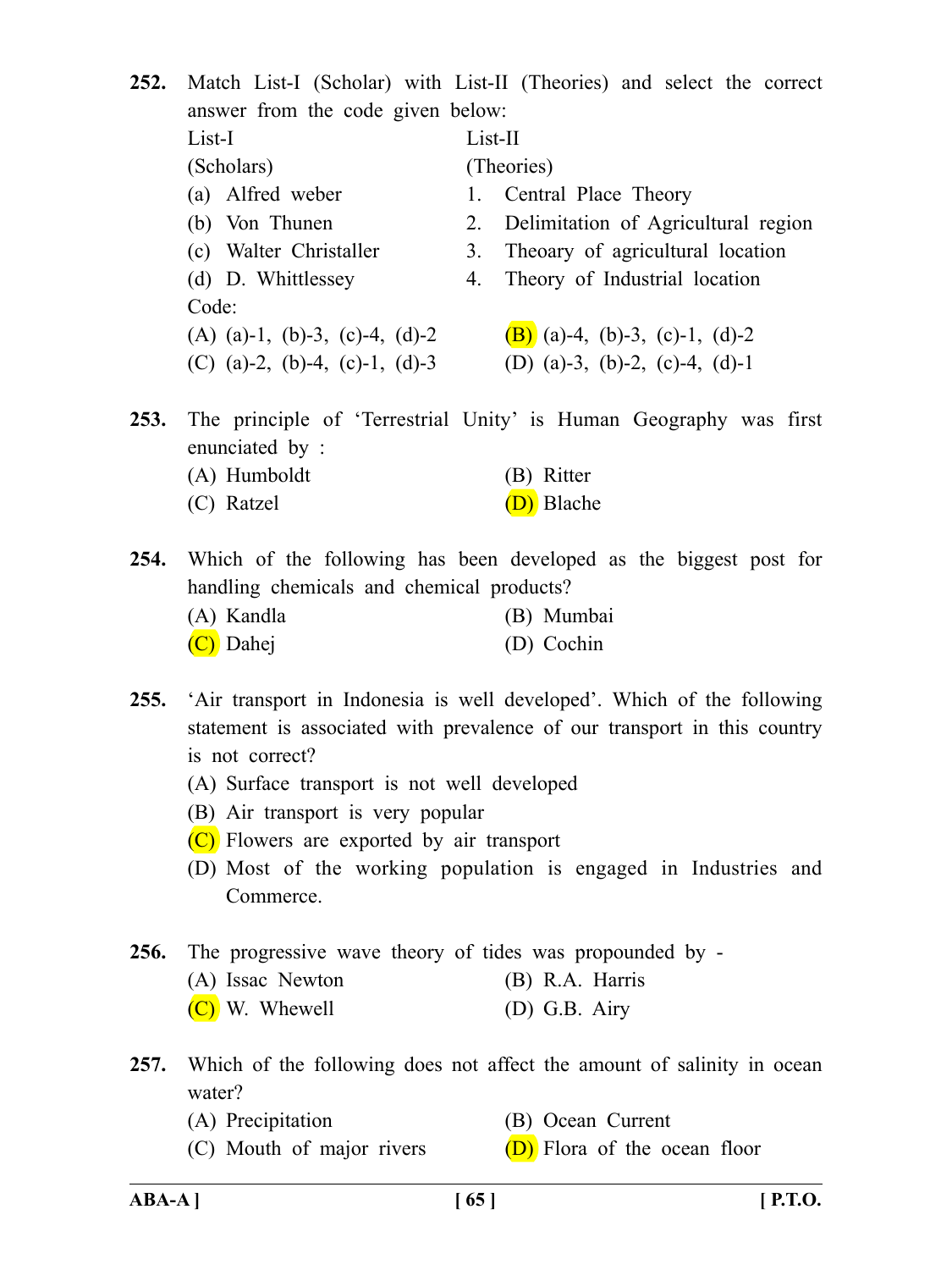258. નીચેનામાંથી કોણે એકસાથે ઉત્થાપન અને ઘસારણ પ્રક્રિયાની રજૂઆત કરી? (A) ડબ્લ્યુ. એમ. ડેવિસ (B) ડબ્લ્યૂ. પેંક (C) એલ. સી. કીંગ (D) એ. એન. સ્ટેલર 259. તટીય જંગલો થાય છે: (A) ભારે વરસાદી પ્રદેશોમાં (B) તળેટીઓના પ્રદેશોમાં  $(C)$  સમદ્ગકિનારા અને ભરતીની ખાડી સાથે  $(D)$  નદીકિનારાની સાથે 260. નીચેનામાંથી ક્યુ એક રાજ્ય દેશના અન્ય રાજ્યો સાથે સૌથી વધુ સરહદ ધરાવે છે?  $(A)$  મધ્યપ્રદેશ **(B)** અસમ  $(C)$  ઉત્તર પ્રદેશ (D) તેલંગાના 261. વિશ્વને પ્રાકૃતિક પ્રદેશોમાં વિભાજીત કરવાનો સૌ પ્રથમ પ્રયત્ન કોણે કર્યો? (A) આલ્ક્રેડ હેટનર (B) એ. જે. હર્બટશન (C) વિડાલ ડી-લા બ્લાશ (D) કાર્લ સૉવર 262. 'સ્થળ-કાર્ય - લોક (સમાજ)' ના સૂત્રની રજુઆત કોણે કરી? (B) કાર્લ રિટર (A) એ. વી. હંબોલ્ટ (C) ઇ. રેકલ્સ (D) પેટિક ગેડિઝ 263. પૃથ્વીના વાતાવરણના સ્તરનું નામ આપો, જે હવામાનીય ઘટનાઓ જેવી કે વરસાદ સાથે જોડાયેલ (સંબંધિત) છે. (A) ક્ષોભઆવરણ (B) મધ્યાવરણ (D) આર્યનાવરણ (C) સમતાપઆવરણ

264. ગુજરાતની 2011 ની વસ્તી ગણતરી મુજબ નીચે આપેલમાંથી ક્યૂ એક વાક્ય સાચું નથી?  $(A)$  તે પ્રતિકિલોમીટર વર્ગ 208 વસ્તીગીચતા ધરાવે છે (B) તેનું સ્ત્રી-પુરૂષ પ્રમાણ 918 છે (C) તેનો દશકીય વૃધ્ધિદર 19.17 ટકા છે. (D) તેનાં 26 જીલ્લાઓ છે.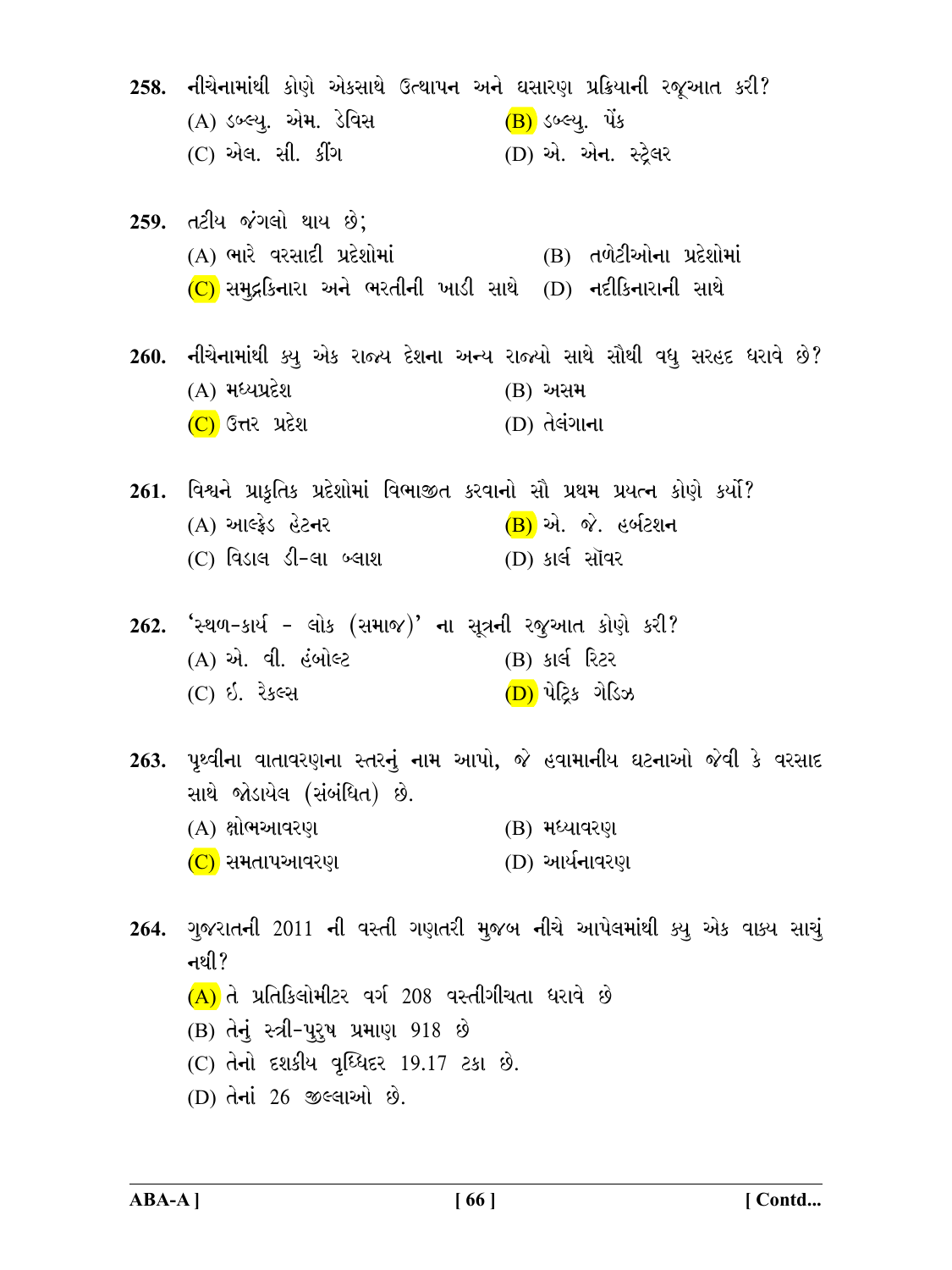| <b>258.</b> | Who among the following propounded the process of uplift and erosion<br>run simultaneously? |                                                                        |  |
|-------------|---------------------------------------------------------------------------------------------|------------------------------------------------------------------------|--|
|             | (A) W.M. Davis                                                                              | (B) W. Penck                                                           |  |
|             | $(C)$ L.C. King                                                                             | (D) A.N. Strahler                                                      |  |
| <b>259.</b> | Littoral forests occur -                                                                    |                                                                        |  |
|             | (A) In heavy rainfall region                                                                |                                                                        |  |
|             | (B) In the foot-hill region                                                                 |                                                                        |  |
|             | (C) Along the sea-coast and tidal creeks                                                    |                                                                        |  |
|             | (D) Along the river banks                                                                   |                                                                        |  |
|             | maximum number of states?                                                                   | 260. Which one of the following states, shares its state boundary with |  |
|             | (A) Madhya Pradesh                                                                          | (B) Assam                                                              |  |
|             | (C) Uttar Pradesh                                                                           | (D) Telangana                                                          |  |
| <b>261.</b> |                                                                                             | The first attempt to divide the world into natural region was made by- |  |
|             | (A) Alfred Hettner                                                                          | (B) A.J. Herbertson                                                    |  |
|             | (C) Vidal de la Blache                                                                      | (D) Carl Sauer                                                         |  |
| 262.        | Who advanced the dictum of Place - work $=$ folk?                                           |                                                                        |  |
|             | (A) A.V. Hermbodt                                                                           | (B) Carl Ritter                                                        |  |
|             | $(C)$ E. Recluse                                                                            | (D) Patric Geddes                                                      |  |
| 263.        | weather phenomenon like rainfall:                                                           | Name the layer of the Earth's atmosphere which is associated with      |  |
|             | (A) Stratosphere                                                                            | (B) Mesosphere                                                         |  |
|             | (C) Traposphere                                                                             | (D) Ionsosphere                                                        |  |
| 264.        | Gujarat as per 2011 census?                                                                 | Which one of the following settlements is not true for the state of    |  |

- (A) It has a population density of 208 persons per sq.km.
- (B) It has a sex ratio of 918
- (C) Its decadal growth rate is 19.17 percent
- (D) It has 26 districts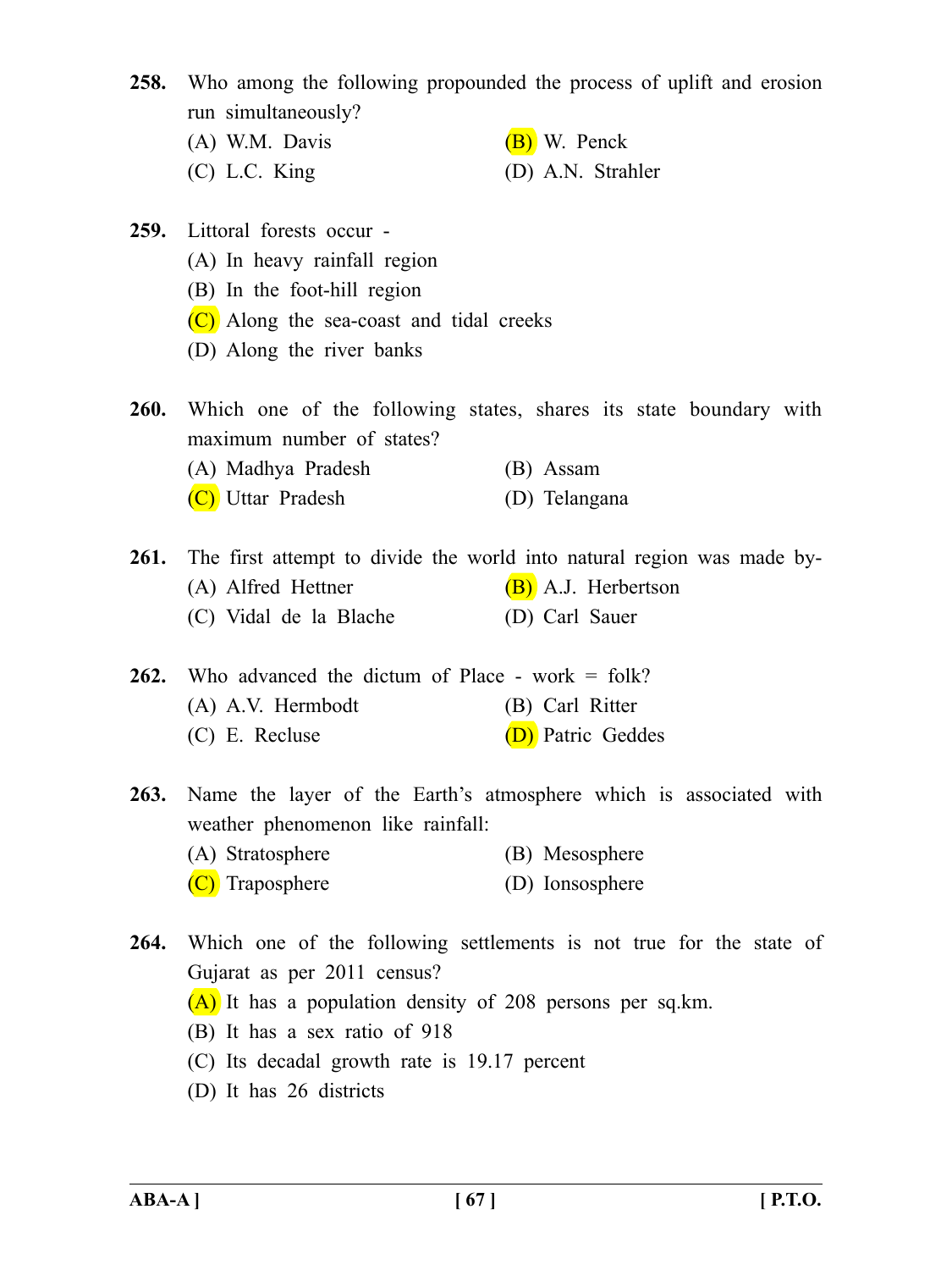265. નીચેનામાંથી આયોજનના ક્યા મૉડેલ અસમાન વિકાસની સંકલ્પનાનો આધાર છે? (A) કેન્દ્ર - પરાવિસ્તાનું મૉડેલ (B) વૃધ્ધિ ધ્રુવ મૉડેલ (D) એગ્રો પોલિટન મૉડેલ (C) ક્ષેત્રિય એકીકરણનાં મૉડેલ 266. નીચેનામાંથી ક્યુ વાક્ય સમુદ્રમોજા સાથે સંબંધિત નથી? (A) સમુદ્રમોજા (તરંગ) નાં ઉચ્ચ અને નિમ્ન ભાગને ક્રમસહ શીર્ષ અને ગર્ત કહે છે. (B) ઉડાઇ વધવાની સાથે મહાસાગરીય તરંગોની ઊંચાઇ વધે છે. (C) શીર્ષ અને ગર્ત વચ્ચેની અડઘી ઉર્ધ્વ ઊંચાઇને કંપનવિસ્તાર (ફેલાબો) કહે છે.  $(D)$  બે ગર્ત વચ્ચેની લંબાઇને તરંગલંબાઇ કહે છે. 267. કોરિઓલિસ બળ ક્યા કારણે ઉદ્દભવે છે? (B) પૃથ્વીનું પરિક્રમણ (<mark>A)</mark> પૃથ્વીનું પરિભ્રમણ<br>(C) પૃથ્વીનું ગુરૂત્વાકર્ષણ (D) જ્વાળામુખી પ્રસ્ફોટન 268. એક. સી. સી. શબ્દનો ઉપયોગ ક્યાં થાય છે? (A) સ્કેન કરવા ઇમેઝ માટે (B) ડિઝીટલ મેપ માટે (C) એરિયલ ફોટોગ્રાફી માટે (D) સેટેલાઇટ ઇમેજરી માટે 269. અક્ષાંશ લાઇનની કઇ એક મુખ્ય લાક્ષણિકતા છે? (A) તે ધ્રુવોમાં ભળી જાય છે (B) પૂર્વ અને પશ્ચિમ અંતર માપી શકાય છે  $(C)$  એકબીજાનાં કાટખણે મળે છે (D) તે એકબીજાને હંમેશા સમાંતર હોય છે 270. નીચેનામાંથી દક્ષિણભારતની કઇ નદી સૌથી લાંબી છે?  $(A)$  કિપ્પ્યા  $(B)$  ગોદાવરી (C) નર્મદા  $(D)$  પેન્નાર 271. 'સુવર્ણ ચતૂર્ભુજ' કોની સાથે સંબંધિત છે? (A) ગુજરાતમાં સૂર્યમુખીની ખેતી (B) કર્ણાટકનાં સોનાનાં ખનન વિસ્તાર  $(C)$  દેશનાં ચાર મહાનગરોને જોડતા સર્વશ્રેષ્ઠ રોડમાર્ગ (D) પંજાબનો સુવર્ણમંદિર વિસ્તાર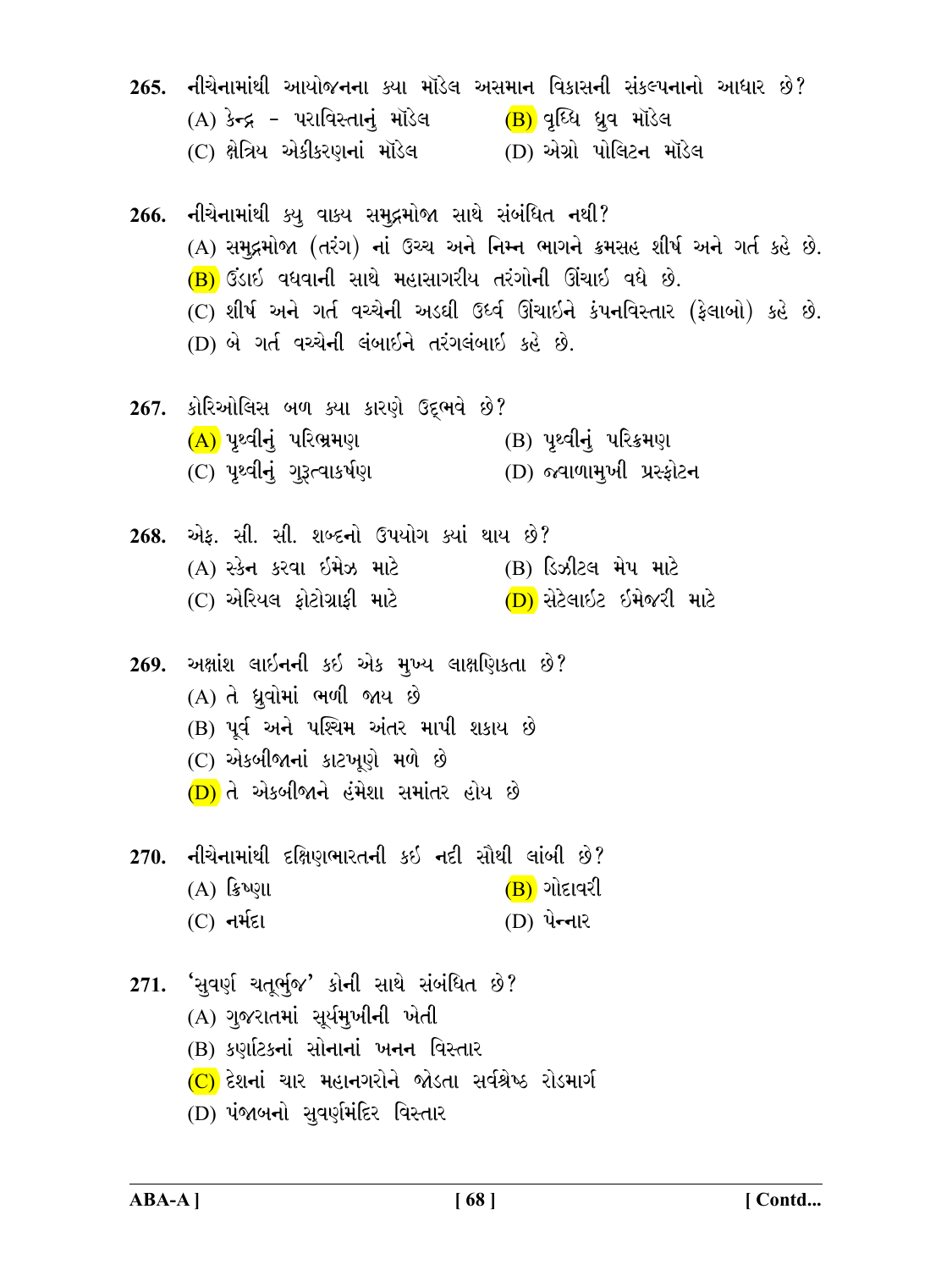- **265.** The concept of uneven development was the basis of which of the following planning models?
	- (A) Core-periphery model  $(B)$  Growth pole model
	- (C) Spatial integration model (D) Agro-politan model
- **266.** Which of the following statement is not true regarding Ocean waves? (A) The highest and lowest part of the waves are respectively known as crest and trough
	- (B) The height of an ocean wave increases as the depth increases
	- (C) Half of the vertical height between the crest and the trough is called amplitude.
	- (D) The distance from trough to trough is called length of the wave.

**267.** The Coriolis force is caused by-  $(A)$  The rotation of the earth (B) The revolution of the earth (C) Gravity of the earth (D) Volcanic eruption

- **268.** The term F.C.C. is applied for (A) Scanned images (B) Digital maps (C) Aerial Photographs  $(D)$  Satellite Imageries
- **269.** One of the major characteristics of lines of latitude is :
	- (A) They converge at the poles
	- (B) To measure the East and West distances
	- (C) Crop up each other at right-angle
	- (D) They are always parallel to each other

**270.** Which is the longest among the following South Indian rivers?

- (A) Krishna (B) Godavari
- (C) Narmada (D) Pennar
- **271.** The 'Golden Quadrangle' refers to:
	- (A) Sunflower cultivation areas of Gujarat
	- (B) The Gold mining area of Karnataka
	- $(C)$  Super highway connecting four metropolitan cities of the country
	- (D) Golden temple area of Punjab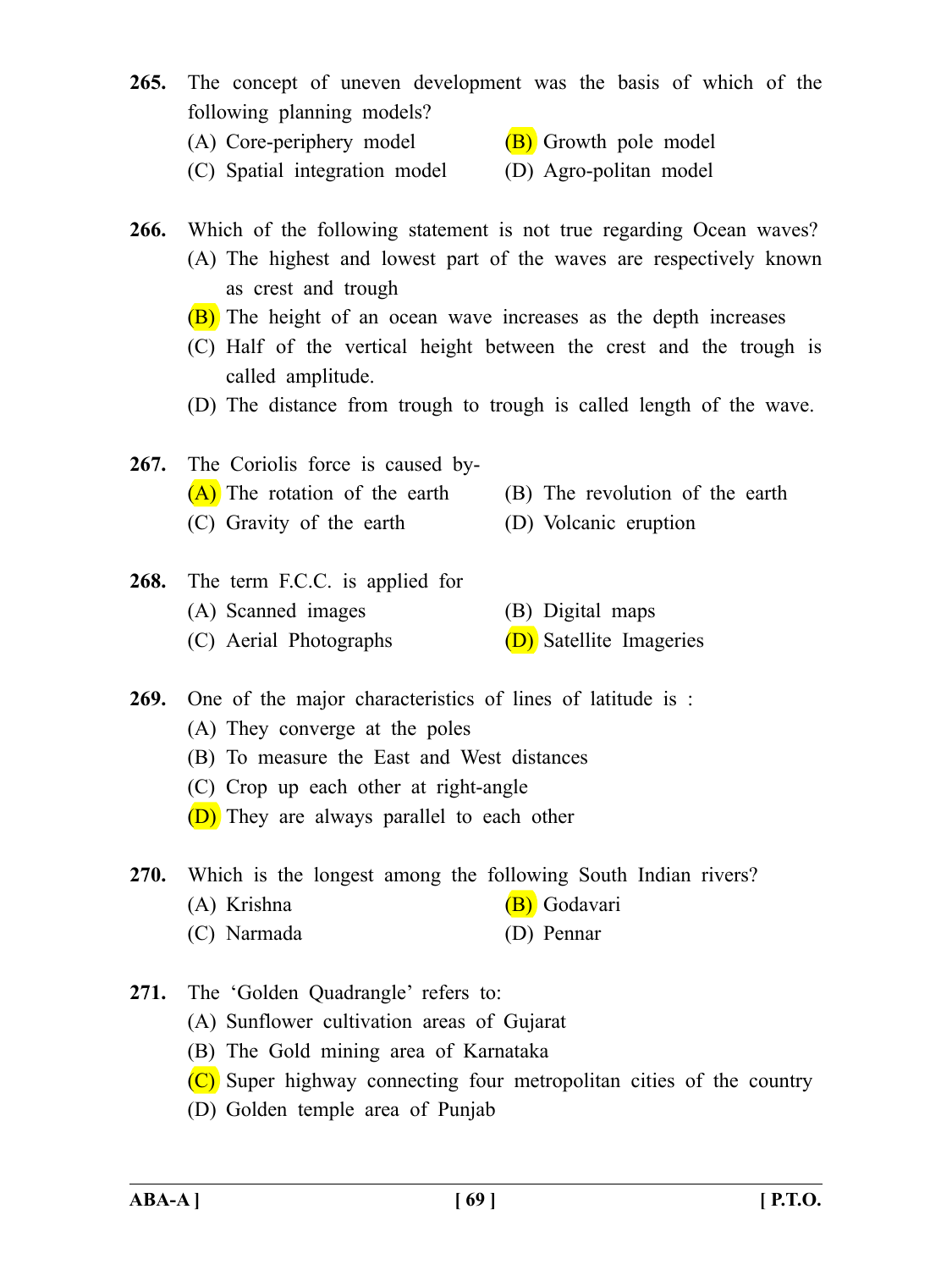| સાચો જવાબ પસંદ કરો.                                                                                                                   | 272.  સૂચિ–I (સ્પેસ સંગઠન) ને સૂચિ–II (સ્થાન) સાથે જોડો અને નીચે આપેલ જોડમાંથી |
|---------------------------------------------------------------------------------------------------------------------------------------|--------------------------------------------------------------------------------|
| સૂચિ–I (સ્પેસ સંગઠન)                                                                                                                  | સૂચિ–II (સ્થા <b>ન</b> )                                                       |
| $(a)$ SAC                                                                                                                             | $(1)$ દેહરાદૂન                                                                 |
| $(b)$ IIRS                                                                                                                            | $(2)$ હૈદરાબાદ                                                                 |
| $(c)$ ISRO                                                                                                                            | $(3)$ અમદાવાદ                                                                  |
| $(d)$ NRSA                                                                                                                            | (4) બેંગલૂર <u>્</u>                                                           |
| $(A)$ a-1, b-3, c-2, d-4                                                                                                              | (B) $a-2$ , $b-4$ , $c-1$ , $d-3$                                              |
| (C) $a-4$ , $b-2$ , $c-3$ , $d-1$                                                                                                     | (D) a-3, b-1, c-4, d-2                                                         |
| 273. શ્રમ ભાગીદારી એટલે શું?                                                                                                          |                                                                                |
| (A) કુલ પુરુષોની વસ્તીમાં કાર્યરત પુરુષોની ટકાવારી                                                                                    |                                                                                |
| (B) કુલવસ્તીમાં કાર્યરત પુરુષોની ટકાવારી                                                                                              |                                                                                |
| $(C)$ કુલવસ્તીમાં કુલકાર્યરત લોકોની ટકાવારી                                                                                           |                                                                                |
| (D) મુખ્ય કાર્યરત (મજૂરો)ની ટકાવારીમાં સિમાંત મજૂરોની ટકાવારી                                                                         |                                                                                |
| 274. નીચેનામાંથી ક્યું વાક્ય નકશા સાથે સંબંધિત નથી?                                                                                   |                                                                                |
| (A) નકશો એટલે ભૂગોળ.                                                                                                                  |                                                                                |
| (B) નકશો એ સામાન્ય સ્વરૂપ દ્રશ્ય સાધન છે.                                                                                             |                                                                                |
| (C) નકશો એ કલા અને વિજ્ઞાનનું નિર્માણ છે.                                                                                             |                                                                                |
| (D) નકશો ભૂગોળવેતાઓ માટે અનિવાર્ય છે.                                                                                                 |                                                                                |
|                                                                                                                                       |                                                                                |
|                                                                                                                                       |                                                                                |
| 275. નીચેનામાંથી ક્યુ વિધાન સ્થળાકૃતિક નક્શા માટે સાચું નથી?                                                                          |                                                                                |
| (A) તેઓ નાના વિસ્તાર (ક્ષેત્ર)ને દર્શાવે છે.<br>(B) તેઓ વિસ્તારની સમગ્ર ભૌતિક બાબતો દર્શાવે છે.                                       |                                                                                |
| (C) તેઓ મોટા ભાગે માનપ્રવૃત્તિઓની વિશિષ્ટતાઓને પણ દર્શાવે છે.                                                                         |                                                                                |
| <mark>(D)</mark> તેઓ નાના પ્રમાણમાપ ઉપર દોરવામાં ઉપયોગી છે.                                                                           |                                                                                |
|                                                                                                                                       |                                                                                |
| 276. નીચેનામાંથી ક્યા એક ઔદ્યોગિકરણનો 'ગોલ્ડન કોરિડોર' છે, તે જણાવો?<br>(A) મહારાષ્ટ્રમાં બહદ મુંબઇ             (B) કાનપુર-લખનઉ બેલ્ટ |                                                                                |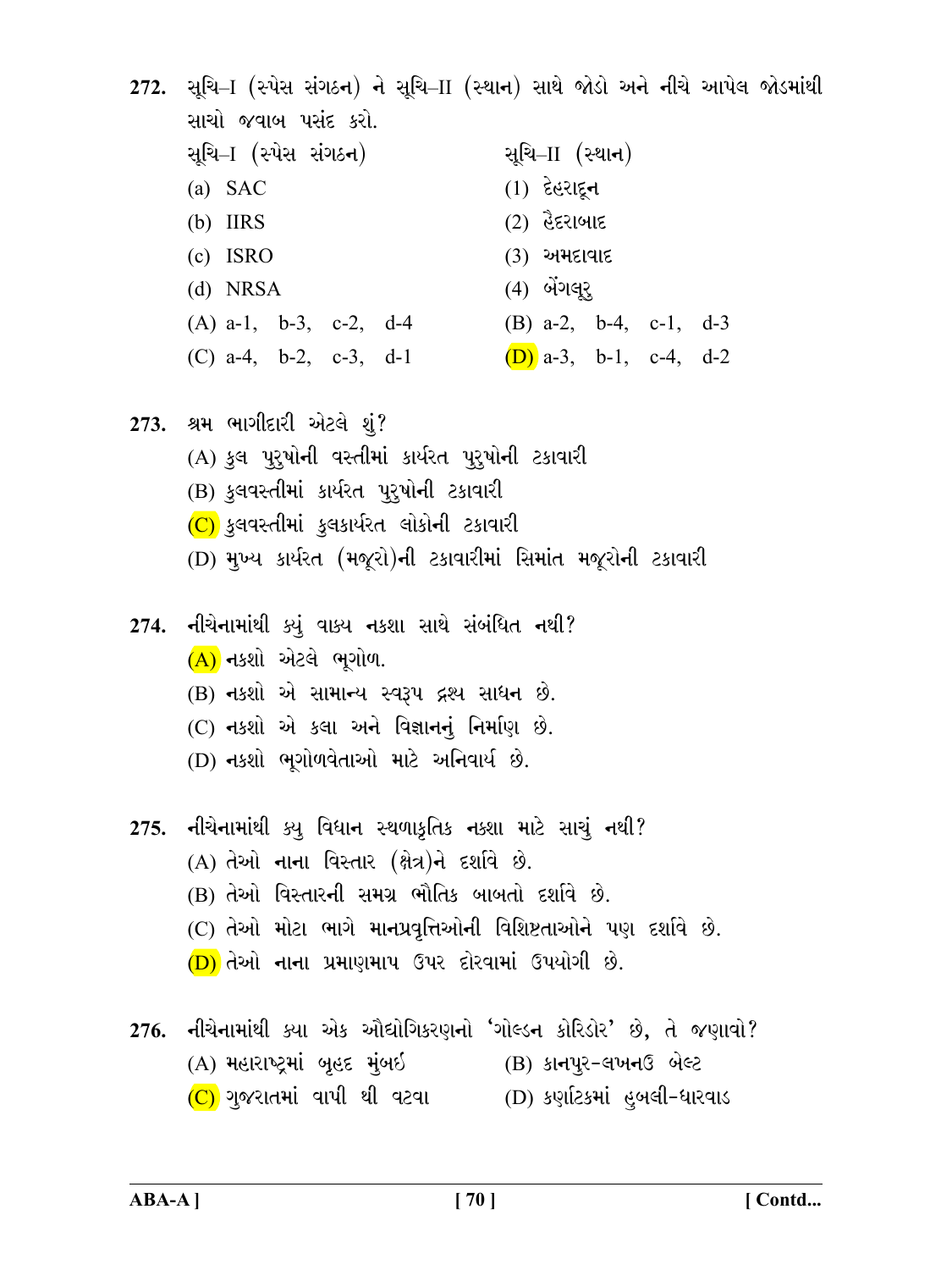**272.** Match List-I indicating (Space organisations) and List-II (their location-HQ) in the country. Select the correct location using the code given below:

- 
- 
- 
- 

Code:

- 
- 

List-I List-II

- (a) SAC 1. Dehradun
- (b) IIRS 2. Hyderabad
- (c) ISRO 3. Ahmedabad
- (d) NRSA 4. Bengaluru
- (A) (a)-1, (b)-3, (c)-2, (d)-4 (B) (a)-2, (b)-4, (c)-1, (d)-3
- (C) (a)-4, (b)-2, (c)-3, (d)-1 (D) (a)-3, (b)-1, (c)-4, (d)-2
- 
- **273.** What is work participation?
	- (A) Percentage of male workers to total male population.
	- (B) Percentage of male workers to total population
	- (C) Percentage of total workers to total population
	- (D) Percentage of marginal workers to percentage of main workers.
- **274.** Which of the following statement is not true about a map? (A) Map is geography
	- (B) Map is a visual instrument of general nature
	- (C) Map making is an art and science'
	- (D) Maps are indispensable for geographers.
- **275.** Which of the following statements is not correct about the topographical maps:
	- (A) They represent small areas
	- (B) They represent all the physical phenomena of the area
	- (C) They also represent most of the features produced by human activities.
	- (D) They are usually drawn on small scale.
- **276.** One of the following is known as the 'golden corridor' of industrialisation?
	- (A) Greater Mumbai in Maharashtra
	- (B) Kanpur-Lucknow belt
	- (C) Vapi to Vatva in Gujarat
	- (D) Hubli-Dharwad in Karnatak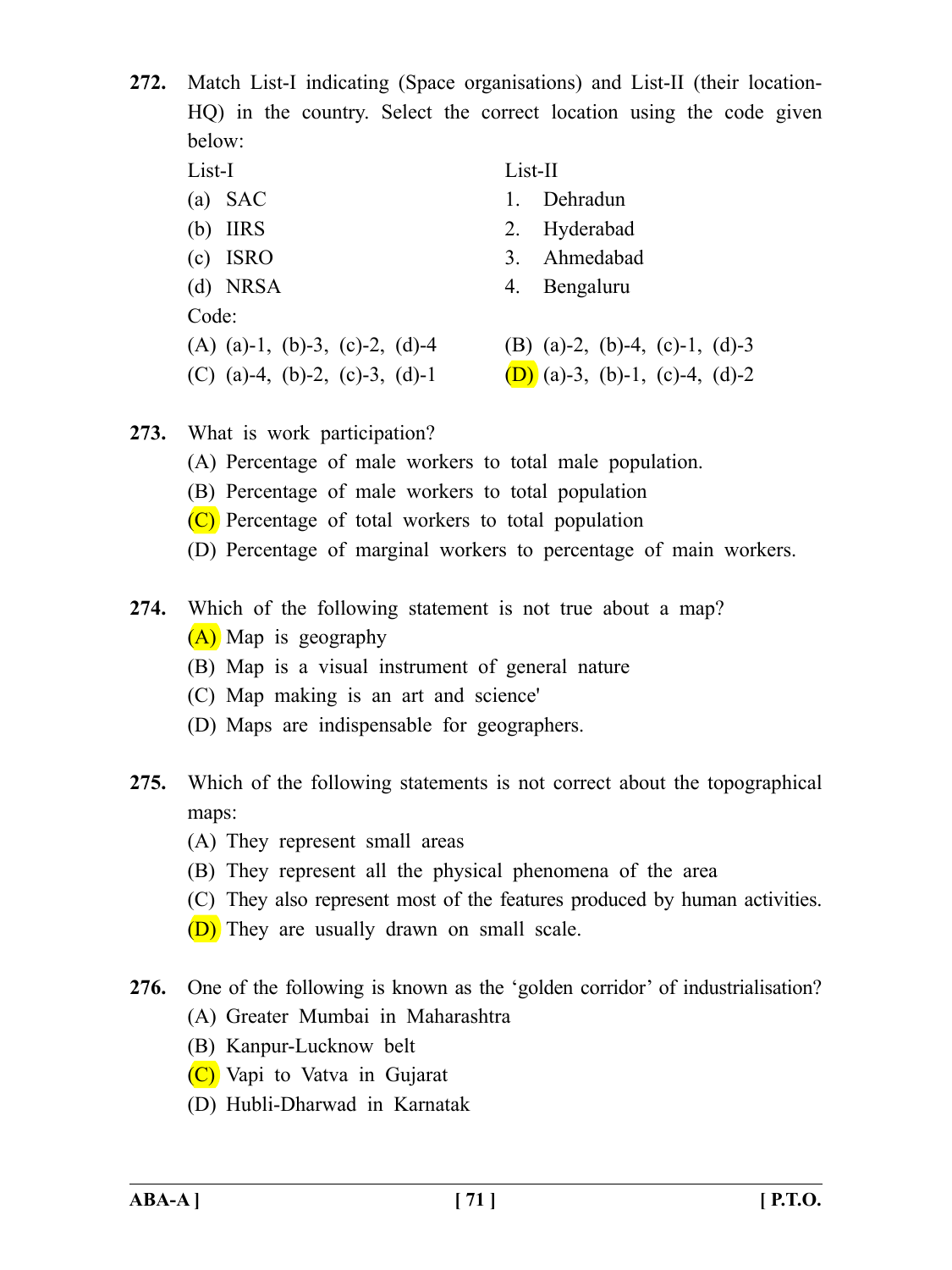|                                                             | 277. નીચે આપેલ નદીની યુવાવસ્થાની લાક્ષણિકતાઓનો અભ્યાસ કરી અને નીચે આપેલ           |  |
|-------------------------------------------------------------|-----------------------------------------------------------------------------------|--|
| કોડનો ઉપયોગ કરી સાચો જવાબ પસંદ કરો.                         |                                                                                   |  |
| (1) ચેનલ ઢાળ તીવ્ર પરંતુ વેગ ધીમો હોય છે.                   |                                                                                   |  |
| (2) ચેનલ ઢાળ તીવ્ર અને ખીણની ઉંડાઇ વધુ હોય છે.              |                                                                                   |  |
| (3) ખીણની બાજુઓ મંદ હોય છે.                                 |                                                                                   |  |
| (4) ખીણની બાજુઓ ઉડી અને બહિર્મુખ હોય છે.                    |                                                                                   |  |
| $(A) 1 $ અને 4                                              | (B) 1 3                                                                           |  |
| (C) 2 અને 4                                                 | (D) 3 અને 4                                                                       |  |
|                                                             |                                                                                   |  |
| 278. કાયાકલ્પ શીર્ષ (Knick Points) કોનાથી સંબંધિત છે?       |                                                                                   |  |
| (A) હિમનદીય ઘસારો                                           | (B) વાયૂઢ નિક્ષેપ                                                                 |  |
| $(C)$ નદીનું પુનર્જનન                                       | (D) કાસ્ટ ભૂદશ્યાવલી                                                              |  |
|                                                             |                                                                                   |  |
|                                                             | 279. વાતાવરણનો ક્યો વાયુ મોટાભાગે વાતાવરણમાં રહેલા પારજાંબલી કિરણોનું શોષણ        |  |
| કરે છે?                                                     |                                                                                   |  |
| $(A)$ ઓર્ગન                                                 | $(B)$ હીલિયમ                                                                      |  |
| (C) કાર્બન ડાયોકસાઈડ                                        | <u>(D)</u> ઓઝોન                                                                   |  |
| 280. નીચેનામાંથી ક્યું એક વિધાન 'આધારરેખા' સાથે સંબંધિત છે? |                                                                                   |  |
|                                                             | (A) તે લાઇન ભારતનાં વિસ્તૃત મેદાન અને પ્રાયદ્વિપીય (દ્વિપકલ્પીય) ઉચ્ચપ્રદેશ       |  |
| વચ્ચેનું સીમાંકન કરે છે.                                    |                                                                                   |  |
| (B) તે કચ્છના રણ અને થારના રણને વિભાજીત કરે છે.             |                                                                                   |  |
| (C) તે બૃહદ હિમાલય અને લઘુ હિમાલયને વિભાજીત કરતી સરહદ છે.   |                                                                                   |  |
| (D) તે ઉંચાઇ અને ઉડાઇ માપવા માટેની ક્ષિતિજ સમાંતર લાઇન છે.  |                                                                                   |  |
|                                                             |                                                                                   |  |
|                                                             | 281. 'The Geographical Pivot of History' નામના જાણીતા લેખનાં લેખક કોણ છે?         |  |
| (A) વિડાલ ડી લા બ્લાશ                                       | (B) પેટ્રિક ગેડિઝ                                                                 |  |
| $(C)$ આર. હાર્ટશ્નોન                                        | (D) એચ. જે. મેંકિન્ડર                                                             |  |
|                                                             |                                                                                   |  |
|                                                             | 282. નીચેનામાંથી કોણે 'લેખનશ્રમ' સંકલ્પના રજૂ કરી? (ભૌગોલિક વિસ્તારમાં ક્યા જૈવિક |  |
| પદાર્થોનો વિકાસ થાય છે)                                     |                                                                                   |  |
| $(A)$ જીન બ્રુન્શ                                           | (B) ફેડરીક રેતઝેલ                                                                 |  |
| (C) એચ. જે. મેકિંડર                                         | (D) કાર્લ રિટર                                                                    |  |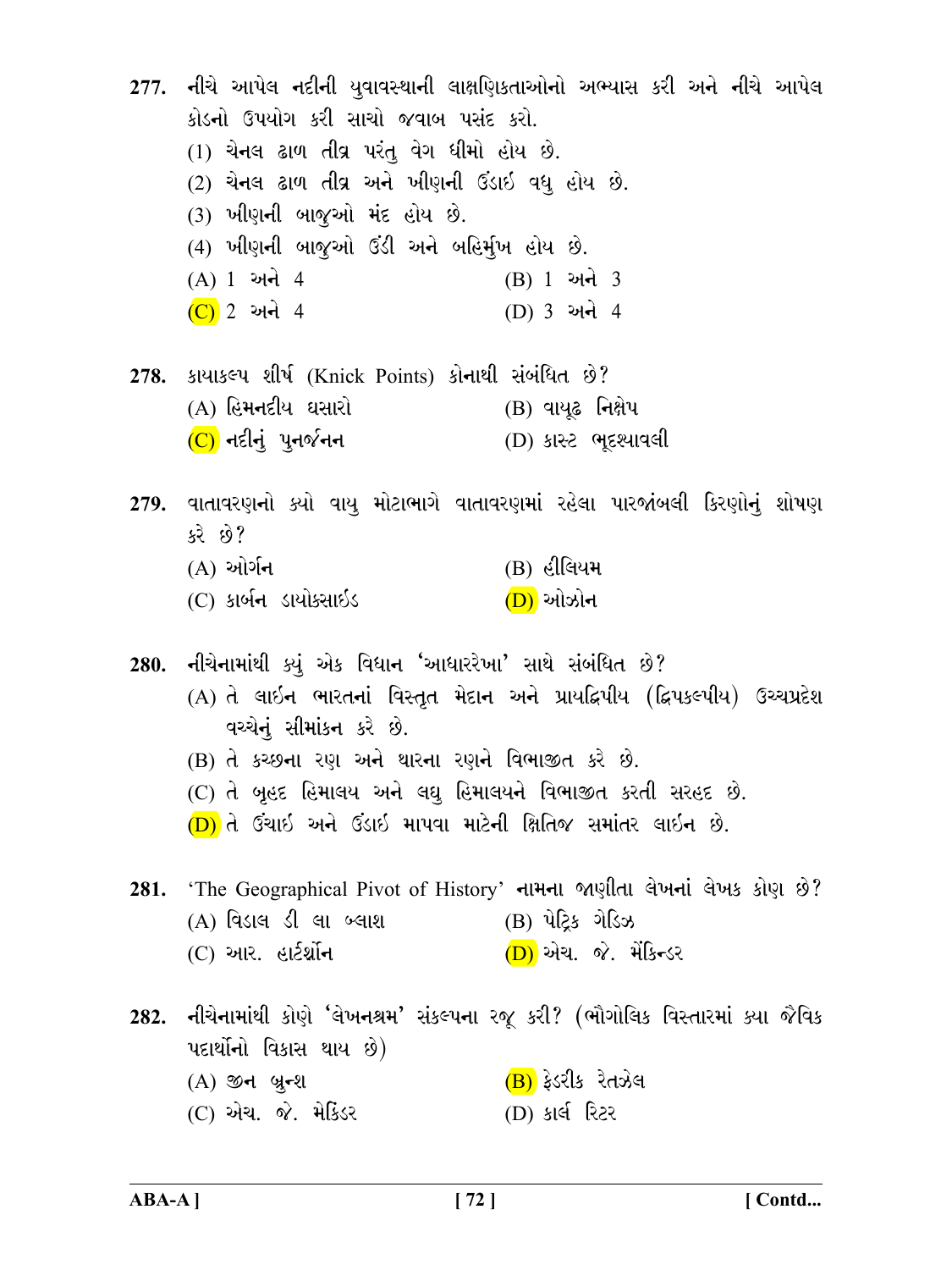| 277. | Study the following statements about the characteristics of youthful stage |                      |  |
|------|----------------------------------------------------------------------------|----------------------|--|
|      | of river and select the correct answer from the code given below:          |                      |  |
|      | Channel gradient is steep but velocity is low<br>1.                        |                      |  |
|      | Channel gradient is steep and valley deepening is high<br>2.               |                      |  |
|      | 3. Valley sides are gentle                                                 |                      |  |
|      | 4. Valley sides are deep and convex                                        |                      |  |
|      | Code:                                                                      |                      |  |
|      | $(A)$ 1 and 4                                                              | $(B)$ 1 and 3        |  |
|      | $(C)$ 2 and 4                                                              | (D) $3$ and $4$      |  |
|      |                                                                            |                      |  |
| 278. | Knick points are associated with:                                          |                      |  |
|      | (A) Glacial exosion                                                        | (B) Aeolien deposit  |  |
|      | (C) River regeneration                                                     | (D) Karst topography |  |
|      |                                                                            |                      |  |

**279.** Which atmospheric gas filters out most of the ultraviolet radiation in the atmosphere?

| $(A)$ Argon       | (B) Helium |
|-------------------|------------|
| (C) Carbondioxide | (D) Ozone  |

**280.** Which one of the following statement is true about 'Datum Line'?

- (A) It is a line of demarcation between the Great Plain and the peninsular plateau of India
- (B) It divides the Rann of Kachchh and the Thar desert
- (C) It is dividing boundry between the Greater and the lesser Himalayas.
- (D) It is a horizontal line from where the height and depths are measured

**281.** Who was the writer of the famous article 'The Geographical Pivot of History'?

- (A) Vidal de la Blache (B) Patric Geddes
- (C) R. Hartshrone  $(D)$  H.J. Mackinder

## **282.** Who among the following propounded the concept of 'Lebensraum' (geographical area with in which living organism develop)?

- (A) Jean Brunhes (B) Friedrich Ratzel
- (C) H.J. Mackinder (D) Carl Ritter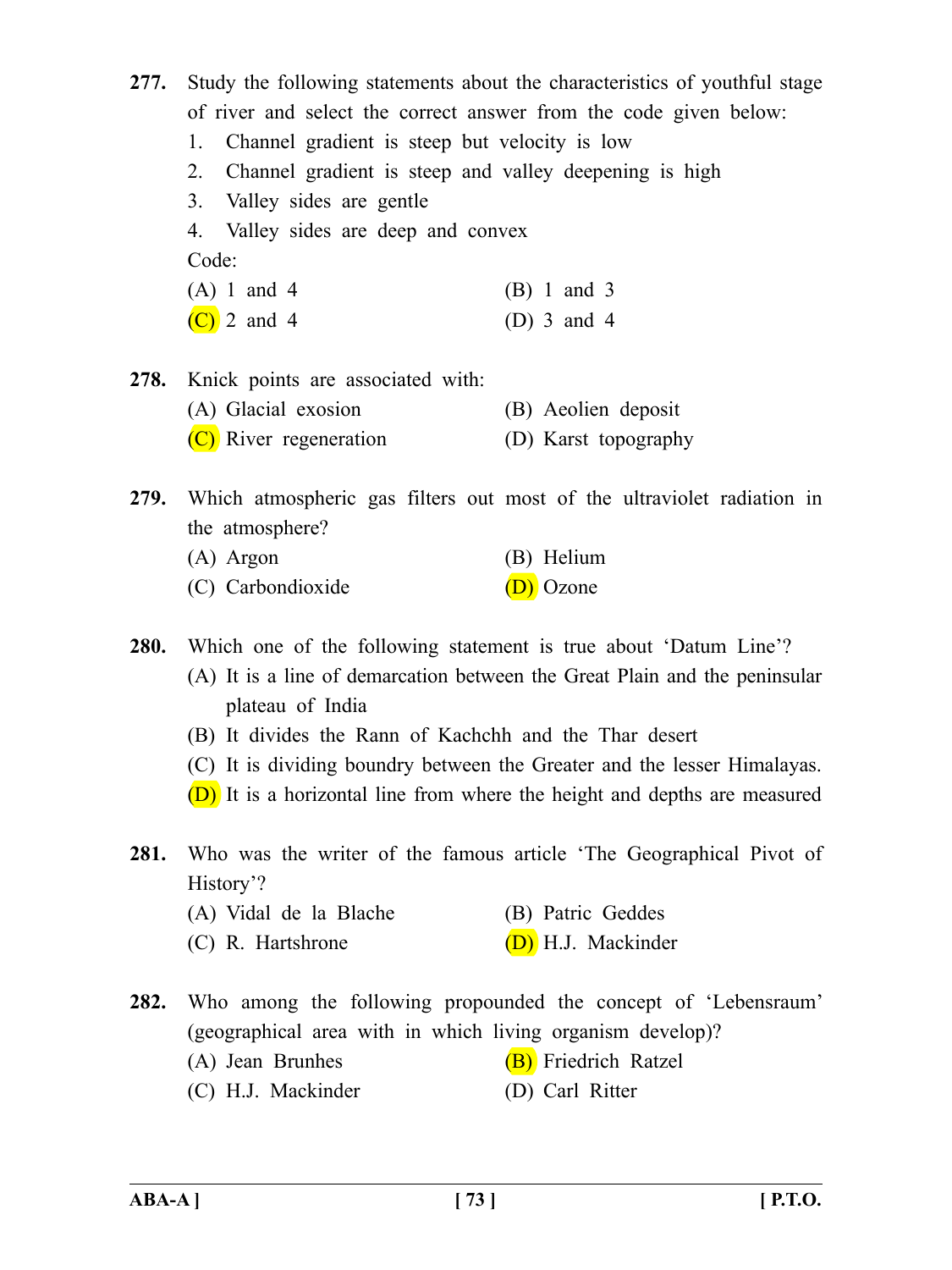| 283. દ્રાક્ષની બાગાયત ખેતીને શું કરે છે?<br>(A) હોર્ટિકલ્ચર<br>(C) વિટીકલ્ચર                                                                                                                                                      | (B) પીસીકલ્ચર<br>(D) સેરીકલ્ચર         |
|-----------------------------------------------------------------------------------------------------------------------------------------------------------------------------------------------------------------------------------|----------------------------------------|
| 284. મોટાભાગે 'સ્ટેન-ડી-ગીર' પધ્ધતિ શું દર્શાવે છે?<br>(A) ટપકું અને ધનગોળા દ્રારા વસ્તીનું વિતરણ<br>(B) વસ્તીનાં સ્ત્રી-પુરુષનું પ્રમાણ<br>(C) વય-જાતિનાં પિરામીડ<br>(D) વસ્તીનું વ્યાવસાયિક માળખું                              |                                        |
| 285. વસ્તીની ભૌતિક ગીચતા (ઘનતા) કોના વચ્ચેનો સંબંધ દર્શાવે છે?<br>(A) ખેતી સાથે સંકળાયેલ વસ્તી અને ખેતી લાયક જમીન<br>(B) કુલ વસ્તી અને ખેતી લાયક જમીન<br>(C) કુલ વસ્તી અને કુલ જમીન વિસ્તાર<br>(D) કુલ કાર્યરત વસ્તી અને કુલ જમીન |                                        |
| 286. કર્ણાટક રાજ્યના પશ્ચિમ કિનારાને શું કહે છે?<br>$(A)$ કોંકણ<br>(C) કરાવલી                                                                                                                                                     | $(B)$ મલબાર<br>(D) કોરોમંડલ            |
| 287. દેશમાં સિમેન્ટ ઉત્પાદનમાં મધ્યપ્રદેશ અગ્રેસર છે કારણ કે તે સમૃધ્ધ છે;<br>$(A)$ કોલસાથી<br>$(C)$ વિદ્યુત (વીજળી) થી                                                                                                           | $(B)$ $\gamma$ u al<br>(D) ચુનાયત્થરથી |
| 288. જેવપદાર્થો મુખ્ય રીતે જોવા મળે છે;<br>$(A)$ શુષ્ક જમીન<br>(C) લેટેરાઇટ જમીન                                                                                                                                                  | (B) જંગલની જમીન<br>$(D)$ લાલ જમીન      |
| 289. ગંગા ખીણ પ્રદેશોનાં કિનારે નવા કાંપની જમીનના નિર્માણને શું કહે છે?<br>$(A)$ બંગર<br>(C) તરાઇ                                                                                                                                 | $\overline{(B)}$ ખાદર<br>(D) દોઆબ      |
| 290. 'તવા' પ્રકલ્પ ક્યા રાજ્યમાં છે?<br>$(A)$ કેરાલા<br>(C) મધ્યપ્રદેશ                                                                                                                                                            | $(B)$ syizs<br>(D) તમિલનાડુ            |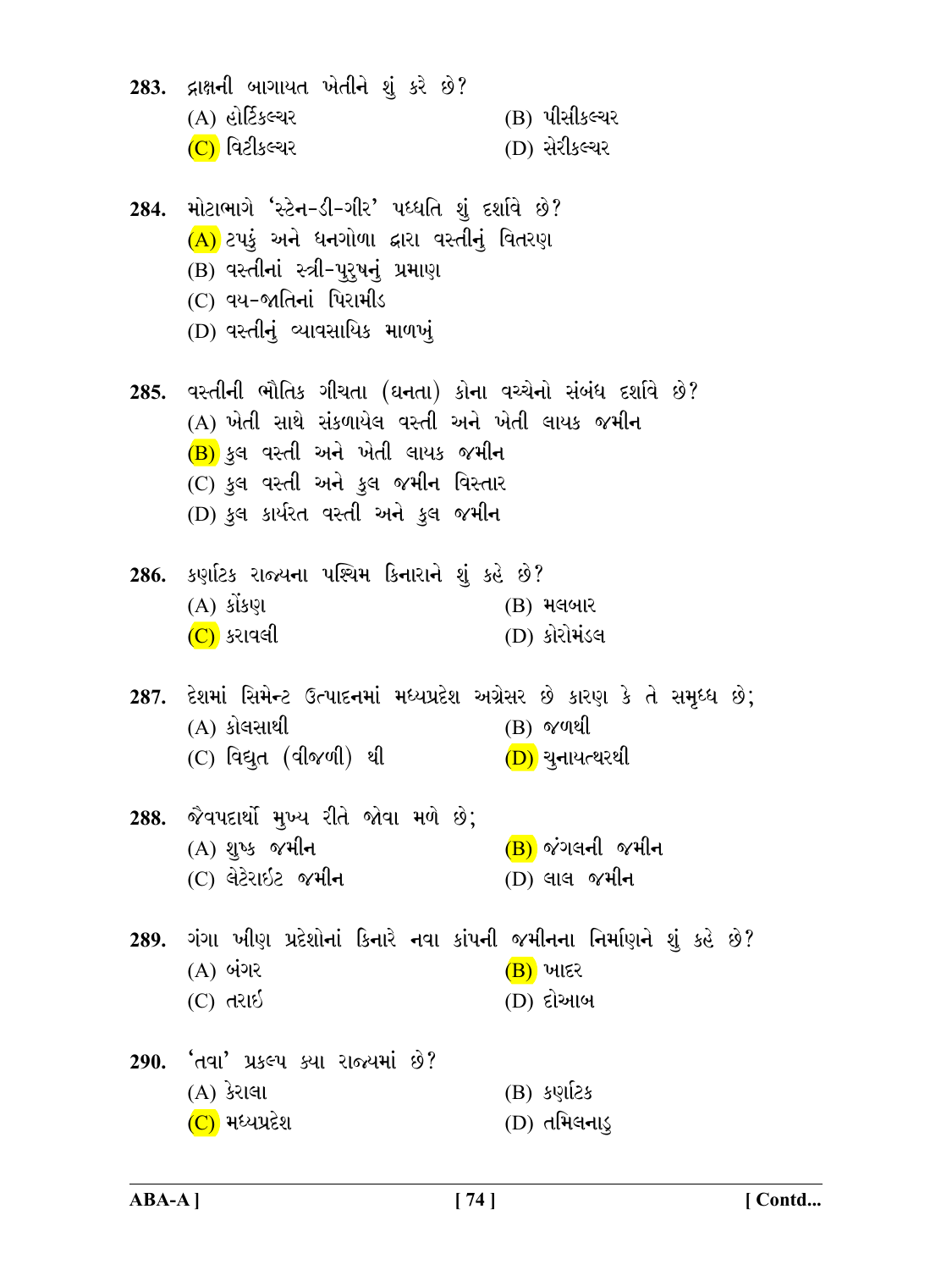|  |  | 283. The cultivation of grapes vine is known as: |  |  |  |  |  |  |
|--|--|--------------------------------------------------|--|--|--|--|--|--|
|--|--|--------------------------------------------------|--|--|--|--|--|--|

- (A) Horiculture (B) Pisiculture
- (C) Viticulture (D) Sericulture
- **284.** The Sten-De-Geer method was used mainly to represent: (A) Population distribution by Dot and Spheres
	- (B) Sex-ratio of population
	- (C) Age-sex pyramid
	- (D) Occupational structure of population
- **285.** The physiological density of population refers to the relationship between:
	- (A) Agricultural population and arable land
	- (B) Total population and arable land
	- (C) Total population and total land
	- (D) Total working population and total land

| 286. West Coast of Karnatak State is known as: |                |
|------------------------------------------------|----------------|
| (A) Konkan                                     | (B) Malbar     |
| (C) Karvali                                    | (D) Coromandal |

**287.** Madhya Pradesh is the leading producer of cement in the country because it has abundant:

| (A) Coal        | (B) Water            |
|-----------------|----------------------|
| (C) Electricity | <b>(D)</b> Limestone |

- **288.** Humus is predominant in (A) Arid soils  $(B)$  Forest soils (C) Laterite soils (D) Red soils
- **289.** The new alluvial soils formed on the bank of the rivers in Ganga valley are called -
	- (A) Bangar (B) Khadar (C) Terai (D) Doab
- **290.** The Tava Project is in (A) Kerala (B) Karnataka (C) Madhya Pradesh (D) Tamilnadu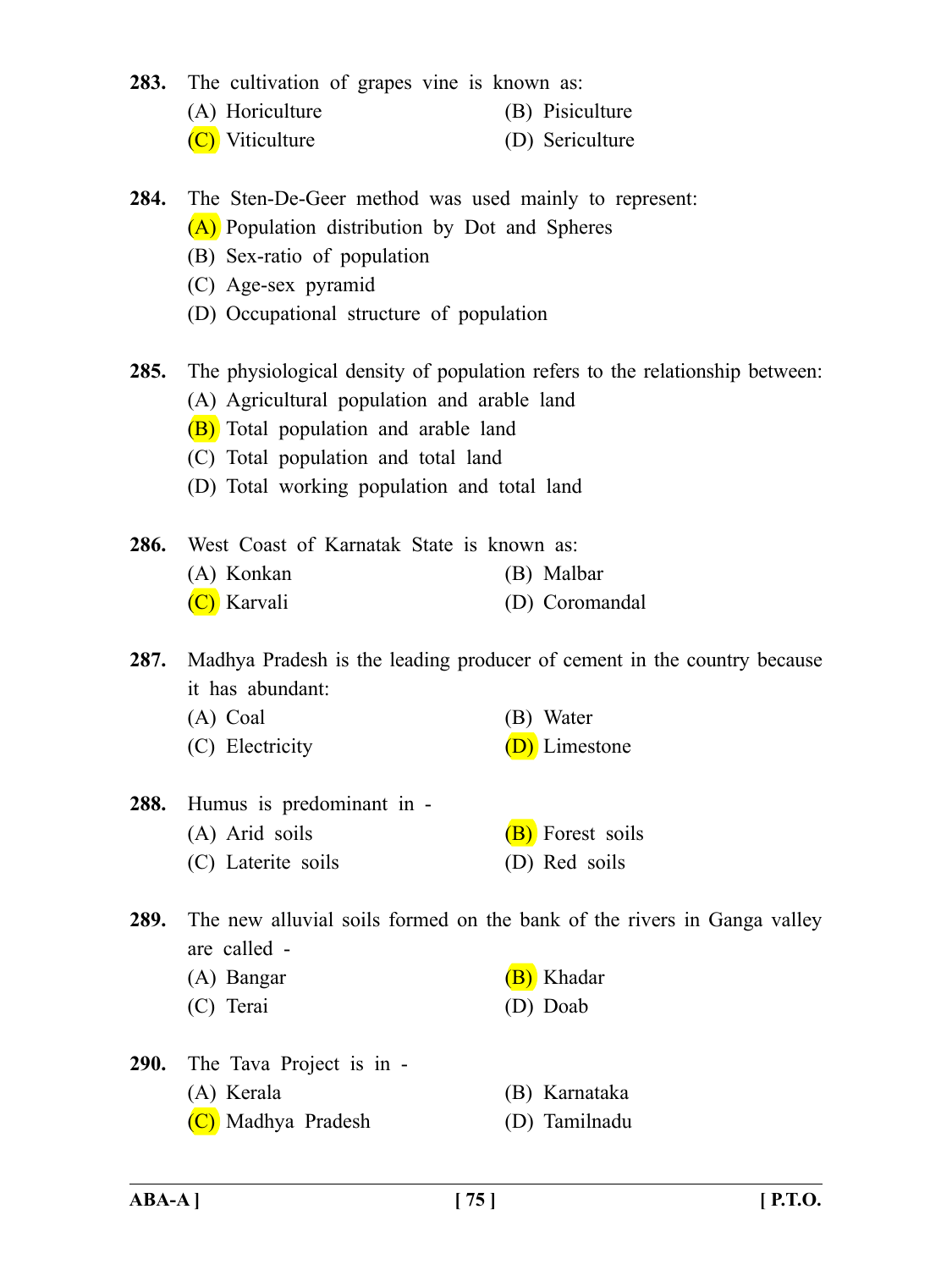291. ભારતમાં મેંગેનિઝ મેળવવામાં આવે છે.

- (B) અરવલીતંત્ર  $(A)$  ssuuld
- $(C)$  વિંધ્યતંત્ર (D) ધારવાડતંત્ર

292. નીચે આપેલામાંથી ક્યા રંગનો ઉપયોગ ખેતીલાયક વિસ્તાર દર્શાવવા સર્વે ઓફ ઈન્ડિયાના 1:50,000 ના પ્રમાણમાપના નકશામાં થાય છે?  $(A)$  આછો લીલો  $(B)$  seems  $(C)$  પીળો (D) ગાઢલીલો

293. વક્ષાકાળ જળપરિવાહ તરાહ વિસ્તારમાં વિકસે છે.  $(A)$  સમરૂપ સંરચના અને સપાટીના સ્તર (B) બદલાતા સ્તર અને ઉબડખાબડ સપાટી (C) સૂકા વિસ્તારો સાથે સમરૂપ સંરચના (D) ભૂપૃષ્ઠનું વ્યૂત્ક્રમાણ હોય તેવા

294. યાદી-1 (ડેમ) સાથે યાદી-2 (નદીઓ) સાથે જોડી નીચે આપેલમાંથી સાચો કોડ પસંદ કરો.  $U(5) - 1$   $(3)$  $U(5-2)$  ( $\tau$ દીઓ)  $(a)$  અલ્માતી  $(1)$  dlul  $(b)$   $555$  $(2)$  રાવી  $(3)$  ક્રિપ્ણા (c) રણજીત સાગર **(4) પેરિયાર**  $(d)$   $3sl5$  $(A)$  a-3, b-4, c-2, d-1 (B)  $a-4$ ,  $b-3$ ,  $c-2$ ,  $d-1$ (C) a-1, b-2, c-3, d-4 (D) a-2, b-1, c-4, d-3 295. ઉષ્ણકટિબંધીય જંગલોની સૌથી વધુ ટકાવારી જોવા મળે છે.  $(A)$  અંગોલા  $(B)$  બ્રાઝીલ  $(C)$  ઇન્ડોનેશિયા  $($ D) ઝેર

296. એકથી વધુ રાજ્યમાં નીચે આપેલમાંથી ક્યો નદીખીણ પ્રકલ્પ આવેલ છે? (A) ચંબલ ખીણપ્રકલ્પ (B) મયરાક્ષી  $(C)$  શરાવતી (D) હિરાકુંડ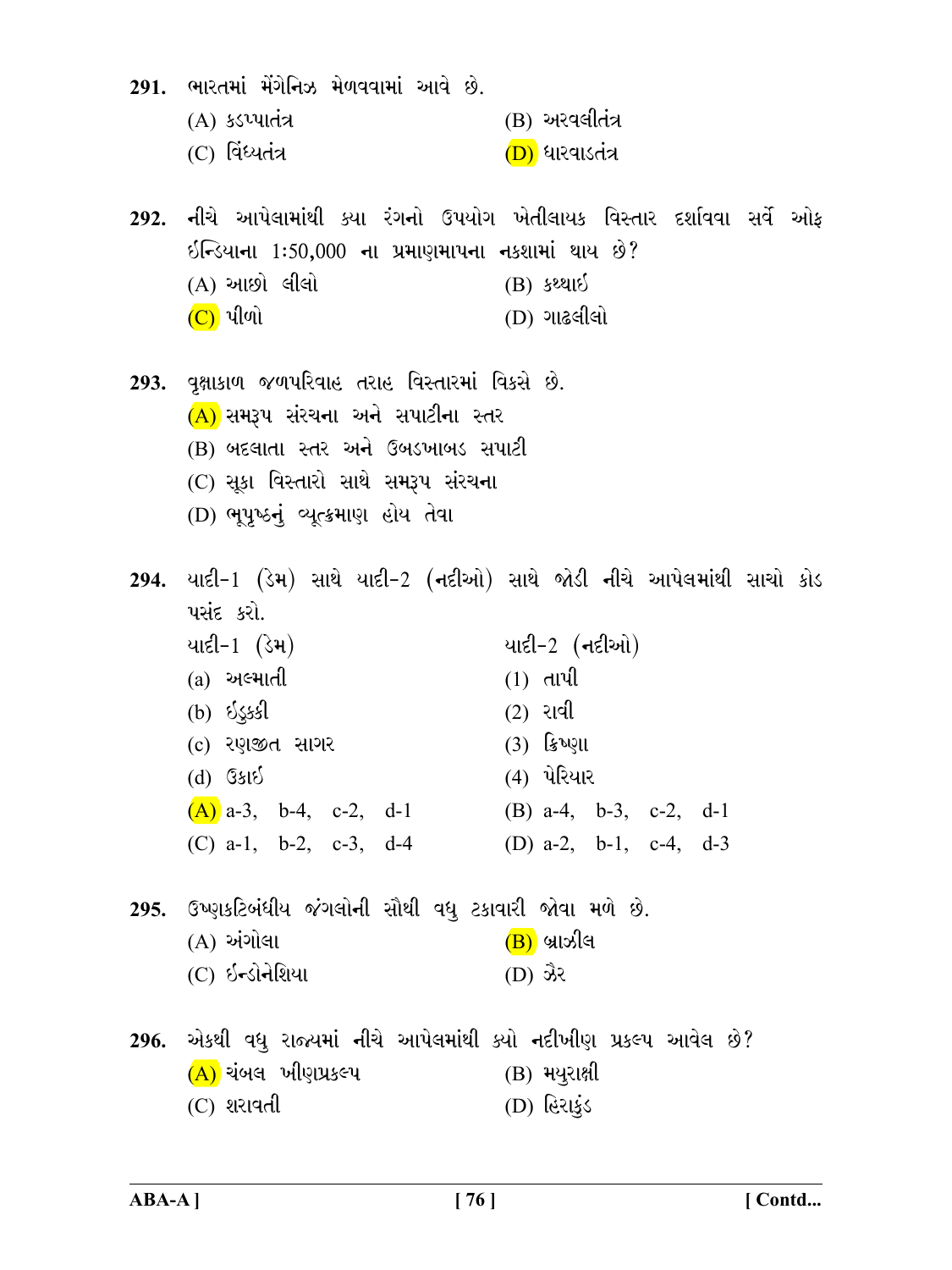**291.** Manganese in India is obtained from -

- (A) Cuddapa system (B) Aravalli system
- (C) Vindhyan system (D) Dharwar system

**292.** Which one of the following colours is used to show the cultivated areas in survey of India's topographical map of 1:50,000 scale?

- (A) Light green (B) Brown
- (C) Yellow (D) Dark green
- **293.** Dendritic drainage pattern develops in an area
	- (A) With uniform structure and level of surface
	- (B) With variable structure and undulating surface
	- (C) Dry area with uniform structure
	- (D) Having inversion of relief

**294.** Match list-I (Dams) with List-II (Rivers) and select correct answer from the code given below:

| List-I                           | List-II                        |
|----------------------------------|--------------------------------|
| (Dams)                           | (Rivers)                       |
| (a) Almalti                      | Tapi<br>1.                     |
| (b) Idukki                       | 2. Ravi                        |
| (c) Ranjit Sagar                 | 3. Krishna                     |
| (d) Ukai                         | 4. Periyar                     |
| Code:                            |                                |
| $(A)$ (a)-3, (b)-4, (c)-2, (d)-1 | (B) (a)-4, (b)-3, (c)-2, (d)-1 |
| (C) (a)-1, (b)-2, (c)-3, (d)-4   | (D) (a)-2, (b)-1, (c)-4, (d)-3 |
|                                  |                                |

- **295.** The highest percentage of tropical forests lies in (A) Angola (B) Brazil (C) Indonesia (D) Zaire
- **296.** Which one of the following river valley projects serves more than one state?

| (A) Chambal valley project | (B) Mayurakshi |
|----------------------------|----------------|
| (C) Sharavati              | (D) Hirakud    |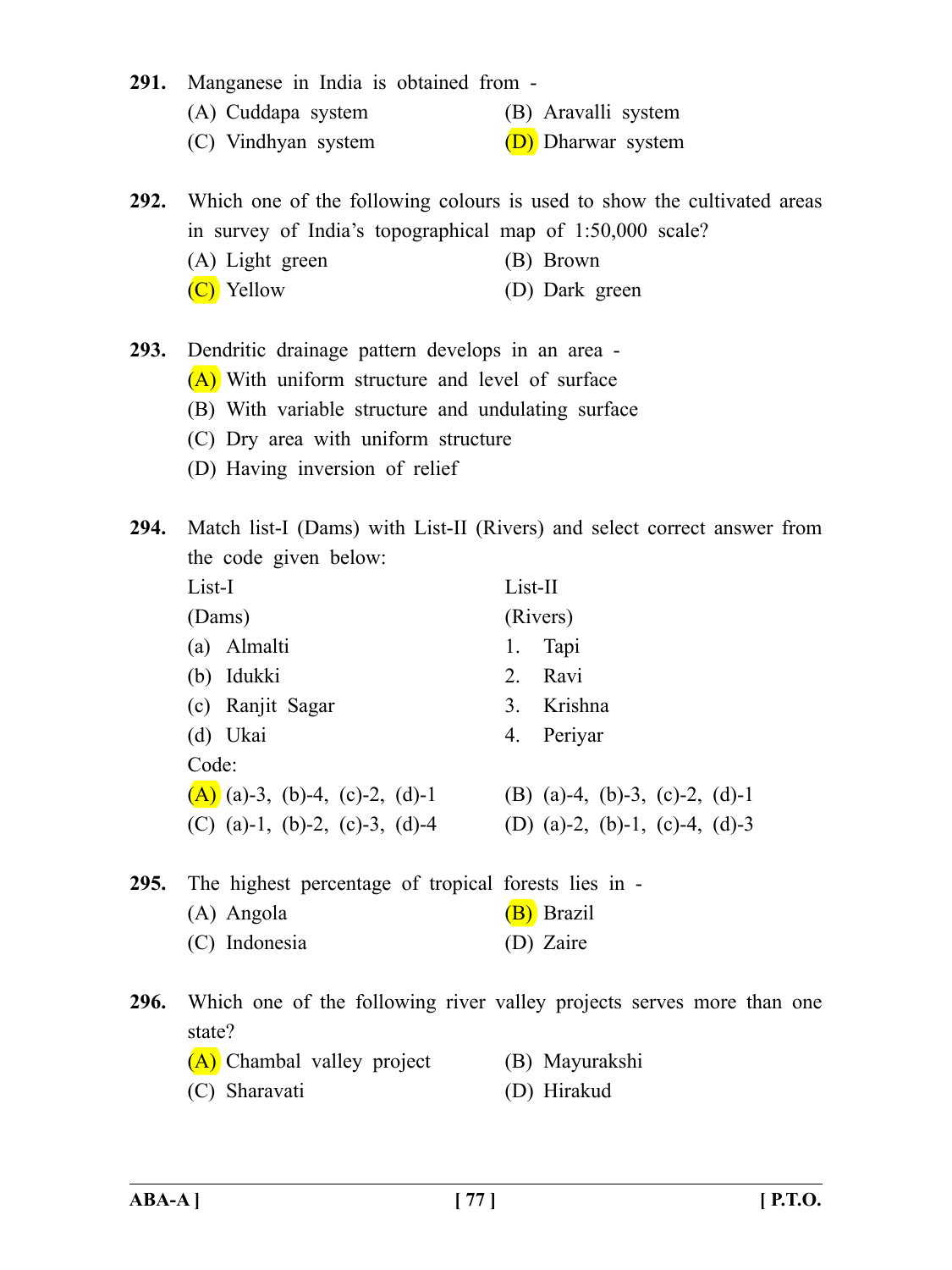297. યાદી-1 (સ્થાનિક પવન) સાથે યાદી-2 (સ્થાન) જોડો અને નીચે આપેલ કોડનો સાચો ઉત્તર પસંદ કરો. યાદી-2  $($ સ્થાન $)$ યાદી- $1$  (સ્થાનિક પવન)  $(a)$  ચિન્ $b$  $(1)$  સ્વિટ્ઝરર્લેન્ડ (b) ફોન (2) ઉત્તર આફ્રિકા  $(3)$  ઇટાલી (c) હરમેટ્રન (d) સિરક્કો (4) પશ્ચિમ યુ.એસ.એ. (B)  $a-2$ ,  $b-1$ ,  $c-4$ ,  $d-3$  $(A)$  a-1, b-2, c-3, d-4 (C)  $a-4$ ,  $b-1$ ,  $c-2$ ,  $d-3$ (D)  $a-3$ ,  $b-4$ ,  $c-2$ ,  $d-1$ 298. યાદી-1 (રાજ્ય) સાથે યાદી-2 (રાષ્ટ્રીય ઉદ્યાન) જોડો અને નીચે આપેલ કોડમાંથી સાચો ઉત્તર પસંદ કરો. યાદી-1 (રાજ્ય) યાદી-2 (રાષ્ટ્રીય ઉદ્યાન)  $(a)$  ઉત્તરાખંડ  $(1)$  નામઘાપા  $(2)$  સિમલીપાલ  $(b)$  syizs (c) અરૂણાચલ પ્રદેશ  $(3)$  રાજીવ ગાંધી (d) ઓરિસ્સા **(4) રાજાજી** (B)  $a-1$ ,  $b-2$ ,  $c-3$ ,  $d-4$  $(A)$  a-3, b-4, c-2, d-1 (C) a-4, b-3, c-1, d-2 (D) a-2, b-1, c-4, d-3 299. યાદી-1 (ખેત ઉત્પાદન) સાથે યાદી-2 (પ્રદેશ) ને જોડી નીચે આપેલ કોડમાંથી સાચો ઉત્તર પસંદ કરો. યાદી- $1$  (ખેત ઉત્પાદન)  $ulz - 2 (u\epsilon u)$  $(a)$  નાળિયેર  $(1)$  કાંપનું મેદાન (b) શેરડી  $(2)$  કિનારાનું મેદાન **(3) તરા**ઈ પ્રદેશ  $(c)$  ચા (4) ટેકરીઓના ઢોળાવ  $(d)$  as (B) a-3, b-4, c-1,  $d-2$  $(A)$  a-4, b-3, c-2, d-1 (D) a-4, b-2, c-3, d-1 (C)  $a-2$ ,  $b-3$ ,  $c-4$ ,  $d-1$ 300. નીચે આપવામાં આવેલમાંથી ક્યો ભારતીય વિસ્તાર વાર્ષિક વરસાદની સૌથી વધ્ વૈવિધ્યતાનો અનુભવ કરે છે? (A) બુંદેલખંડ પ્રદેશ  $(B)$  પૂર્વાંચલ પ્રદેશ  $(C)$  કોંકણ પ્રદેશ  $(D)$  મરૂસ્થળીય પ્રદેશ